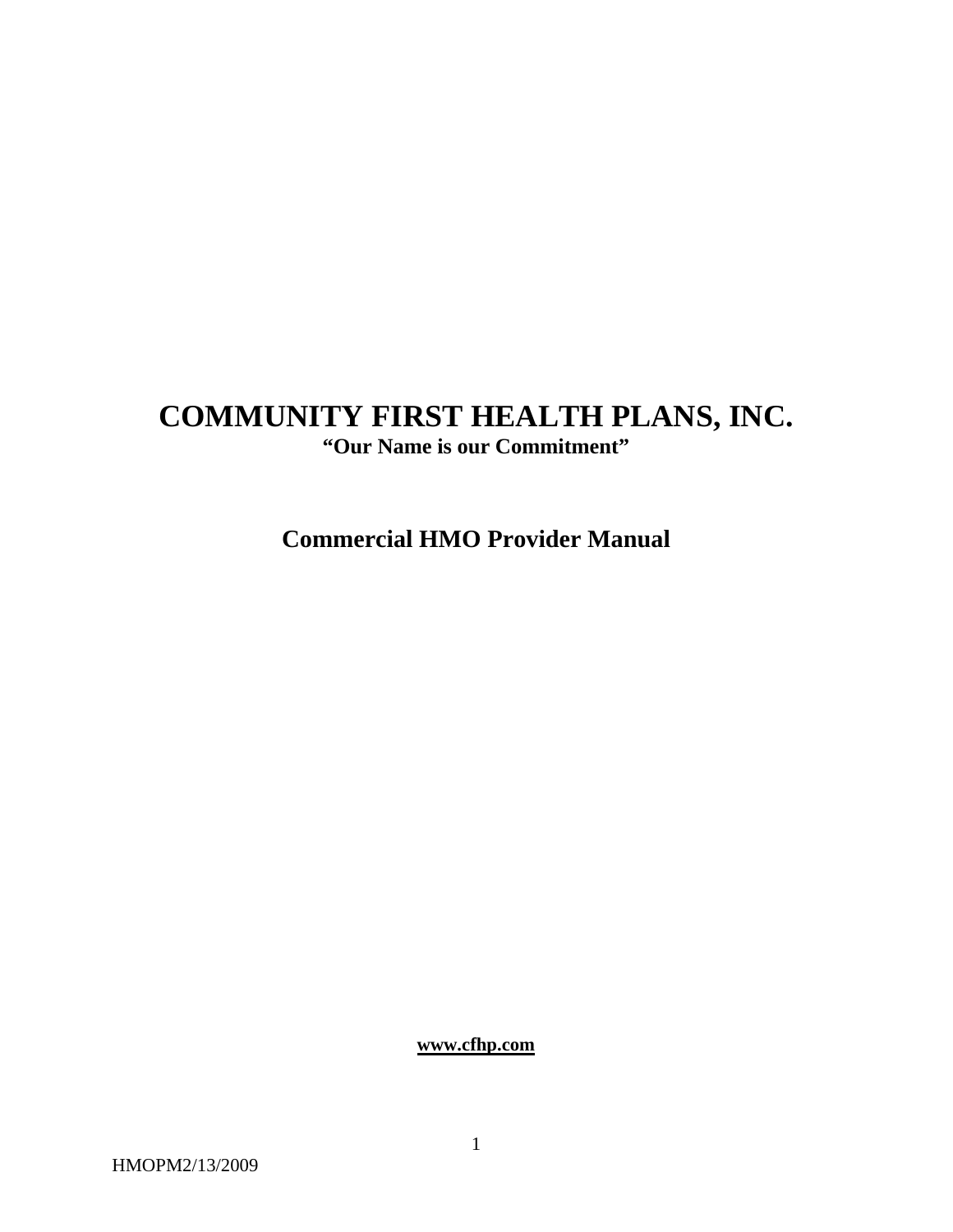| I.   |                                                                                    |  |
|------|------------------------------------------------------------------------------------|--|
|      | A.                                                                                 |  |
|      | <b>B.</b>                                                                          |  |
|      | Providers for Members with Disabilities or Complex Conditions  6<br>$\mathbf{C}$ . |  |
|      | D.                                                                                 |  |
|      | E.                                                                                 |  |
| П.   |                                                                                    |  |
|      | A.                                                                                 |  |
|      | <b>B.</b>                                                                          |  |
|      | $\mathbf{C}$ .                                                                     |  |
|      | D.                                                                                 |  |
|      | E.                                                                                 |  |
|      | F.                                                                                 |  |
|      | G.                                                                                 |  |
|      | <b>H.</b>                                                                          |  |
|      | I.                                                                                 |  |
|      | J.                                                                                 |  |
|      | Κ.                                                                                 |  |
|      | L.                                                                                 |  |
| III. |                                                                                    |  |
| IV.  |                                                                                    |  |
|      | $\mathbf{A}$ .                                                                     |  |
|      | <b>B.</b>                                                                          |  |
|      | $\mathbf{C}$ .                                                                     |  |
|      | D.                                                                                 |  |
|      | E.                                                                                 |  |
|      | F.                                                                                 |  |
|      | G.                                                                                 |  |
|      | Н.                                                                                 |  |
|      | I.                                                                                 |  |
|      | J.                                                                                 |  |
|      | Κ.                                                                                 |  |
|      | L.                                                                                 |  |
|      | M.                                                                                 |  |
|      | N.                                                                                 |  |
|      | <b>O.</b>                                                                          |  |
|      | <b>P.</b>                                                                          |  |
|      | Q.                                                                                 |  |
|      | R.                                                                                 |  |
|      | S.                                                                                 |  |
|      | T.                                                                                 |  |
| V.   |                                                                                    |  |
|      | A.                                                                                 |  |
|      | <b>B.</b>                                                                          |  |
|      |                                                                                    |  |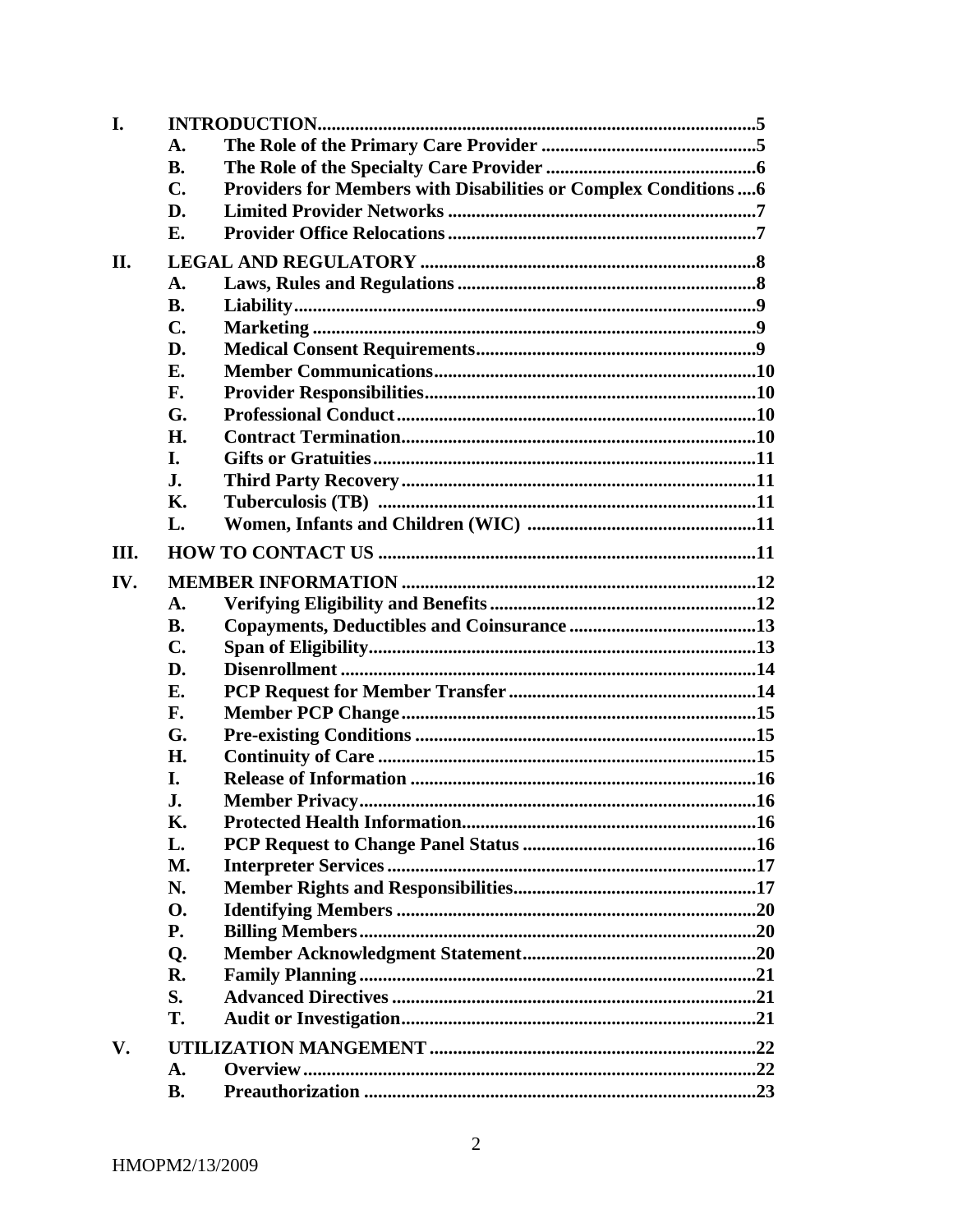|      | $\mathbf{C}$ .                                                    |  |
|------|-------------------------------------------------------------------|--|
|      | D.                                                                |  |
|      | E.                                                                |  |
|      | F.                                                                |  |
|      | G.                                                                |  |
| VI.  |                                                                   |  |
| VII. | <b>QUALITY MANGEMENT AND IMPROVEMENT PROGRAM34</b>                |  |
|      | A.                                                                |  |
|      | <b>B.</b>                                                         |  |
|      | C.                                                                |  |
|      | D.                                                                |  |
|      | Е.                                                                |  |
|      | F.                                                                |  |
|      | G.                                                                |  |
|      | Physician Assistants and Advanced Practice Nurses38<br>Н.         |  |
|      | I.                                                                |  |
|      | J.                                                                |  |
|      | Κ.                                                                |  |
|      | L.                                                                |  |
|      | VIII. PREVENTIVE HEALTH & DISEASE MANAGEMENT41                    |  |
|      | A.                                                                |  |
|      | <b>B.</b>                                                         |  |
| IX.  |                                                                   |  |
|      | $\mathbf{A}$ .                                                    |  |
|      | <b>B.</b>                                                         |  |
|      | C.                                                                |  |
|      | D.                                                                |  |
|      | Е.                                                                |  |
|      | F.                                                                |  |
|      | G.                                                                |  |
|      | Н.                                                                |  |
|      | <b>EOP, Duplicate Checks and Cancelled Check Requests49</b><br>I. |  |
|      | J.                                                                |  |
|      | Κ.                                                                |  |
|      | L.                                                                |  |
| X.   |                                                                   |  |
|      | A.                                                                |  |
| XI.  |                                                                   |  |
|      | A.                                                                |  |
|      | <b>B.</b>                                                         |  |
|      | $\mathbf{C}$ .                                                    |  |
|      | D.                                                                |  |
|      | E.                                                                |  |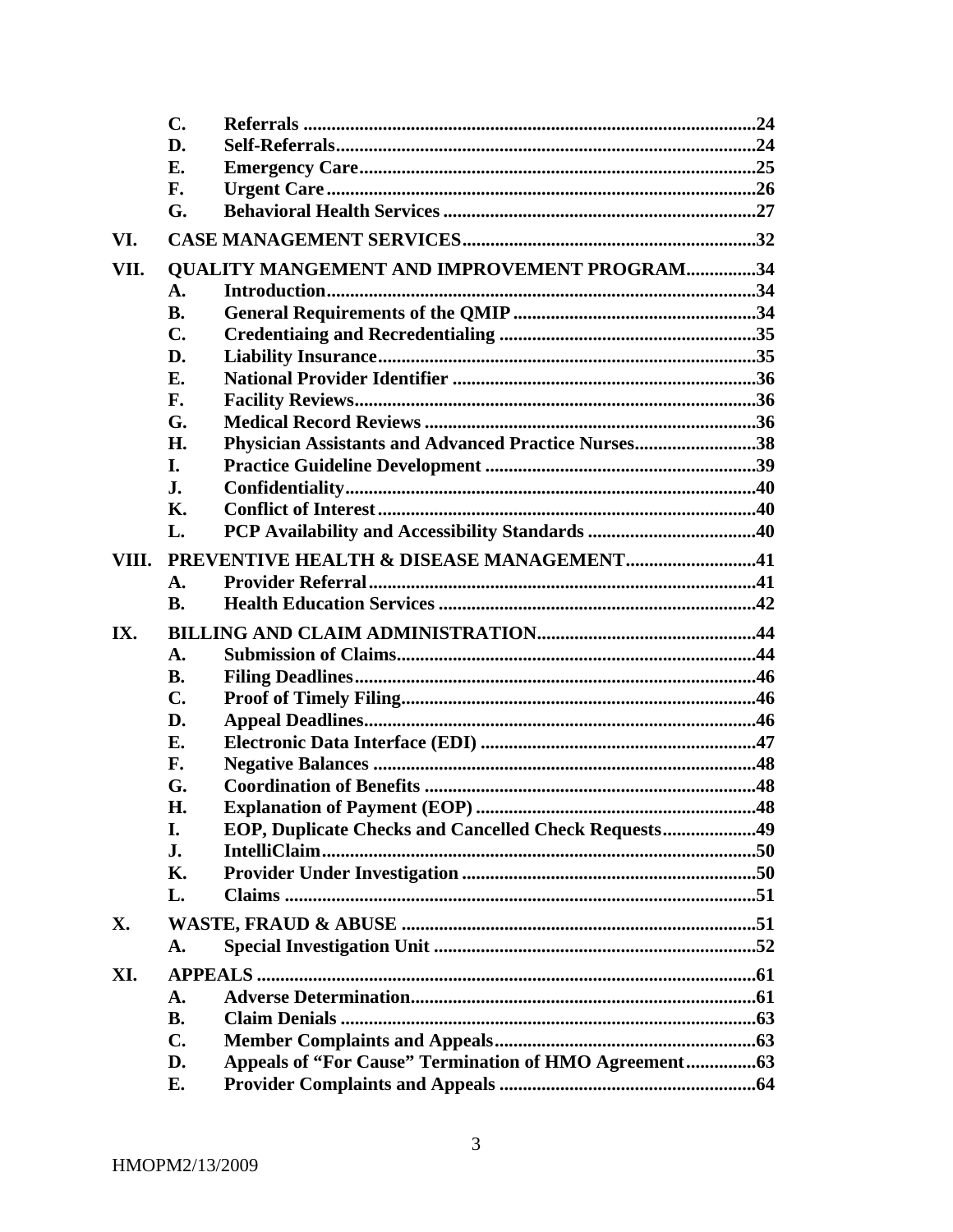### **EXHIBITS**

- **Exhibit 1 Request for Continuity/Transition of Care Form**
- **Exhibit 2 Provider Request for Transfer Form**
- **Exhibit 3 Community First Authorization List**
- **Exhibit 4 Texas Referral/Authorization Form**
- **Exhibit 5 Behavioral Health Notification Form**
- **Exhibit 6 Request for Additional Services/Behavioral Health**
- **Exhibit 7 Psychological Testing Request Form**
- **Exhibit 8 Behavioral Health Report to Primary Care Physician**
- **Exhibit 9** Provider Office Assessment Tool
- **Exhibit 10 Medical Record Audit Tool**
- **Exhibit 11 Pediatric Preventive Care Recommendations**
- **Exhibit 12 Adult Preventive Care Recommendations**
- **Exhibit 13 Consent to Use Physician's Assistant/Nurse Practitioner**
- **Exhibit 14 Access and Availability Standards**
- **Exhibit 15 Member Education Request Form**
- **Exhibit 16 Care Plan for Children with Complex Special Health Care Needs**
- **Exhibit 17 CMS-1500 Claim Form**
- **Exhibit 18 UB-04 Claim Form**
- **Exhibit 19 Explanation of Payment**
- **Exhibit 20 Suspicious Activity Report Form (Member)**
- **Exhibit 21 Suspicious Activity Report Form (Provider)**
- **Exhibit 22 Appeal Submission Form**
- **Exhibit 23 Provider Complaint Form**
- **Exhibit 24 Provider Appeal Form**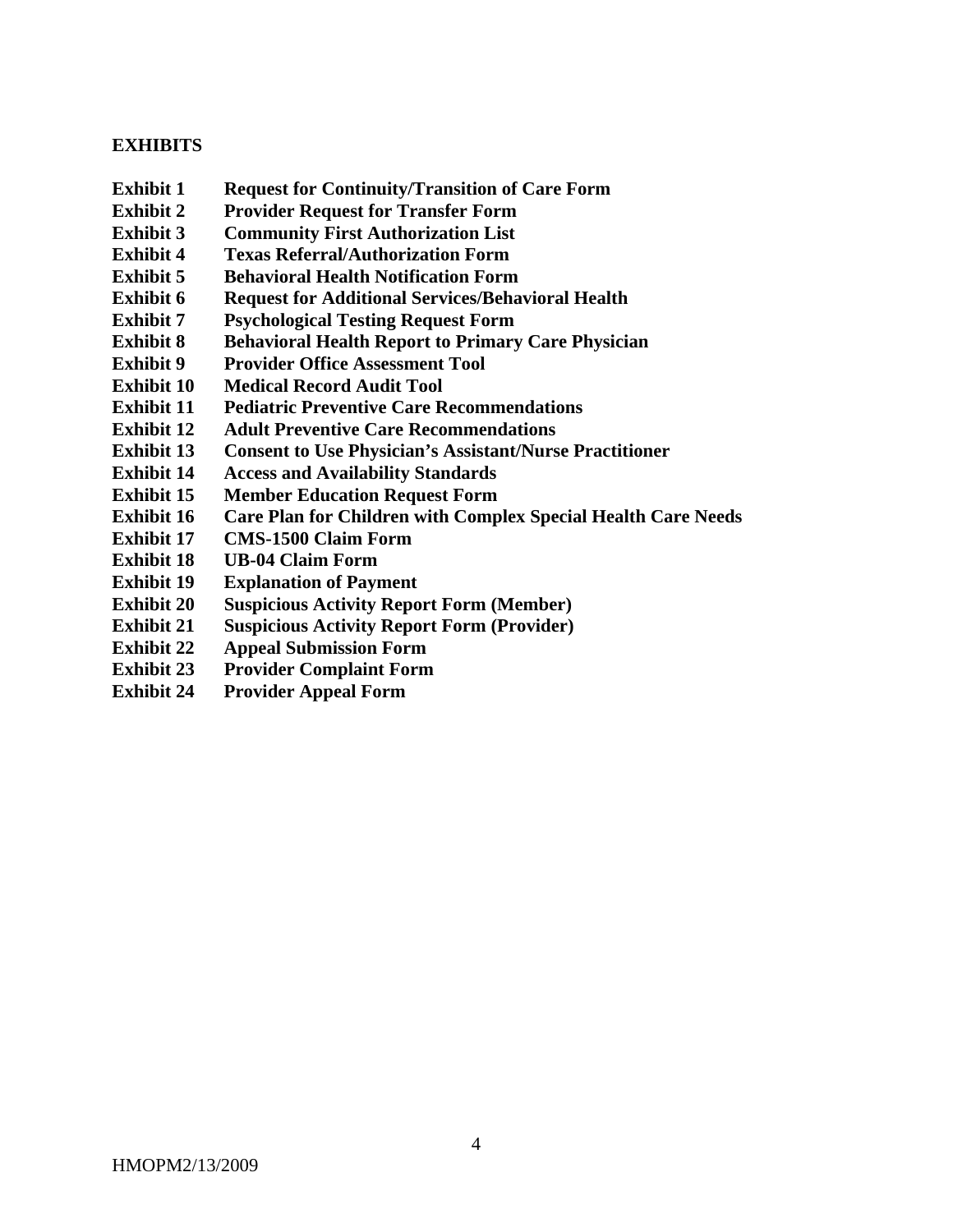### **I. INTRODUCTION**

#### **Welcome to Community First Health Plans, Inc. (Community First).**

The Community First Commercial HMO program at Community First is a managed care plan for commercial HMO employer groups. Our objective is to ensure that members access primary care services appropriately and receive services in the most cost-effective setting. Our network comprises physicians, allied and ancillary health care providers, hospitals and other facilities selected to provide quality health care to our members. The Primary Care Provider (PCP) is responsible for managing the overall medical care of patients and coordinating referrals to specialists and inpatient/outpatient facilities. A PCP is a Community First provider with one of the following specialties: General Practice, Family Practice, Internal Medicine, Obstetrics/Gynecology or Pediatrics.

This manual is to assist you and your staff in working with us to deliver quality health care to Community First members. It provides information regarding our utilization and quality management programs, preauthorization and referral notification procedures, filing of claims, and our appeals process. We encourage you and your staff to review this manual carefully, and contact your Network Management Representative if you have any questions, comments or concerns. We welcome provider suggestions for enhancing this manual and will be conducting semiannual provider surveys asking for your comments on the efficiency of training, communications programs, and any ideas for improvements.

We will mail bulletins to your office to advise you of any changes/updates to this manual. In addition, Community First will publish and distribute a tri-annual newsletter to all providers. The newsletter will include information about Community First services, policies and procedures, and appropriate government statutes and regulations.

#### **A. The Role of the Primary Care Provider**

Our PCPs play an integral role in helping us meet the objectives of our health plan. Community First places its main focus on the total well being of the member while providing a "medical home" where the member can readily access preventive health care services and treatment, as opposed to episodic health crisis management. Members also are encouraged to become more involved in their own health care and maintenance of their own wellness. The PCP is responsible for teaching members how to use available health services appropriately.

The PCP will provide preventive health services in accordance with the health plan standards and related medical policies. They also will coordinate the provision of all covered services to members; initiate referrals to network specialty care providers, network facilities and contractors; monitor the member's progress; facilitate the member's return to the PCP when medically appropriate; and educate members and their families regarding their medical care needs. It is the responsibility of the PCP to contact Community First to verify member eligibility and/or to obtain authorizations for covered services.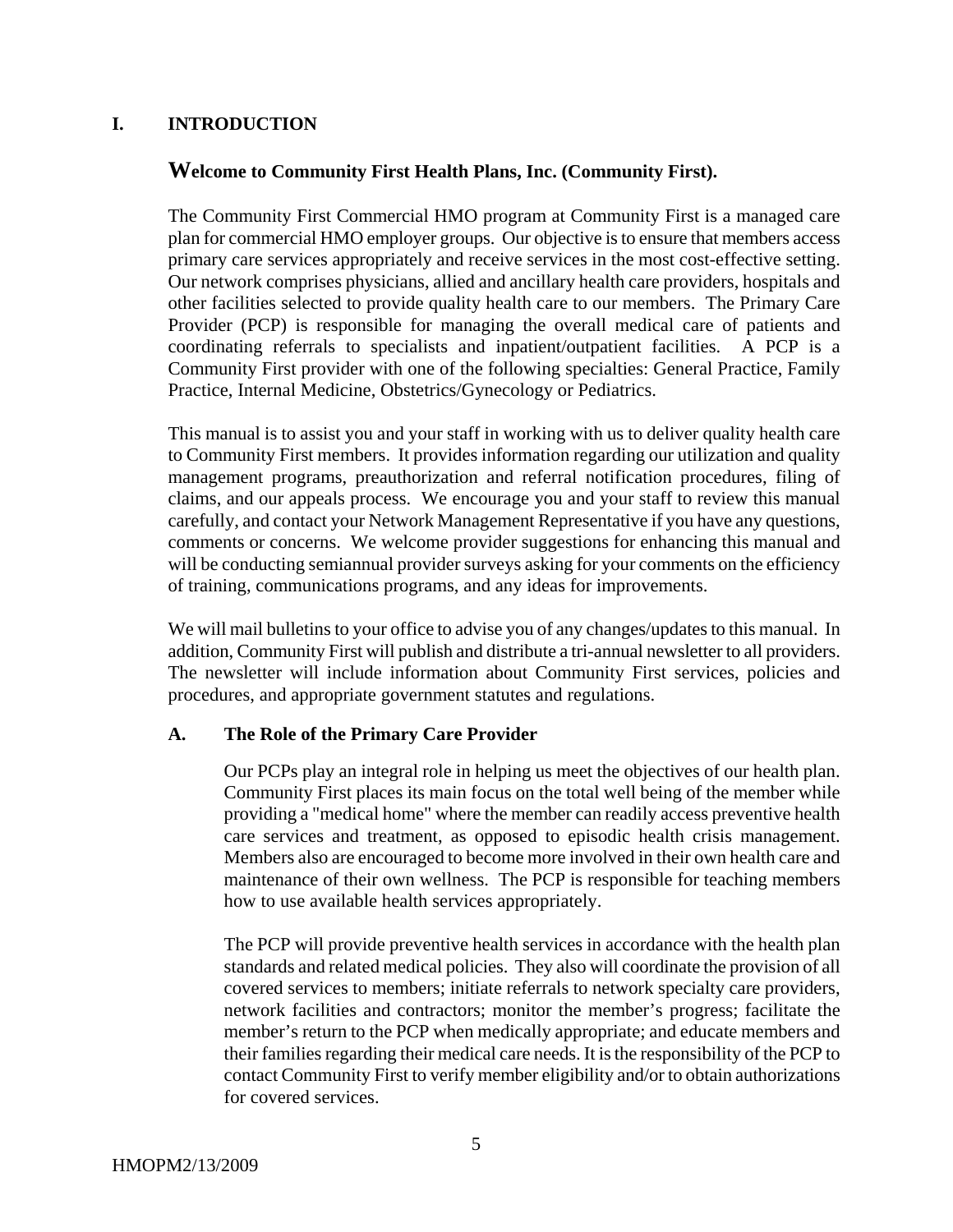The PCP will provide, or arrange for the provision of covered services and/or telephone consultations during normal office hours, as well as on an emergency basis, 24 hours a day, seven days a week. The PCP should educate members to seek his/her services before accessing any other health services, except in emergency situations.

PCPs must assess the medical needs and behavioral health needs of Members for referral to specialty care providers and provide referrals as needed. PCPs must coordinate Members' care with specialty care providers after referral.

The PCP must have screening and evaluation procedures for detection and treatment of, or referral for, any known or suspected behavioral health problems and disorders.

PCPs must provide preventative care:

- 1. To children under age 21 in accordance with AAP recommendations.
- 2. To adults in accordance with the U.S. Preventative Task Force requirements.

A member who appears on a PCP's monthly member roster is considered to be an existing member from the first month that he/she appears on the roster and therefore cannot be refused services while assigned to that PCP.

#### **B. The Role of the Specialty Care Provider**

The specialty care provider is responsible for providing medically necessary services to Community First members who have been referred by their PCP for specified treatment or diagnoses. Specialists should verify the eligibility of the referred member prior to rendering services. If additional visits or services are necessary, the specialist may provide or arrange for services through Community First's Health Services Management Department. The specialist must communicate with the PCP regarding services rendered, results, reports, and recommendations to ensure the continuity and quality of care. Referrals from the PCP must be documented in both the PCP's and specialist's medical records.

#### **C. Providers for Members with Disabilities and/or Chronic/Complex Conditions**

On an individual basis, Community First may allow a specialist currently treating a member with disabilities or chronic/complex conditions to serve in the capacity of PCP. The network specialist must agree to perform all PCP duties, care coordination, and such duties must be within the scope of the participating specialist's certification. Network specialists wishing to become a PCP for members with disabilities or chronic/complex conditions should complete the **Request for Continuity of Care** form **(Exhibit 1)** and submit the form to Community First's Health Services Management Department for review and approval by Community First's Medical Director.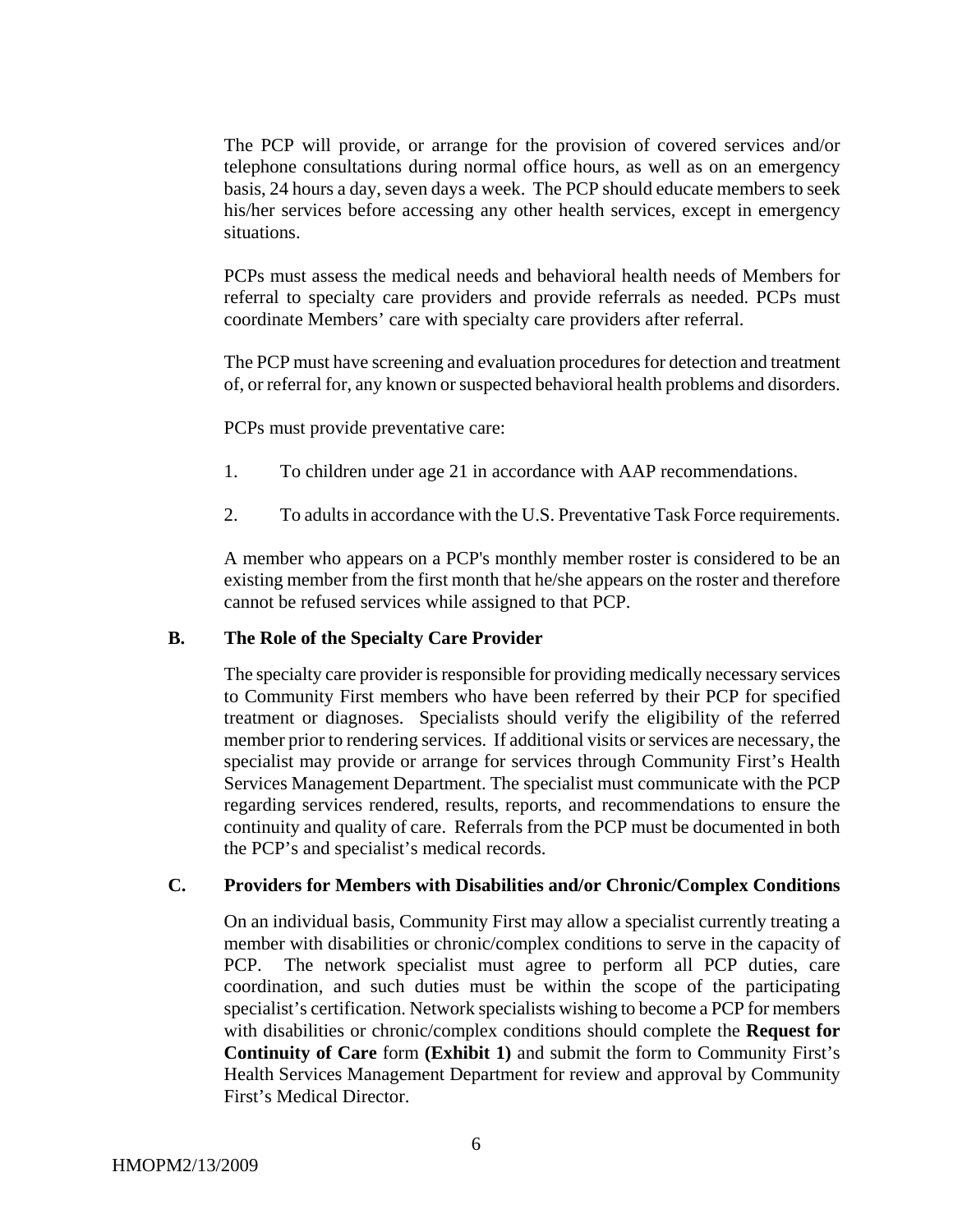The Medical Director will review the medical appropriateness information. If Continuity of Care Coverage is appropriate, the Medical Director will instruct Network Management to obtain the written agreement from the specialist that he or she is willing to accept responsibility for coordination of all of the Member's health care needs. If the specialist is not willing to serve as the PCP, the request cannot be approved under the Continuity of Care policy.

Community First will approve or deny the request for Continuity of Care and provide written notification of the decision to the member no later than 30 days after receiving the request. If the request is denied, Community First will outline, via the written notification to the member, the reasons for the denial of the request and the mechanisms to initiate an appeal. To obtain further assistance in this process, please contact the Health Services Management Department at **(210) 358-6050**.

Community First requires all non-Primary Care Physicians who wish to be a Member's PCP to initiate a written request for certification as a PCP and to complete an amendment to their existing Professional Provider Agreement that outlines their duties and responsibilities. The written request must contain the following information:

- 1. Certification by the non-primary care physician specialist as a PCP.
- 2. A signed statement by the non-primary care physician specialist that he or she is willing to accept responsibility for the coordination of all the member's health care needs including referrals to other specialists.
- 3. The signature of the member concurring with the request.

#### **D. Limited Provider Networks**

A member may select a PCP who is part of a Limited Provider Network (an association of health professionals who work together to provide a full range of health care services). If a member selects a PCP in a Limited Provider Network, the PCP will arrange for services through a specific group of specialists, hospitals and/or ancillary providers who are part of the PCP's network. In such a case, a member may not be allowed to receive a service from any physician or health care professional that is not part of the PCP's network, (excluding OB/GYN and behavioral health providers) except in the case of an emergency as defined in this Provider Manual (Section IV, Utilization Management, Subsection E).

Providers in a limited provider network that uses an Independent Practice Association (IPA) for claims processing should submit their claims to that IPA, not to Community First. IPA claims that are filed to Community First will be denied.

#### **E. Provider Office Relocations**

If a provider relocates offices or expands to additional offices, the provider should notify Community First within ten (10) days and should not render services to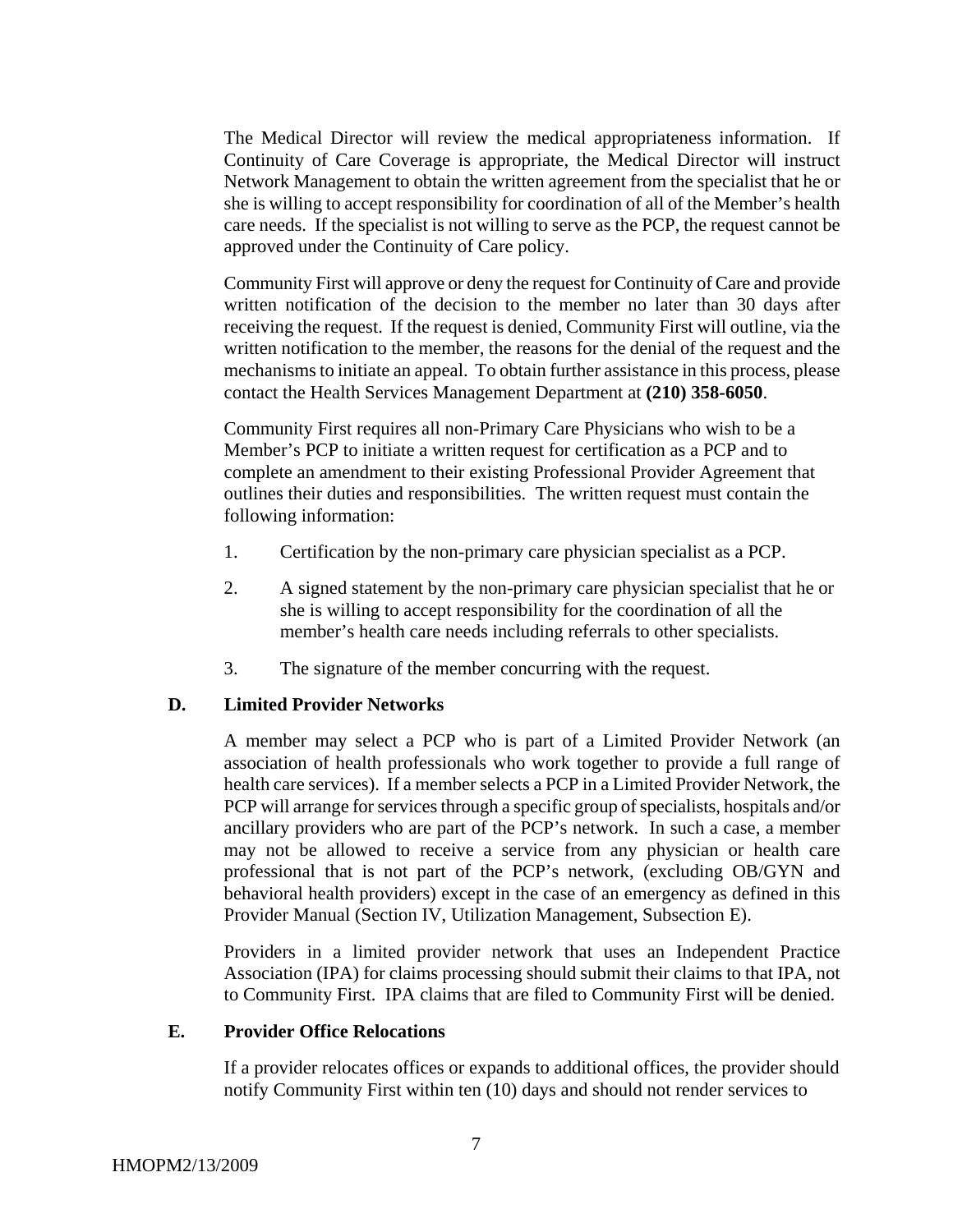members until Community First has approved the new office locations.

### **II. LEGAL AND REGULATORY**

Provider understands and agrees that it is subject to all state and federal laws, rules, regulations, waivers, policies and guidelines, and court-ordered consent decrees, settlement agreements, or other court orders that apply to the Provider Agreement and Community First's contract with the Texas Department of Insurance, the Community First HMO Program, and all persons or entities receiving state and federal funds. Provider understands and agrees that any violation by a provider of a state of federal law relating to the delivery of services pursuant to the Provider Agreement, or any violation of Community First's contract with the Texas Department of Insurance could result in liability for money damages, and/or civil or criminal penalties and sanctions under state and/or federal law.

#### **A. Law, Rules and Regulations**

Provider understands and agrees that the following laws, rules, and regulations, and all amendments or modifications thereto, apply to the Provider contract:

- 1. Environmental protection laws:
	- a. Pro-Children Act of 1994 (20 U.S.C. §6081 *et seq*.) regarding the provision of a smoke-free workplace and promoting the non-use of all tobacco products;
	- b. National Environmental Policy Act of 1969 (42 U.S.C. §4321 *et seq*.) and Executive Order 11514 ("Protection and Enhancement of Environmental Quality") relating to the institution of environmental quality control measures;
	- c. Clean Air Act and Water Pollution Control Act regulations (Executive Order 11738, "Providing for Administration of the Clean Air Act and Federal Water Pollution Control Act with Respect to Federal Contracts, Grants, and Loans");
	- d. State Clean Air Implementation Plan (42 U.S.C. §740 *et seq*.) regarding conformity of federal actions to State Implementation Plans under §176(c) of the Clean Air Act; and
	- e. Safe Drinking Water Act of 1974 (21 U.S.C. §349; 42 U.S.C. §300f to 300j-9) relating to the protection of underground sources of drinking water;
- 2. State and federal anti-discrimination laws:
	- a. Title VI of the Civil Rights Act of 1964, Executive Order 11246 (Public Law 88-352);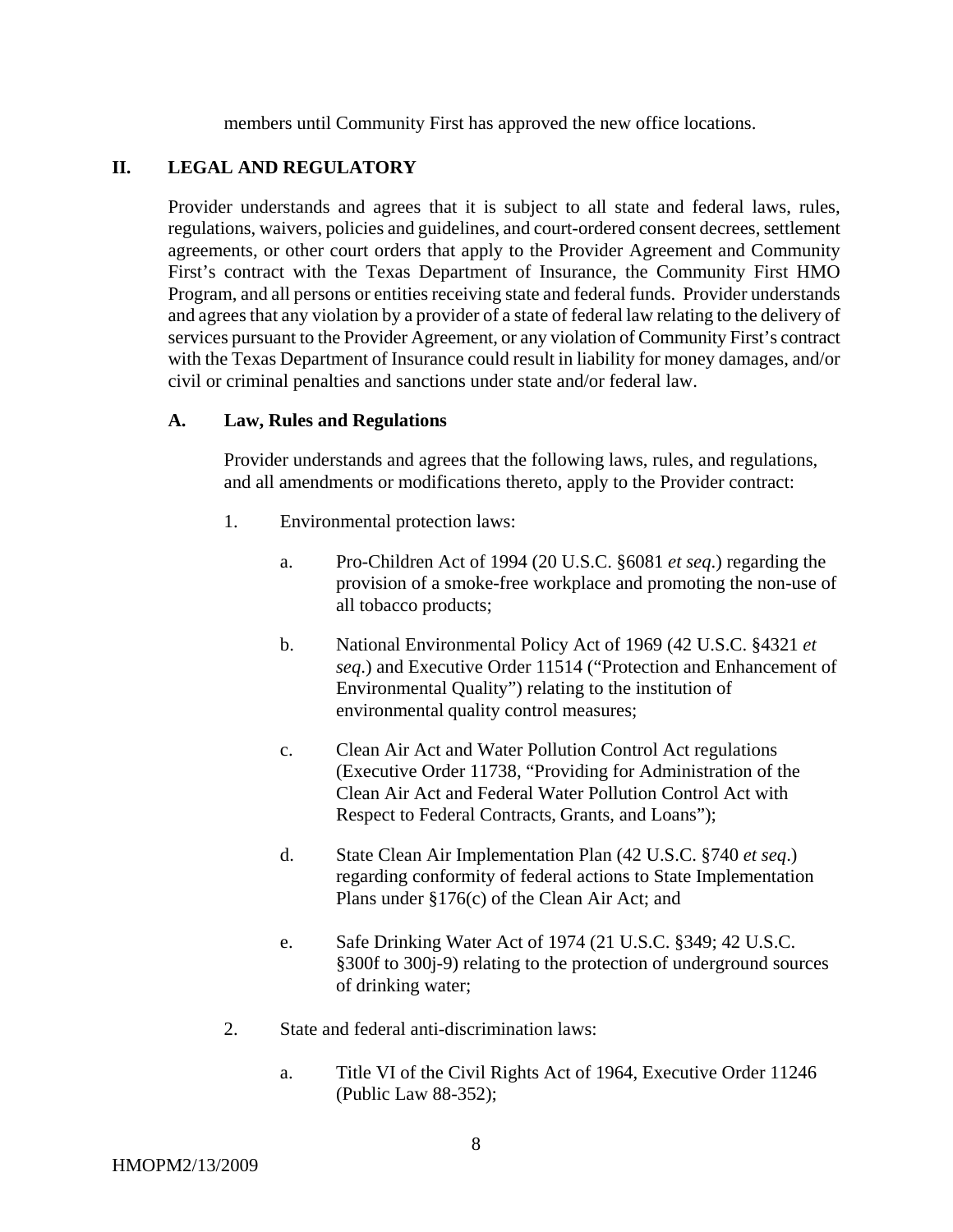- b. Section 504 of the Rehabilitation Act of 1973 (Public Law 93- 112);
- c. Americans with Disabilities Act of 1990 (Public Law 101-336); and
- d. Title 40, Texas Administrative Code, Chapter 73;
- 3. The Immigration Reform and Control Act of 1986 (8 U.S.C. §1101 *et seq*.) and the Immigration Act of 1990 (8 U.S.C. §1101, *et seq.)* regarding employment verification and retention of verification forms; and
- 4. The Health Insurance Portability and Accountability Act of 1996 (HIPAA) (Public Law 104-191).

### **B. Liability**

- 1. In the event Community First becomes insolvent or ceases operations, the Provider understands and agrees that its sole recourse against the Community First will be through Community First's bankruptcy, conservatorship, or receivership estate.
- 2. The Provider understands and agrees that Community First's Members may not be held liable for Community First's debts in the event of the entity's insolvency.

# **C. Marketing**

Provider is prohibited from engaging in direct marketing to Members that is designed to increase enrollment in a particular health plan. The prohibition should not constrain Providers from engaging in permissible marketing activities consistent with informing Members which Plans a provider participates with or to contract with additional health plans.

#### **D. Medical Consent Requirements**

Providers must comply with medical consent requirements in Texas Family Code §266.004, which require the members medical consent to consent for the provision of medical care.

Providers must notify the medical consenter about the provision of emergency services no later than the  $2<sup>nd</sup>$  business day after providing emergency services, as required by Texas Family Code §266.009.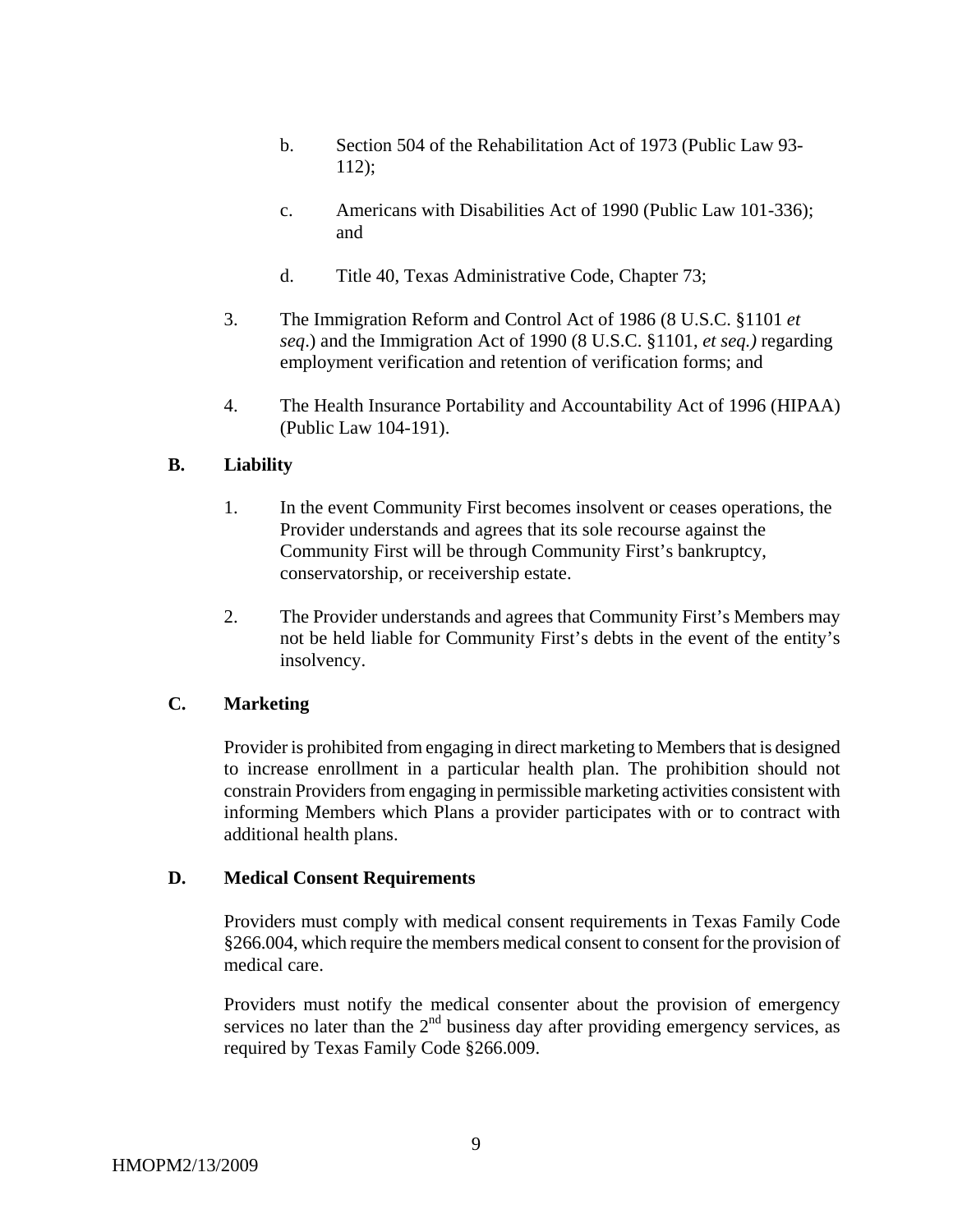### **E. Member Communications**

Community First is prohibited from imposing restrictions upon the Provider's free communication with a Member about the Member's medical conditions, treatment options, Community First referral policies, and other Community First Health Plans policies, including financial incentives or arrangements and all managed care plans with whom the Provider contracts.

### **F**. **Provider Responsibilities**

At the request of Community First, Providers must testify in court as needed for child protection litigation.

### **G. Professional Conduct**

While performing the services described in the Provider contract, the Provider agrees to:

- 1. Comply with applicable state laws, rules, and regulations and Community First's requests regarding personal and professional conduct generally applicable to the service locations; and
- 2. Otherwise conduct themselves in a businesslike and professional manner.

# **H. Contract Termination**

Community First must follow the procedures outlined in §843.306 of the Texas Insurance Code if terminating a contract with a provider, including an STP. At least 30 days before the effective date of the proposed termination of the provider's contract, Community First must provide a written explanation to the provider of the reasons for termination. Community First may immediately terminate a provider contract if the provider presents imminent harm to patient health, actions against a license or practice, fraud or malfeasance.

Within 60 days of the termination notice date, a provider may request a review of Community First's proposed termination by an advisory review panel, except in a case in which there is imminent harm to patient health, an action against a private license, fraud or malfeasance. The advisory review panel must be composed of physicians and providers, as those terms are defined in §843.306 of the Texas Insurance Code, including at least one representative in provider's specialty or a similar specialty, if available, appointed to serve on the standing quality assurance committee or utilization review committee of Community First. The decision of the advisory review panel must be considered by Community First but is not binding on Community First. Community First must provide to the affected provider, on request, a copy of the recommendation of the advisory review panel and Community First's determination.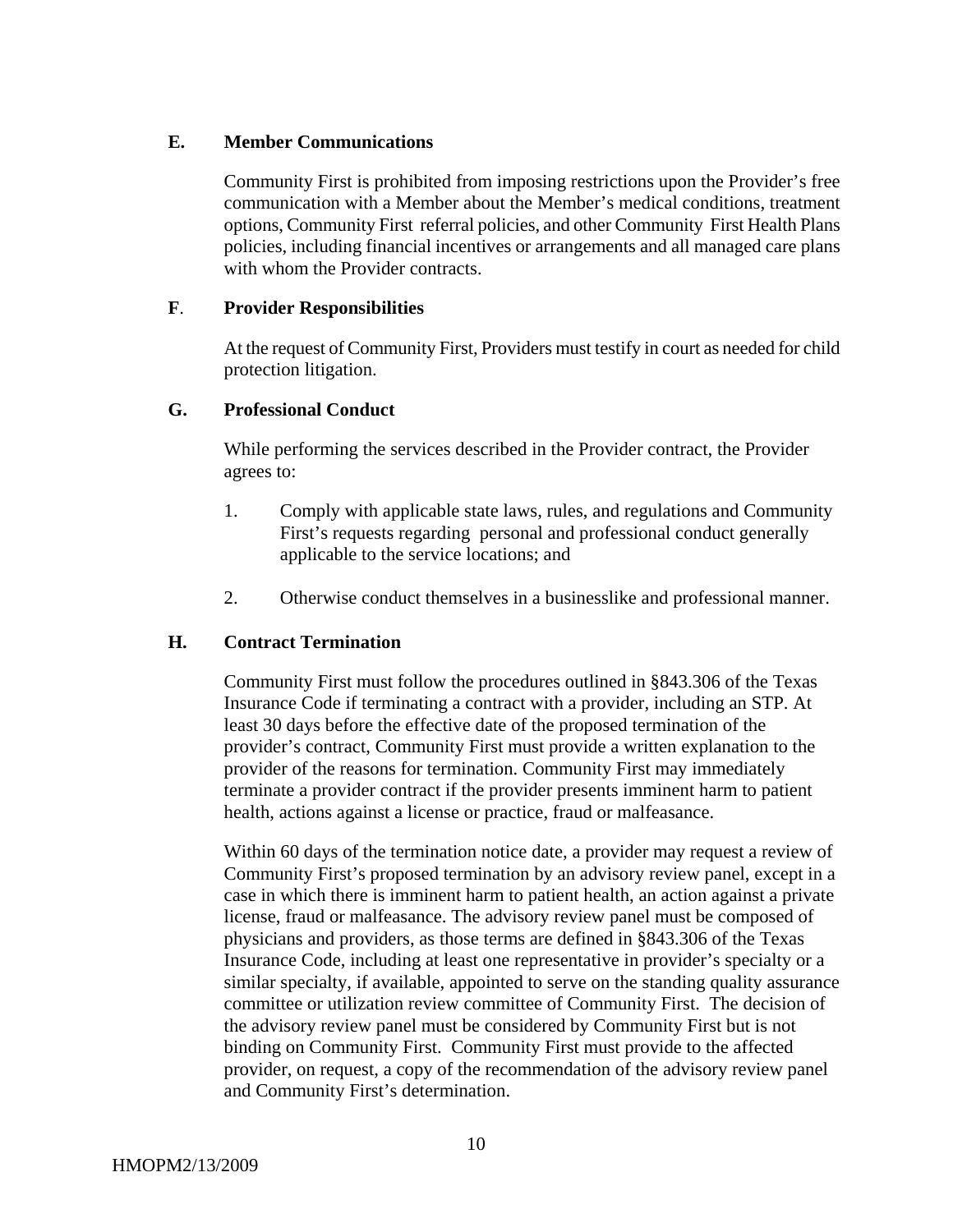### **I. Gifts or Gratuities**

Provider may not offer or give any thing of value to an employee of Community First Health Plans in violation of state law. A "thing of value" means any item of tangible or intangible property that has a monetary value of more than \$50.00 and includes, but is not limited to, cash, food, lodging, entertainment and charitable contributions. The term does not include contributions to public office holders or candidates for public office that are paid and reported in accordance with state and/or federal law. Community First may terminate the Provider contract at any time for violation of this requirement.

### **J. Third Party Recovery**

Provider understands and agrees that it may not interfere with or place any liens upon the state's right or Community First' right, acting as the state's agent, to recovery from third party resources.

#### **K. Tuberculosis (TB)**

Providers must coordinate with the local TB control program to ensure that all Members with confirmed or suspected TB have a contact investigation and receive Directly Observed Therapy (DOT). Providers must report to the Texas Department of State Health Services (DSHS) or the local TB control program any Member who is non-compliant, drug resistant, or who is or may be posing a public health threat.

#### **L**. **Women, Infants and Children (WIC)**

Providers must coordinate with the WIC Special Supplemental Nutrition Program to provide medical information necessary for WIC eligibility determinations, such as height, weight, hematocrit or hemoglobin.

# **III. HOW TO CONTACT US**

Listed below are important telephone numbers for you to use when you need to reach us:

| <b>From Outside Bexar County</b>                         | $(800)$ 434-2347 |
|----------------------------------------------------------|------------------|
| <b>Health Services Management</b>                        | $(210)$ 358-6050 |
| Preauthorization/Referral Notification Fax               | $(210)$ 358-6040 |
| <b>Urgent Care</b>                                       |                  |
| <b>Please contact Community First</b>                    | (210) 227-2347   |
| After Hours you will be transferred to Nurse Advice Line |                  |
| <b>Behavioral Health Authorization/Case Management</b>   | $(210)$ 358-6100 |
|                                                          | (800) 434-2347   |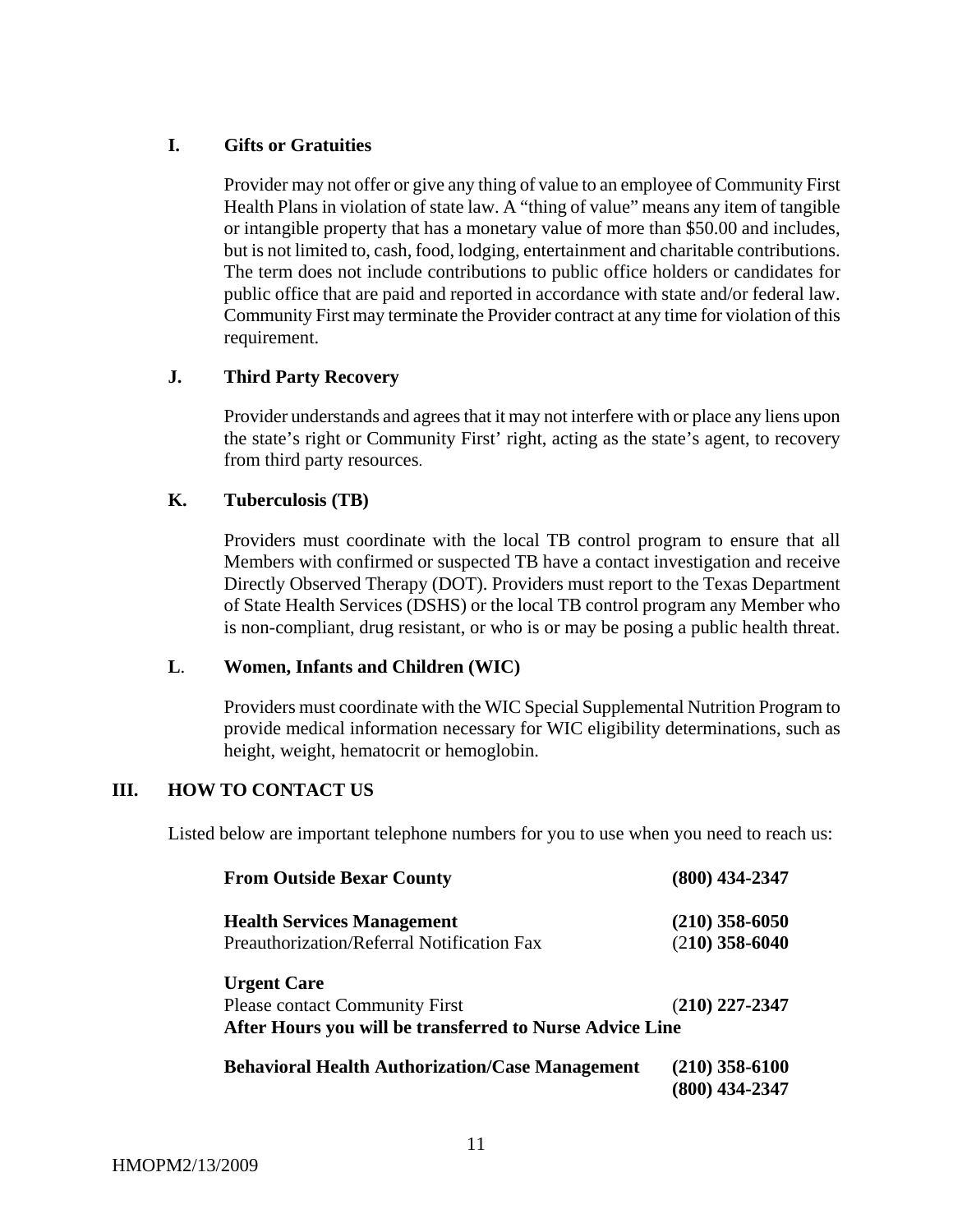| <b>Member Services</b><br>Eligibility/Benefits Verification | $(210)$ 358-6070 |
|-------------------------------------------------------------|------------------|
| Interpreter Services - Sign and language                    |                  |
| TDD (for the hearing impaired)                              | $(210)$ 358-6080 |
|                                                             | $(800)$ 390-1175 |
| <b>Network Management</b>                                   | $(210)$ 358-6030 |
| <b>Claims Information</b>                                   | $(210)$ 358-6200 |

Community First has contracted with an interpreter service for any provider office that does not have bilingual employees or sign language interpreters. Services are available for sign language, Spanish, English, and other languages that members may speak, such as Vietnamese. The service is accessible 24 hours a day, seven days a week. Providers can use the service during normal business hours by calling our Member Services Department at **(210) 358-6070**, and after hours by calling (**210) 358-6070** and being automatically transferred to Nurse Advice Line.

You may also visit the Community First website at [www.cfhp.com.](http://www.cfhp.com/) At the "Physicians" link you will find pertinent information and downloadable documents such as the preferred drug lists and authorization/referral forms.

### **IV. MEMBER INFORMATION**

#### **A. Verifying Eligibility and Benefits**

Each Community First HMO member is issued an identification card and is instructed to present the plan ID card when requesting medical services. The ID card indicates pertinent member information, PCP name and telephone number, copayment amounts, and Community First telephone numbers.

When new members are enrolled into the plan they are given the opportunity to choose a PCP from among those accepting new patients. If a member fails to choose a PCP at the time of enrollment, Community First will assign a PCP to the member.

At the time of the visit, ask the member to show the plan ID card, or in some instances, the Community First enrollment form. New members may present a copy of their enrollment form as proof of coverage during the first thirty (30) days of their enrollment in the plan. The Community First ID card or enrollment form, however, does not guarantee eligibility for coverage. Whether a member presents a card or an enrollment form, providers are encouraged to verify eligibility by calling the Community First Member Services Department. Verifying eligibility before rendering services is very important.

PCP's should first verify a member's eligibility by consulting the Community First Monthly Member Roster. If the member's name is not on the roster, please call Community First, Member Services Department.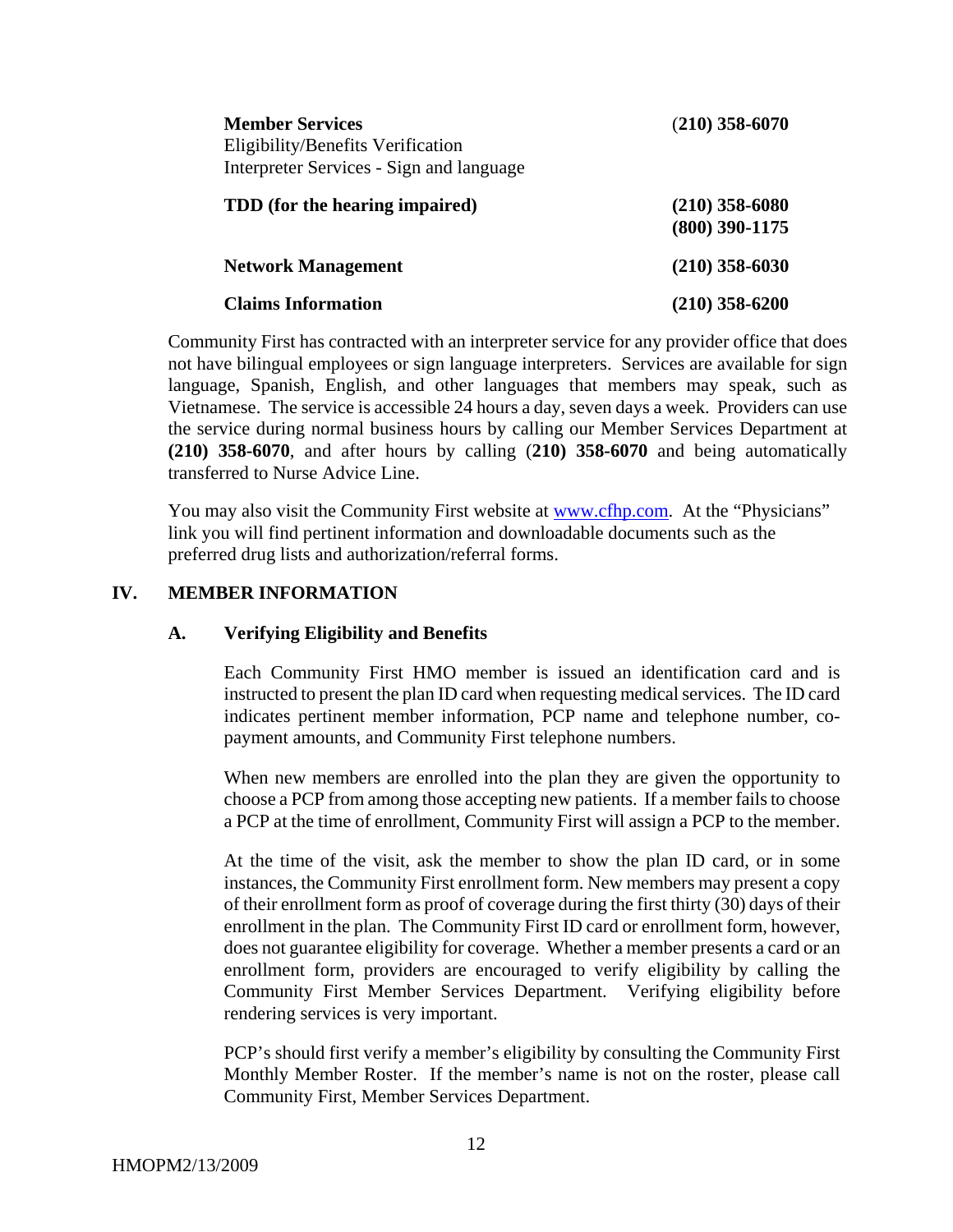# **Members are encouraged to select their own PCPs. If a member does not select a PCP during his/her initial enrollment, Community First will assign a PCP to the member.**

If a member has selected a PCP who is part of a Limited Provider Network you may not see that member unless you have written authorization from the Limited Provider Network. Any services except emergency services will not be reimbursable.

Listed below are helpful ways to verify eligibility:

- 1. Plan eligibility line at (**210) 358-6070** (outside Bexar County **800-434-2347**)
- 2. Verify online via Community First's Internet Portal
- 3. Monthly Member eligibility report (PCP only)

If a member has questions about benefit coverage or wants to change his or her PCP, please ask the member to call our Member Services Department at (**210) 358-6070**.

### **B. Copayments, Deductibles & Coinsurance**

Provider is responsible for collecting at the time of service any applicable copayments, deductibles or coinsurance in accordance with the member's certificate of coverage.

# **C. Span of Eligibility**

Community First will arrange for all covered services for the period members are eligible with Community First, except as follows:

- *Inpatient admissions prior to enrollment with Community First:* Community First is responsible for physician and non-hospital services from the date of enrollment with Community First, provided Community First is notified of the admission by the Member or the Member's provider. Community First is not responsible for any hospital charges for members admitted prior to enrollment with Community First.
- *Inpatient admissions after enrollment with Community First:* Community First is responsible for authorized, covered services until the hospital discharges the member, unless the member loses eligibility.
- *Newborns:* Community First is responsible for all covered services related to the care of a newborn child from the date of birth if the mother is enrolled with Community First at the time of birth. Coverage for the child will terminate on the  $32<sup>nd</sup>$  day if the child is not enrolled in the health plan before the end of that period. Parents of newborns must notify their employer's benefit representative within 31 days of the birth.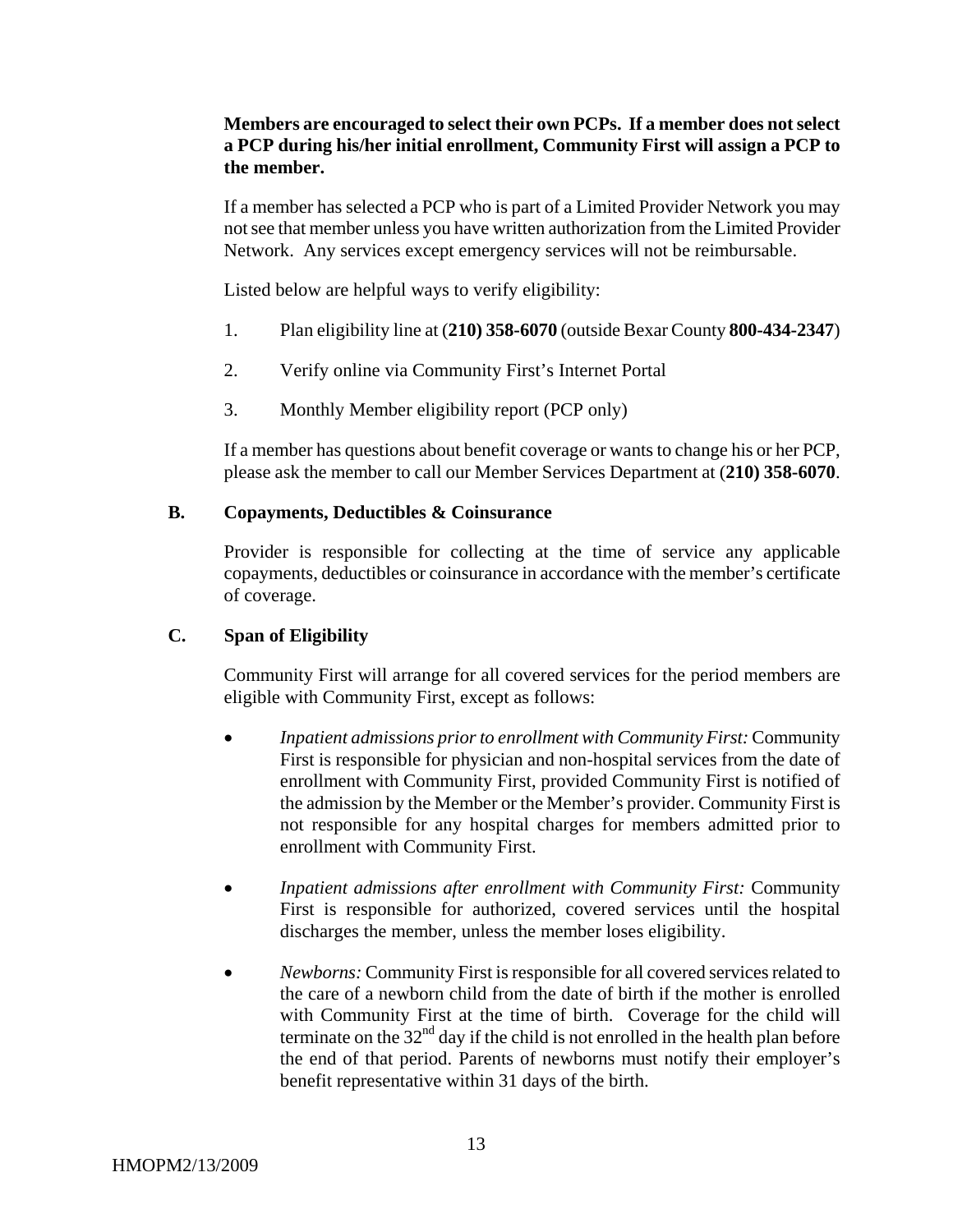- *Hospital Transfers:* Discharge from one hospital and readmission to the same hospital or admission to another hospital within 24 hours for continued treatment should not be considered as discharged under this section.
- *Psychiatric Care:* Inpatient psychiatric care, in a freestanding psychiatric facility for members, is Community First's responsibility from the member's date of enrollment with Community First.

**Note:** Community First's responsibilities shown above are subject to contractual requirements between Community First and provider (i.e., referral, claims submission and pre-authorization requirements).

### **D. Disenrollment**

Community First members may automatically be disenrolled from Community First due to nonpayment of premiums. In the event the individual regains their eligibility within 90 days or less, they will be re-enrolled as members with the same PCP.

Community First has the right to request disenrollment of members from our health plan. The member may request the right to appeal such decision. The PCP will be responsible for directing the member's care until the disenrollment is made. A request to disenroll a Community First member *is acceptable* under the following circumstances:

- Member misuses or lends his/her Community First membership ID card to another person to obtain services.
- The member is disruptive, unruly, threatening or uncooperative to the extent that the member seriously impairs Community First's or a provider's ability to provide services to the member. This occurs however, only if the member's behavior is not due to a physical or behavioral health condition.
- The member steadfastly refuses to comply with managed care, such as repeated emergency room use combined with refusal to allow Community First to arrange for the treatment of an underlying medical condition.

# **E. PCP Request for Member Transfer**

The PCP must submit a request to Community First in writing to transfer a Community First member from the PCP's practice, and follow Community First's **Provider Request for Transfer Form** policy and procedure **(Exhibit 2)**. If you have any questions regarding this process, please contact Community First's Network Management Department at **(210) 358-6030**.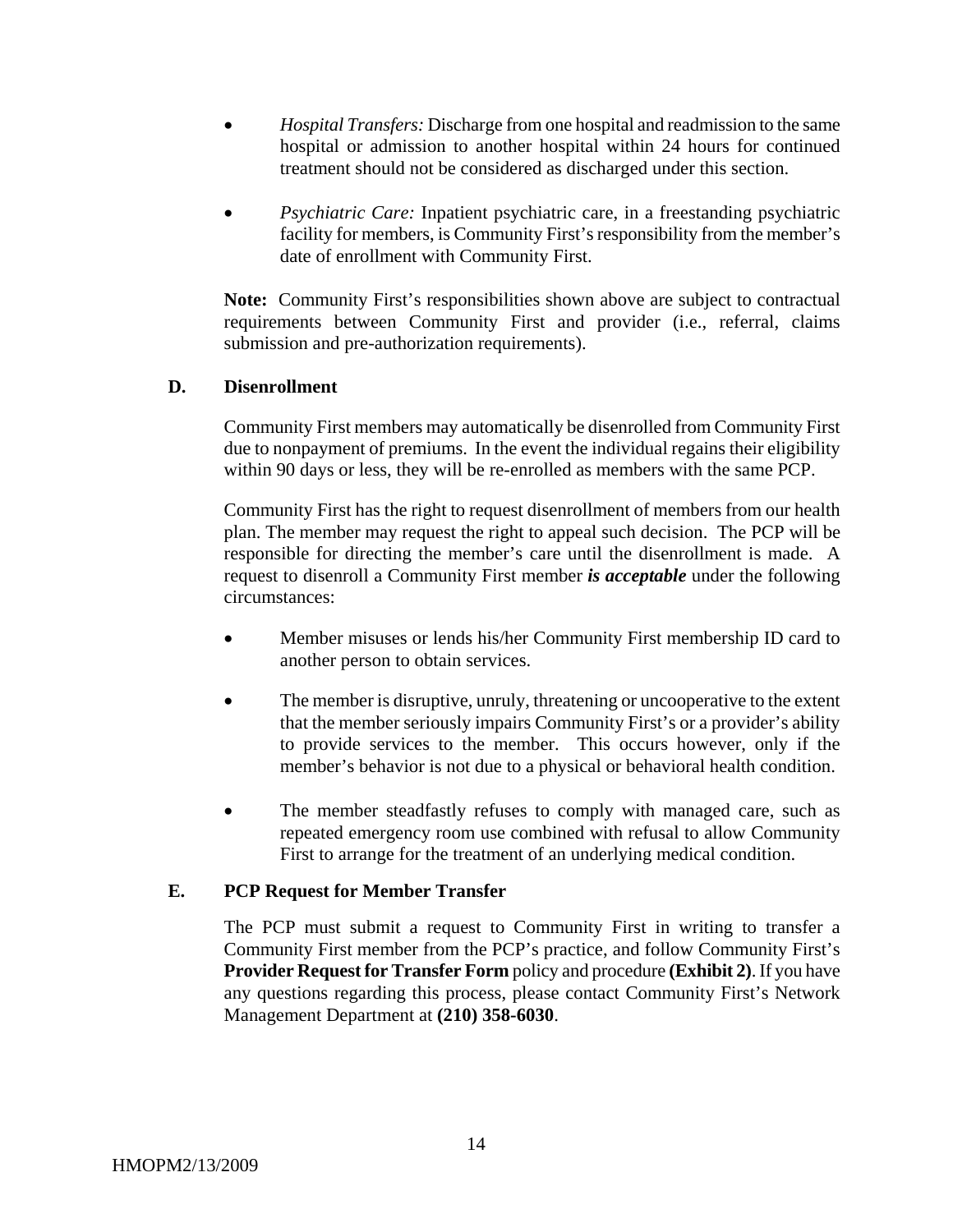### **F. Member PCP Change**

A member may call Community First to request a change in PCP. If a member requests a PCP change before the 15th day of the month, the change usually becomes effective on the first day of the following month. Changes received after the 15th day of the month will become effective the first day of the second month following the change request.

### **G. Pre-existing Conditions**

The provider is responsible for arranging for the provision of all covered services to each eligible Community First member beginning on the member's date of enrollment, regardless of pre-existing conditions, prior diagnosis and/or receipt of any prior health care services. All arrangements for covered services will be in accordance with contractual requirements between Community First and the provider and with all applicable laws, rules and regulations.

### **H. Continuity of Care**

Community First provides members with a process to address continuity of care issues involving continuation/transition of ongoing care and to request the use of a specialist as their PCP. This policy outlines the situations and describes the process for requesting this type of coverage.

Continuity of Care coverage can be approved for two different circumstances:

- Transition of Care
- Specialty Care Provider (SCP) as PCP

Transition of care involves any active course of treatment rendered by a nonparticipating specialist that is expected to continue for 60 days following the members' effective date with Community First. An "active course of treatment" is one in which discontinuity would cause a recurrence or worsening of the conditions under treatment and interfere with anticipated outcomes (examples would be: post surgical care, illness recovery, psychotherapy for an acute exacerbation, or chronic psychiatric condition).

Specialist as PCP coverage is designed to provide for the complex care needs associated with members who have either disabilities or chronic/complex medical or behavioral conditions. Through collaboration with Community First nurse case managers, members with disabilities or chronic/complex medical or behavioral conditions are encouraged to maintain a stable "medical home" (PCP), with unduplicated services through the appropriate development of a care plan. In certain qualifying situations, Community First may allow a participating specialist currently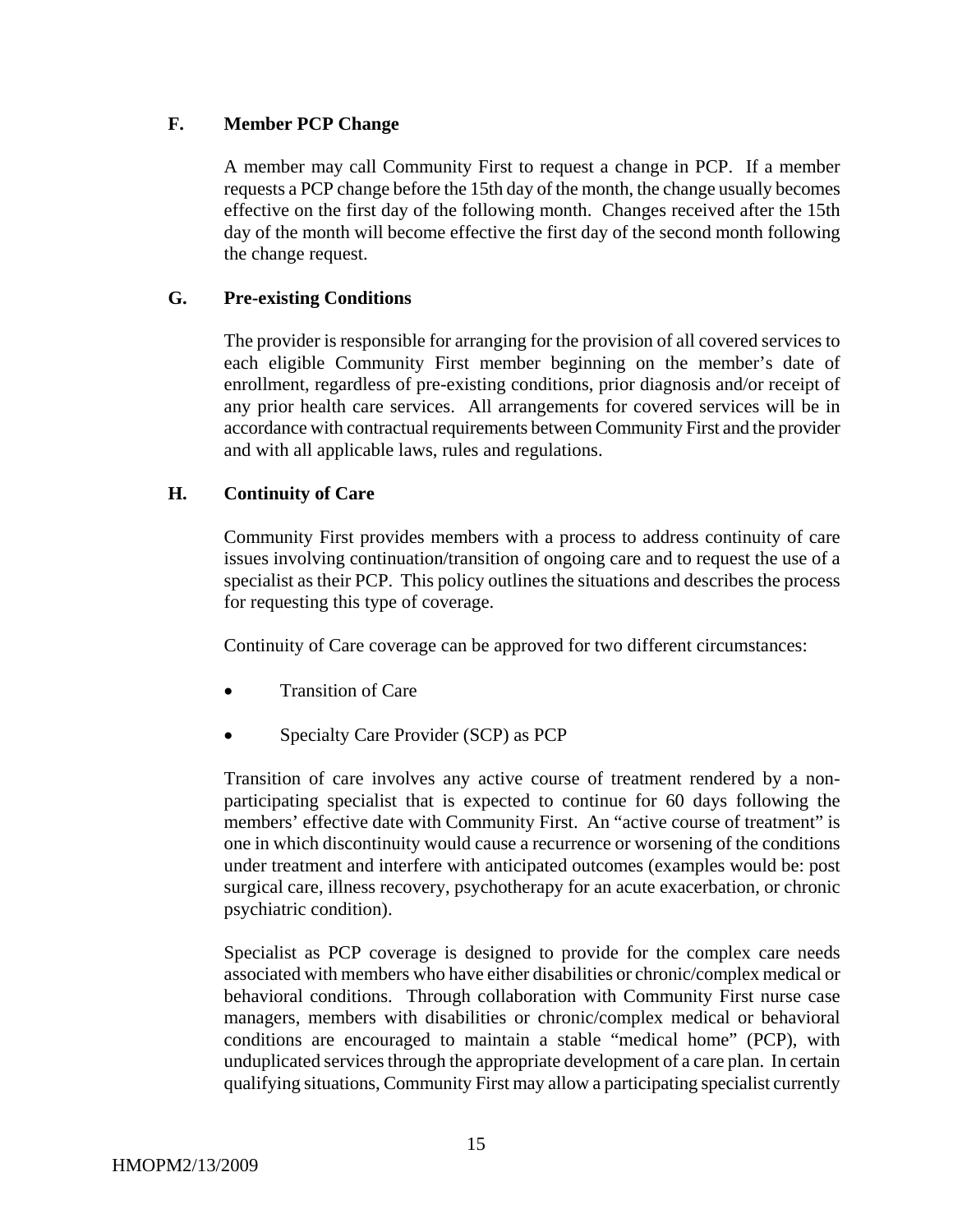treating a member with disabilities or chronic/complex conditions to serve in the capacity of the PCP, using the criteria set forth in Section I.C of this Manual. PCPs and specialists can call our Health Services Management Department at **(210) 358-6050** to address any continuity of care issues, or can fax the **Request for Continuity of Care** form **(Exhibit 1)** to (**210) 358-6040**.

#### **I. Release of Information**

You should obtain from Community First members a signed authorization for release of information. You may use the standard CMS-1500 1500/UB04 or develop your own form. If you develop your own form, the release should allow you to disclose information to Community First. This will enable us to process claims and perform our utilization management and quality management functions.

#### **J. Member Privacy**

As of April 14, 2003, both Community First and all providers in the Community First network will be required to comply with federal regulations adopted under the Health Insurance Portability and Availability Act of 1997 governing the privacy of individually identifiable health information. Through Senate Bill 11 passed during the 77th Legislative Session, Texas also substantially incorporated HIPAA privacy regulations into Texas law, giving the state its own enforcement powers. Community First is enacting policies and processes to meet the compliance deadline and anticipates that the providers in its network are also taking steps to ensure compliance.

Provider must treat all information that is obtained through the performance of the services included in the Professional Provider Agreement as confidential information to the extent that confidential treatment is provided under state and federal laws, rules and regulations.

Provider shall not use information obtained through the performance of the Professional Provider Agreement in any manner except as is necessary for the proper discharge of obligations and securing of rights under the Agreement.

#### **K**. **Protected Health Information (PHI)**

Provider shall protect the confidentiality of Member Protected Health Information (PHI), including patient records. Provider must comply with all applicable Federal and State laws, including the HIPAA Privacy and Security Rule governing the use and disclosure of protected health information.

#### **L. PCP Request to Change Panel Status**

To change your Community First panel status, please notify Community First's Network Management Department in writing (via mail or fax) of your request to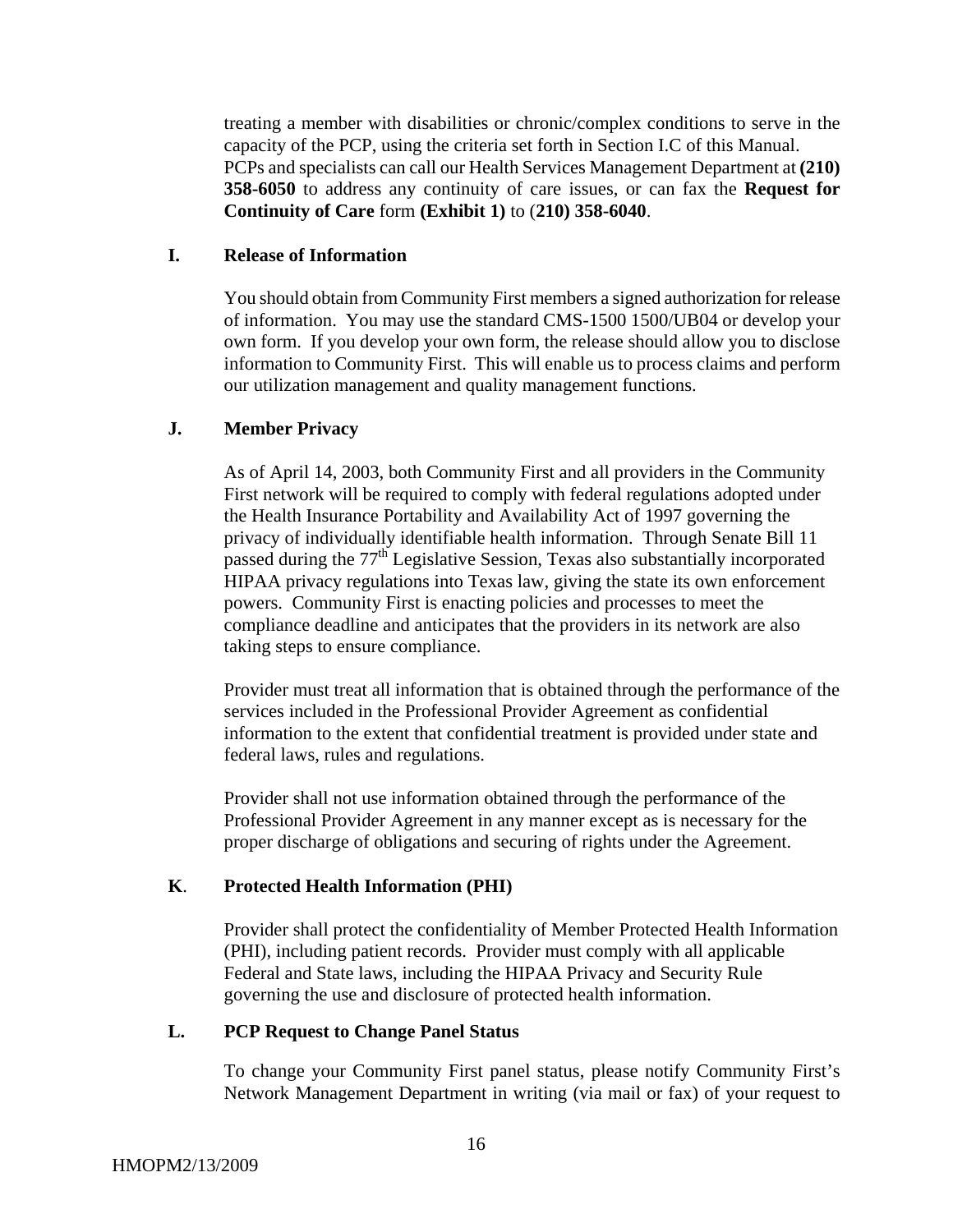either open or close your panel. *According to your agreement with Community First, you must notify Community First in writing at least 60 days prior to any action by you to limit or close your panel to Community First HMO members. Notifications less than 60 days to limit or close your panel will be considered on a case-by-case basis*.

A member who appears on a PCP's monthly member roster is considered to be an existing member from the **first** month that s/he appears on the roster and therefore cannot be refused services while assigned to that PCP.

### **M. Interpreter Services**

Community First has linguistic and interpreter services available for its members to ensure effective communication regarding treatment, medical history or health education. These interpreter services are available on an "on-call" basis. Our contracted interpreter services provide Community First members access to professionals trained to help with technical, medical or treatment information when a family member or friend interpreter is inappropriate. To arrange for a sign interpreter or language interpreter for a Community First member, please contact Community First's Member Services Department at (**210) 358-6070**.

#### **N. Member Rights and Responsibilities**

Listed below are the "Rights and Responsibilities" for Community First members that are printed in the Community First Member Handbook.

As a member you have the right to-

- Understand how to access Community First's health care delivery system;
- Receive a list of participating PCPs;
- Select one of Community First's PCPs within 30 calendar days of
- enrollment;
- Receive prompt, courteous, and appropriate medical treatment;
- Access care without physical or communication barriers;
- Understand your health problems, the recommended treatment and the reason for the recommendation, alternatives available for treatment and the risks involved, and how to care for yourself to maintain optimum health;
- Consent to all treatments unless a life-or-limb threatening emergency exists;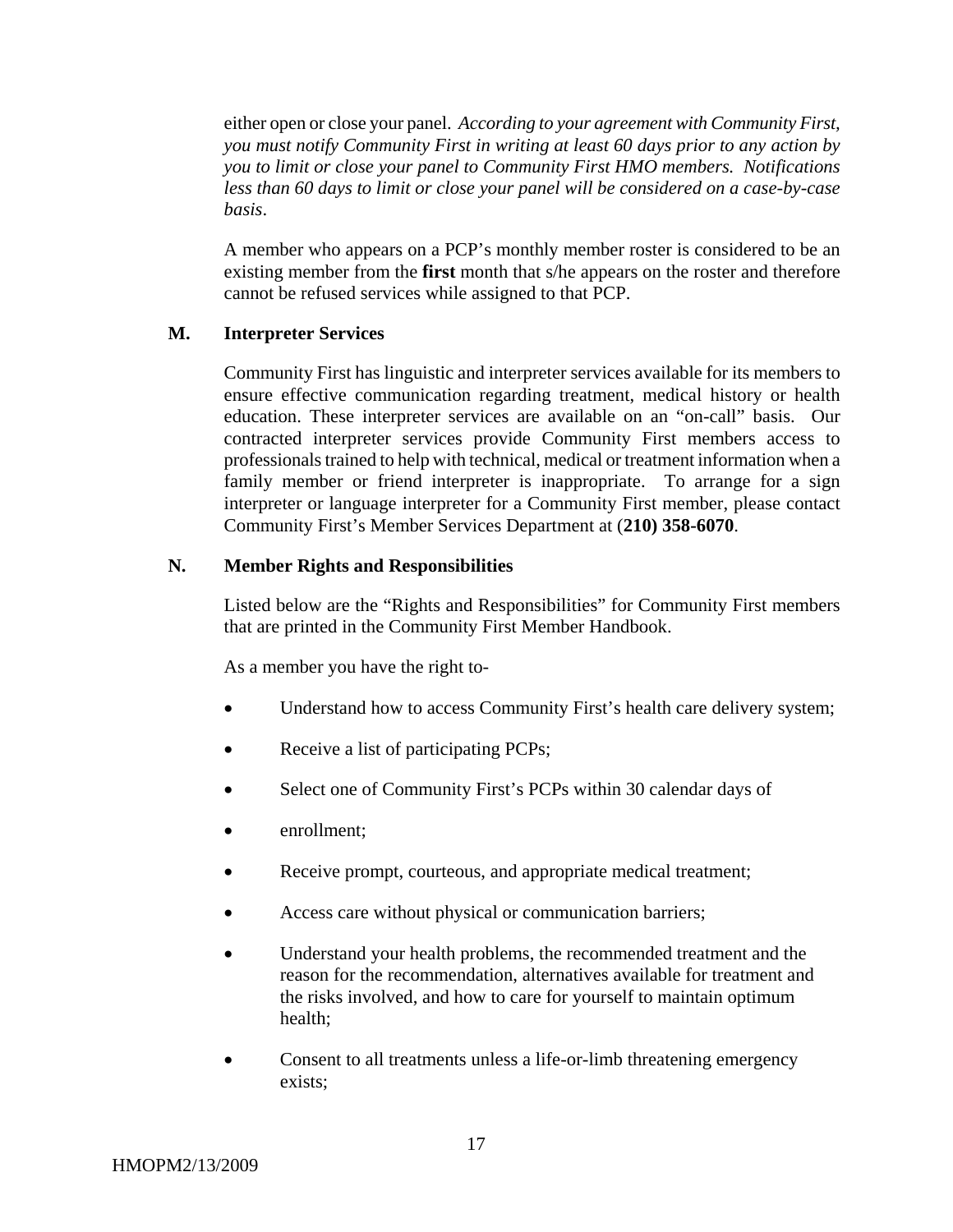- Participate in decision-making about your health care and treatment plan, accept or refuse medical, surgical, or behavioral health treatments to include establishing advanced directives as permitted under federal and state laws;
- Request a second opinion through Community First;
- Have someone not directly involved in your care be present during your examination or treatment;
- Take part in available wellness programs;
- Review your medical records, have your medical care and medical records treated with privacy and confidentiality in accordance with the law and professional medical ethics;
- Suggest how we can improve our services to you and other members;
- Be treated courteously and in a manner that respects your right to privacy and dignity in a non-discriminatory manner;
- Contact Community First Member Services to file an oral or written complaint or appeal;
- Appeal a decision of Community First related to the resolution of a concern, in accordance with Community First's procedures, and in a timely manner;
- Have these rights and responsibilities explained to you by Community First's Member Services Department.

As a member, you have the responsibility to-

- Take responsibility for personal habits that affect your health;
- Learn how Community First works and appropriately use the health plan;
- Schedule appointments for routine care; keep scheduled appointments and arrive on time;
- Promptly contact your provider when you are unable to keep an appointment;
- Understand when you should or should not go to the emergency room;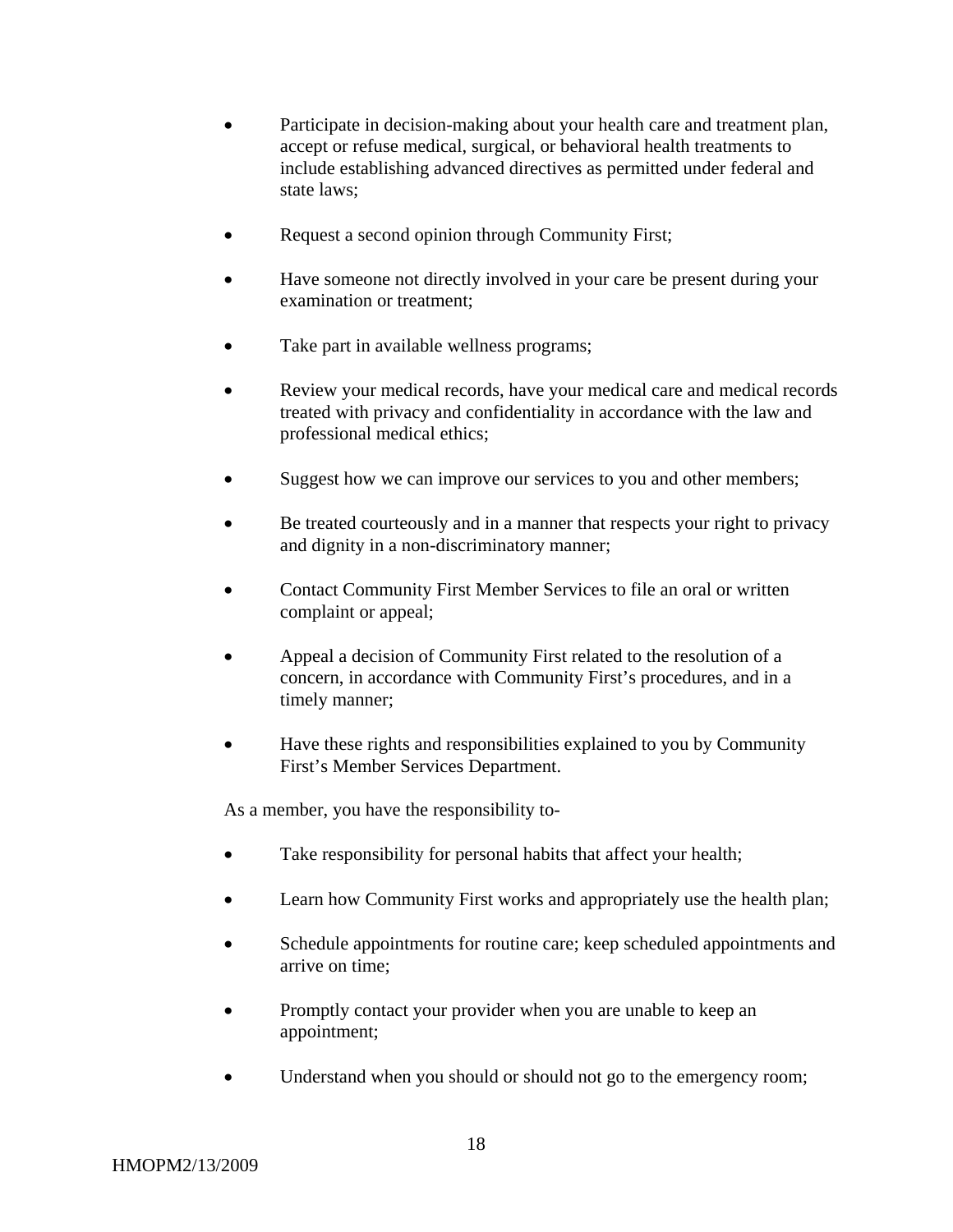- Always contact your PCP for your non-emergency medical needs;
- Establish a continuous and satisfactory relationship with your PCP;
- Communicate to your PCP any concerns that you or your family members may have about your health or health care;
- Give your provider complete and accurate information and help providers obtain your medical records;
- Cooperate with the treatment instructions you and your health care provider agree upon;
- Follow Community First's procedures for obtaining care after normal business hours;
- Use only Community First PCPs or participating specialists (obtaining approval from your PCP when applicable) and medical facilities, for urgently needed medical care, except in the case of emergencies or, while away from the service area, or if medically necessary services are not available within Community First's network;
- Advise Community First as soon as possible whenever you receive care from a provider outside Community First's network, whether inside or outside the service area;
- Carry your Community First member ID card with you at all times while enrolled;
- Pay all applicable co-payments at the time services are rendered;
- Pay for services or supplies not covered by Community First;
- Contact Community First if there are any changes in family status, address, phone number, employment status, and other insurance coverage;
- Respect the dignity of other members and Community First staff and providers.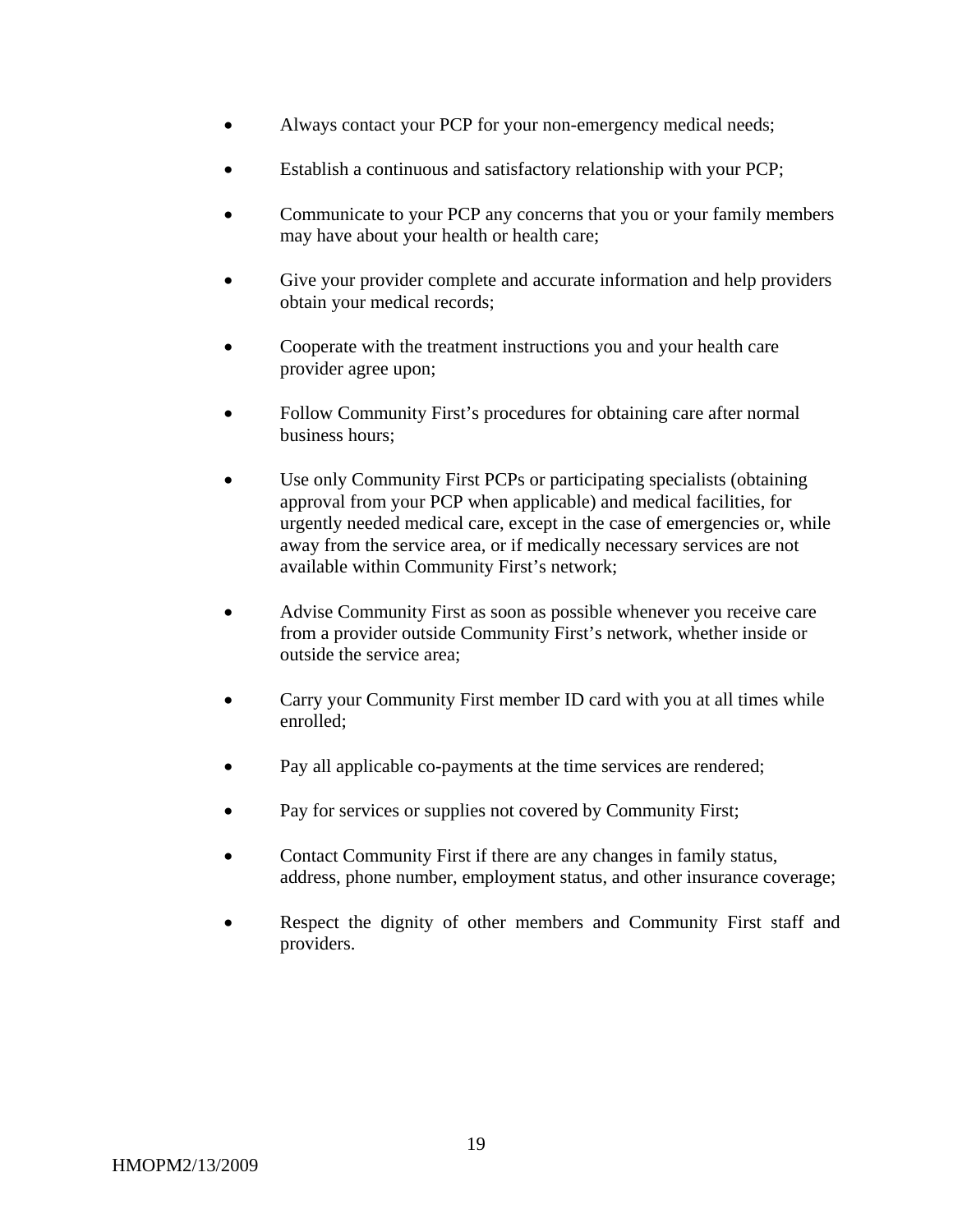### **O. Identifying Members**

Below is a sample copy of a Community First identification card:

| <b>OMMUNITY FIRST</b> | <b>HMO</b> | Notice to Hill? Member<br>. For routine or urgent care, call your Primary Care Physician listed on the front of this card.<br>· CIPE THERMTENING EMEGGENCY: (c) to the necreat emergency room and call your Primary Care<br>Elmidden within 24 hours.<br>Notice to Horolicis and Physicians<br>. Pennantion of this card does not guarantee ellethility.<br>. This card is for identification purposes only. Possession of this card does not confer any<br>entitlement to benefits. Members must be ratively enrolled at the time services are rendered.<br>· All incediant condistions require presumeration, execpt in case of emersons: Piecae call<br>CPHP within 24 hours et (210) 358-6090.<br><b>Momber Services Department</b><br>Inside Beans County (210) \$58-6070<br>Out of Area 1-800-434-2347<br>Hours 8:30 c.m. - 5:00 p.m., Monday - Priday<br>Sabada Cinima Tix |  |
|-----------------------|------------|-----------------------------------------------------------------------------------------------------------------------------------------------------------------------------------------------------------------------------------------------------------------------------------------------------------------------------------------------------------------------------------------------------------------------------------------------------------------------------------------------------------------------------------------------------------------------------------------------------------------------------------------------------------------------------------------------------------------------------------------------------------------------------------------------------------------------------------------------------------------------------------|--|
|                       |            | <b>Community First - Claims</b><br><b><i><u>Fleemory Information</u></i></b><br>4901 N.V. Loop 410, Suite 1000<br>1-800-788-2949<br>Sca Antonio, TX 78229<br><b>Mo. 45410</b><br>------------------                                                                                                                                                                                                                                                                                                                                                                                                                                                                                                                                                                                                                                                                               |  |

#### **P. Billing Members**

By entering into an Agreement with Community First, you have agreed to accept payment directly from us. Reimbursement from Community First constitutes payment in full for the services you render to members. *This means that you may not bill members for the difference between your normal charge and the contracted rate with Community First for rendering covered services.*

You have also agreed that in no event, including, but not limited to nonpayment by Community First or our insolvency or breach of our agreement with you, will you bill, charge, collect a deposit from, seek compensation, remuneration or reimbursement from, or have any recourse against a member, Employer group, or any persons other than Community First for services provided pursuant to your agreement with Community First.

In addition, you may not bill a member if any of the following circumstances occur:

- Failure to submit a claim, including claims not received by Community First.
- Failure to submit a claim to Community First for initial processing within the ninety-five (95) day filing deadline.
- Failure to submit a corrected claim within the sixty (60) day filing resubmission period.
- Failure to appeal a claim within the sixty (60) day appeal period.

#### **Q. Member Acknowledgment Statement**

You may not bill a member for covered services, which we determine are not medically necessary, unless you obtain the member's prior, written, informed consent. The member's consent will not be considered informed, unless you explain to the member before you render the services that Community First will not pay for the services, and that the member will be financially responsible.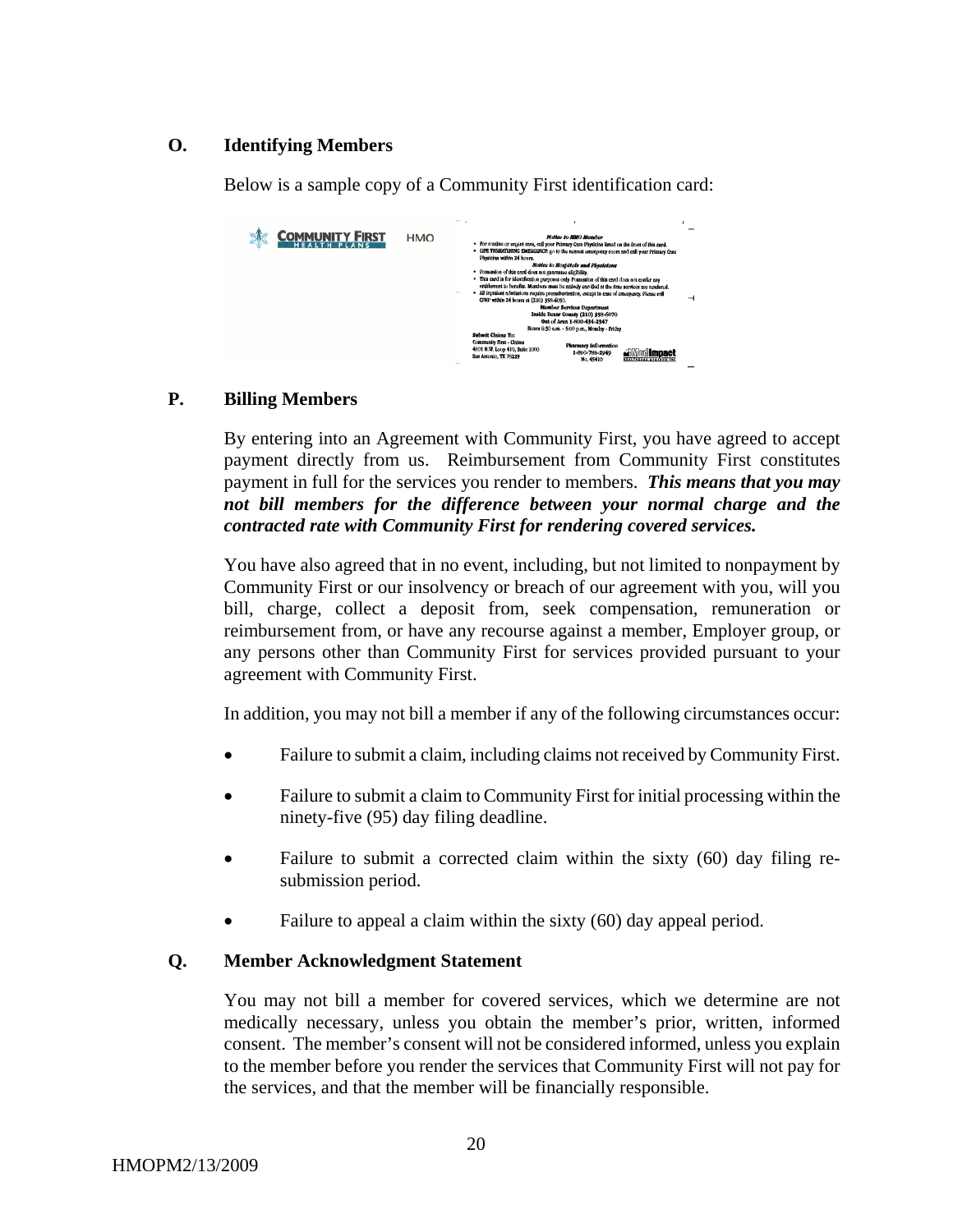A provider may bill the member for a service if both of the following conditions are met:

- The patient requests the specific service.
- The provider obtains a written acknowledgement statement signed by the patient and the provider.

### **R. Family Planning**

 If a member requests contraceptive services or Family Planning services providers must also provide the member with counseling and education about Family Planning and available Family Planning services.

Providers cannot require parental consent for members who are minors to receive Family Planning services.

Providers must comply with state and federal laws and regulations governing Member confidentiality (including minors) when providing information on Family Planning services to members.

#### **S. Advance Directives**

Provider must comply with the requirements of state and federal laws, rules and regulations related to advance directives.

#### **T. Audit or Investigation**

Provider agrees to provide the following entities or their designees with prompt, reasonable access to provider's contract and any records, books, documents and papers that are related to the provider's contract and or Provider's performance of it's responsibilities under contract:

- 1. Community First;
- 2. U.S. Department of Health and Human Services;
- 3. Office of Inspector General;
- 4. An independent verification and validation contractor or quality assurance contractor;
- 5. State or federal law enforcement agency;
- 6. Special or general investigation committee of the Texas Legislature;
- 7. The U.S. Comptroller General;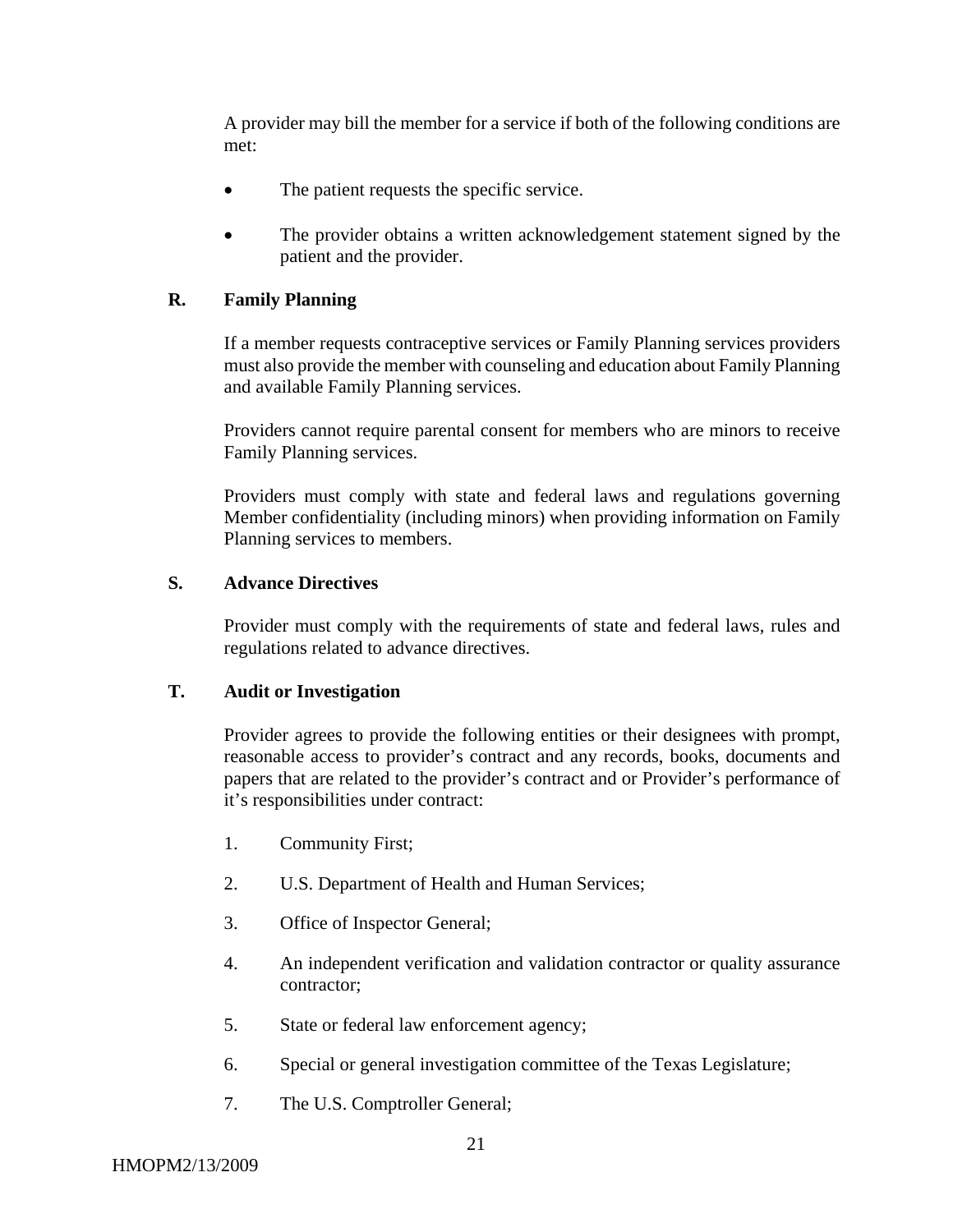- 8. The office of the State Auditor of Texas; and
- 9. Any other state or federal entity identified by Community First.

Provider must provide access wherever it maintains such records, books, documents and papers. Provider must provide such access in reasonable comforts and provide any furnishings, equipment and other conveniences deemed reasonably necessary to fulfill the purposes described herein.

Requests for access made before, but are not limited to, the following purposes:

- 1. Examination;
- 2. Audit;
- 3. Investigation;
- 4. Contract administration;
- 5. The making of copies, excerpts or transcripts; or
- 6. Any other purpose Community First deems necessary for contract enforcement or to perform it's regulatory functions.

#### **V. UTILIZATION MANAGEMENT**

#### **A. Overview**

Community First's utilization management program determines whether proposed or rendered medical services and/or supplies are medically necessary and appropriate, are of a generally acceptable high quality and appropriate frequency, done in the appropriate setting, and covered in the member's benefit plan. Program components include referral notification/preauthorization, concurrent stay review, level of care review, discharge planning, retrospective review, disease management, and case management.

### **Note: These determinations only affect payment for services by Community First. The decision to provide treatment is between the member and the attending physician.**

Besides processing requests for authorizations and referral notifications, utilization management analyzes utilization patterns, and provides an appeal process to address disputes in a timely manner (Refer to the Appeals, Section IX of this manual). All reimbursement is subject to eligibility and contractual provisions and limitations. Successful operation of our utilization management program depends upon your cooperation by: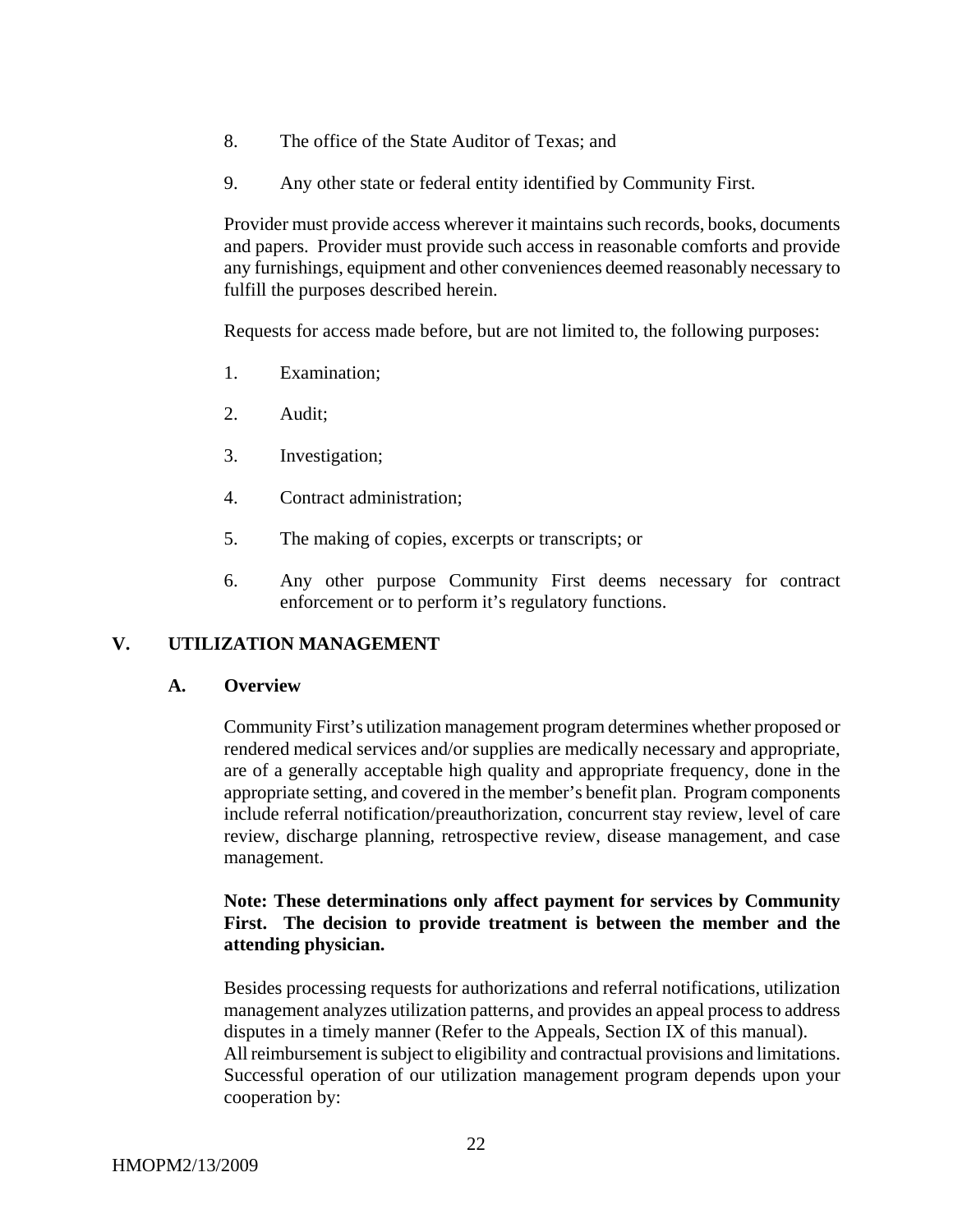- Accepting and returning our phone calls concerning our members;
- Allowing us to review medical and financial records concerning care rendered to our members;
- Participating with us in discharge planning, disease management, and case management; and
- Participating in our Quality Improvement Committee proceedings when necessary.

#### **B. Preauthorization**

**The PCP is responsible for initiating all referrals to specialty care providers (see Section C - Referrals).** However, Community First requires preauthorization for the services outlined in the **Authorization List (Exhibit 3)**. This authorization list is subject to change. Community First will provide at least 60 days' notice of changes in the authorization list.

Note: Community First must give preauthorization before the patient's admission to a facility or visit to a specialty care provider for any service indicated in the authorization list. Preauthorizations are valid for thirty (30) days from the date issued, unless a longer time frame is prearranged. Hospital confinements and inpatient or outpatient surgeries are valid only for the requested and approved days. If preauthorization expires, call Community First. All services listed on the **Authorization List (Exhibit 3)** will be subject to medical necessity review in advance of the services being rendered. Failure to obtain preauthorization in advance of the service being rendered will result in an administrative denial of the claim, and providers cannot bill Members for covered services.

PCPs and Specialists can call our Health Services Management Department at **(210) 358-6050** to obtain preauthorization, or fax the completed **Texas Referral/Authorization form (Exhibit 4)** to **(210) 358-6040**. The Health Services Management Department is available to answer the preauthorization telephone lines from 8:30 a.m. to 5:00 p.m. CST. After hours and on weekends or holidays we will accept either your fax or phone message as meeting notification requirements, however, the services listed on the preauthorization list will need to be preauthorized by calling Community First to obtain an authorization number.

Please have the following information available when requesting preauthorization:

- Member's name and ID Number
- Primary diagnosis with ICD-9 Code, if known
- Surgery/Procedure with CPT Code, or purpose and number of visits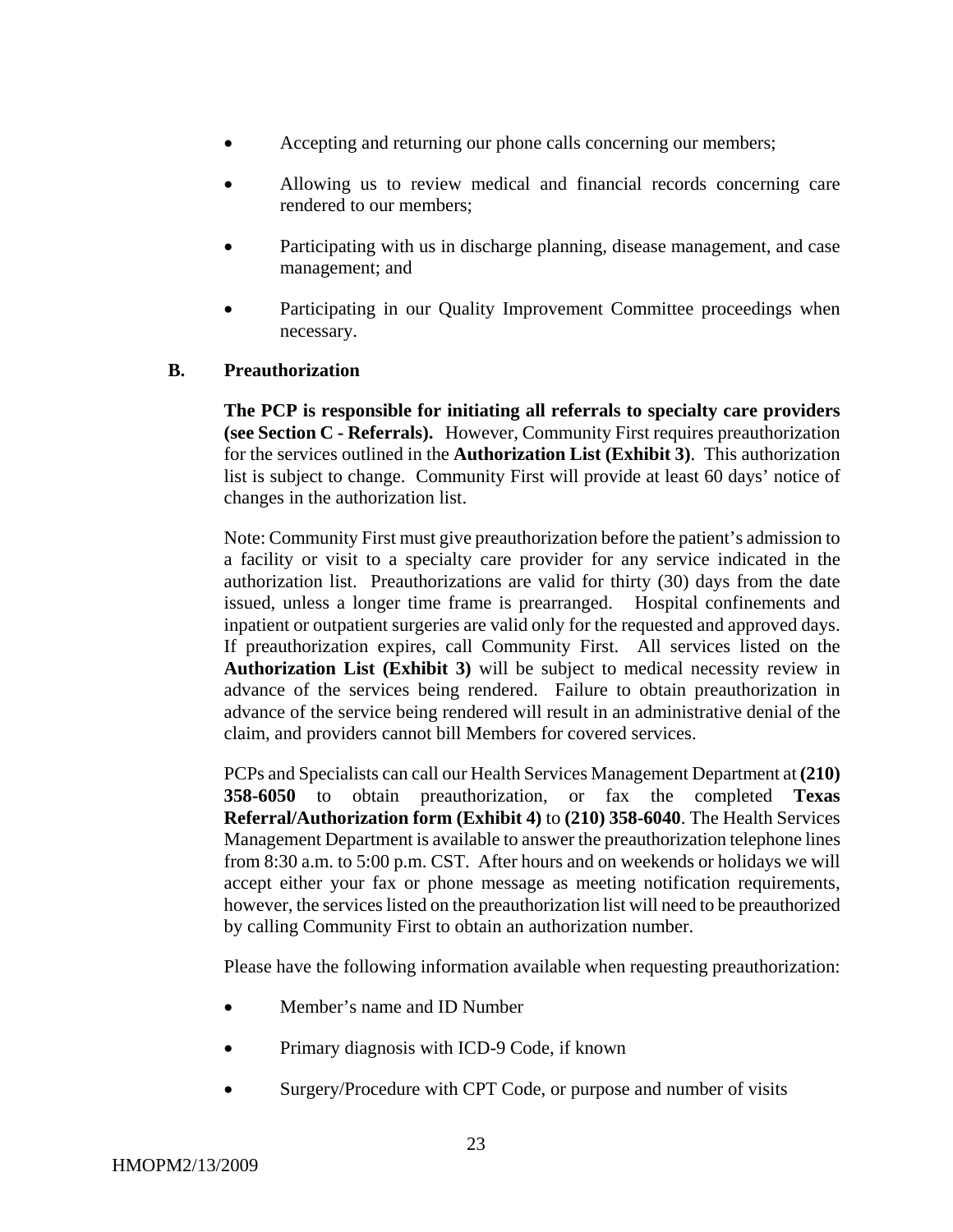- Anticipated date of service or admission date
- Name of consultant/facility
- Expected length of stay (inpatient only)

Our Health Services Management Department will issue an authorization number for approved requests. Faxed requests will be faxed back to the requesting provider including the authorization number. Telephone requests will receive an authorization telephonically.

If we pend a request because information is incomplete, the provider will be contacted. Once we receive the required information, we will either approve the request or send the information to the Community First Medical Director for final review. If we do not receive the required information, the services will be denied for lack of requested information.

We will deny requests that do not meet eligibility and/or benefit criteria, and notify the provider by phone and letter, either by fax or mail, within 48 hours.

#### **C. Referrals**

The PCP or specialist may directly refer a member for services that do not require preauthorization. All referrals must be to a Community First network provider. Community First's provider network may occasionally change. Contact the Network Management Department at **(210) 358-6030** for current provider information. Use of a non-participating provider requires preauthorization by Community First. Specialists must communicate with the PCP regarding services rendered, results, reports, and recommendations to ensure the continuity and quality of care. Community First requires preauthorization for court mandated inpatient psychiatric care for all Members regardless of age.

**Note: Payment for services requiring notification or preauthorization is contingent upon verification of current eligibility and applicable contract specifications at the time of service. For verification of eligibility call (210) 358- 6070.** 

#### **D. Self-Referrals**

Members may self-refer for the following services:

- Emergency Care
- Obstetrical and/or Gynecological Services
- Routine Vision for in plan vision Providers Only (call Member Services to verify benefits and in plan providers)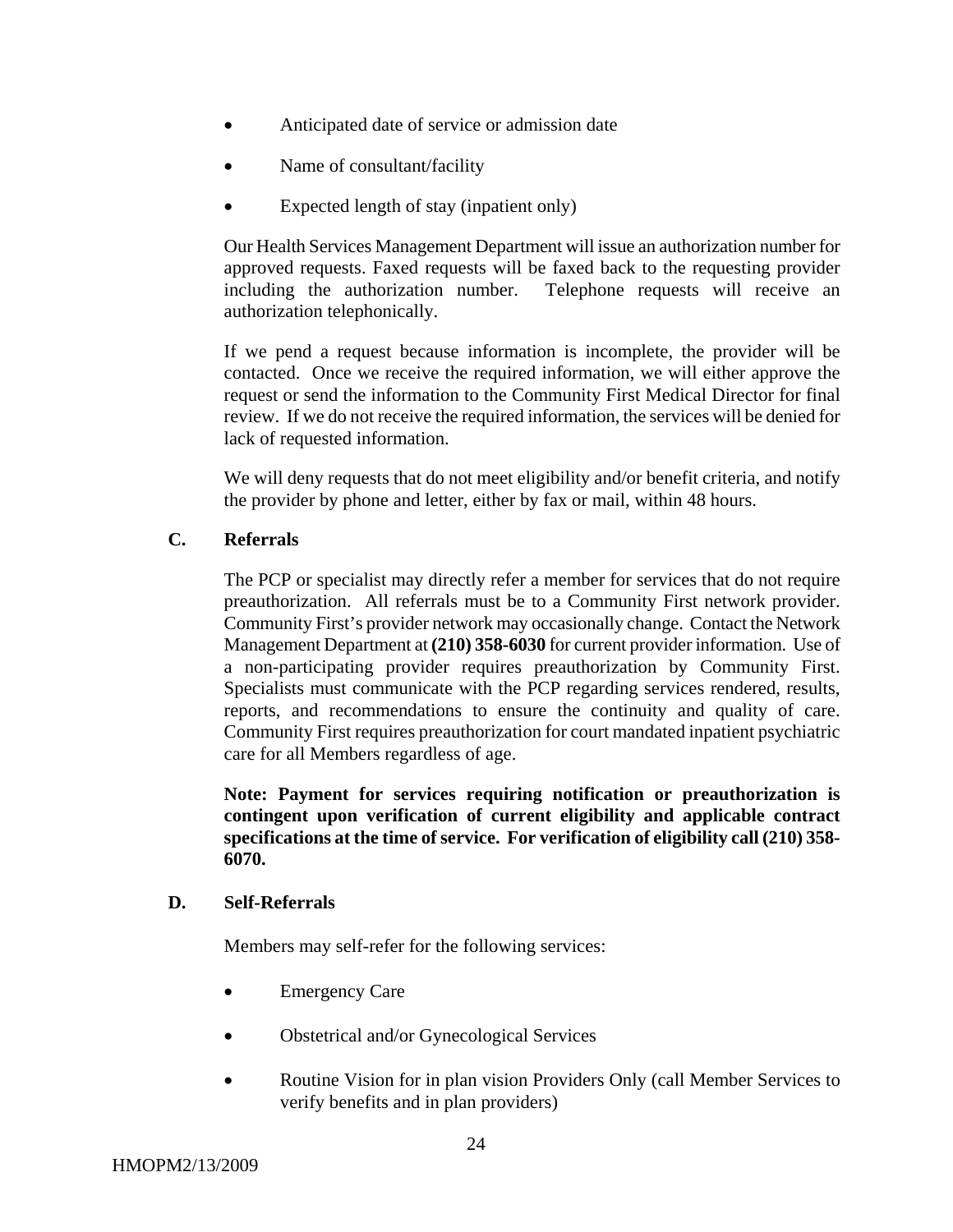• Behavioral Health – first 20 outpatient visits to a participating provider

The PCP is encouraged to provide or coordinate referrals for the services shown above.

### **E. Emergency Care**

*Emergency Care* is defined as health care services provided in a hospital emergency facility or comparable facility to evaluate and stabilize medical conditions of a recent onset and severity, including, but not limited to severe pain that would lead a prudent layperson, possessing an average knowledge of medicine and health, to believe that the Member's condition, sickness, or injury is of such matter that failure to get immediate care could result in:

- Placing the Member's health in serious jeopardy;
- Serious impairment to bodily functions;
- Serious dysfunction to any bodily organ or part;
- Serious disfigurement;
- In the case of a pregnant woman, serious jeopardy to the health of the fetus.

Community First covers services for a medical emergency anywhere in the world, 24 hours a day. If a medical emergency occurs, whether in or out of Community First's service area, Members are instructed to seek care at the nearest hospital emergency room or comparable facility. The necessary emergency care services will be provided to covered Members, including transportation, treatment and stabilization of an emergency medical condition, and any medical screening examination or other evaluation required by state or federal law, which is necessary to determine if a medical emergency exists.

When the condition of the Member requires use of special equipment, life support systems, and close monitoring by trained attendants while en route to the nearest appropriate facility, the ambulance is an emergency service.If a Member needs to be transferred to another facility and the medical condition of the Member requires immediate medical attention, the transfer may be considered as an emergency transfer.

### **Community First should be notified of emergency admissions, transportations or procedures within 24 hours, or the next business day.**

If it is determined that a medical emergency does not exist (emergency care is not rendered), the Member must contact his or her PCP to arrange any non-emergency care needed. If the Member chooses to use the emergency room or other similar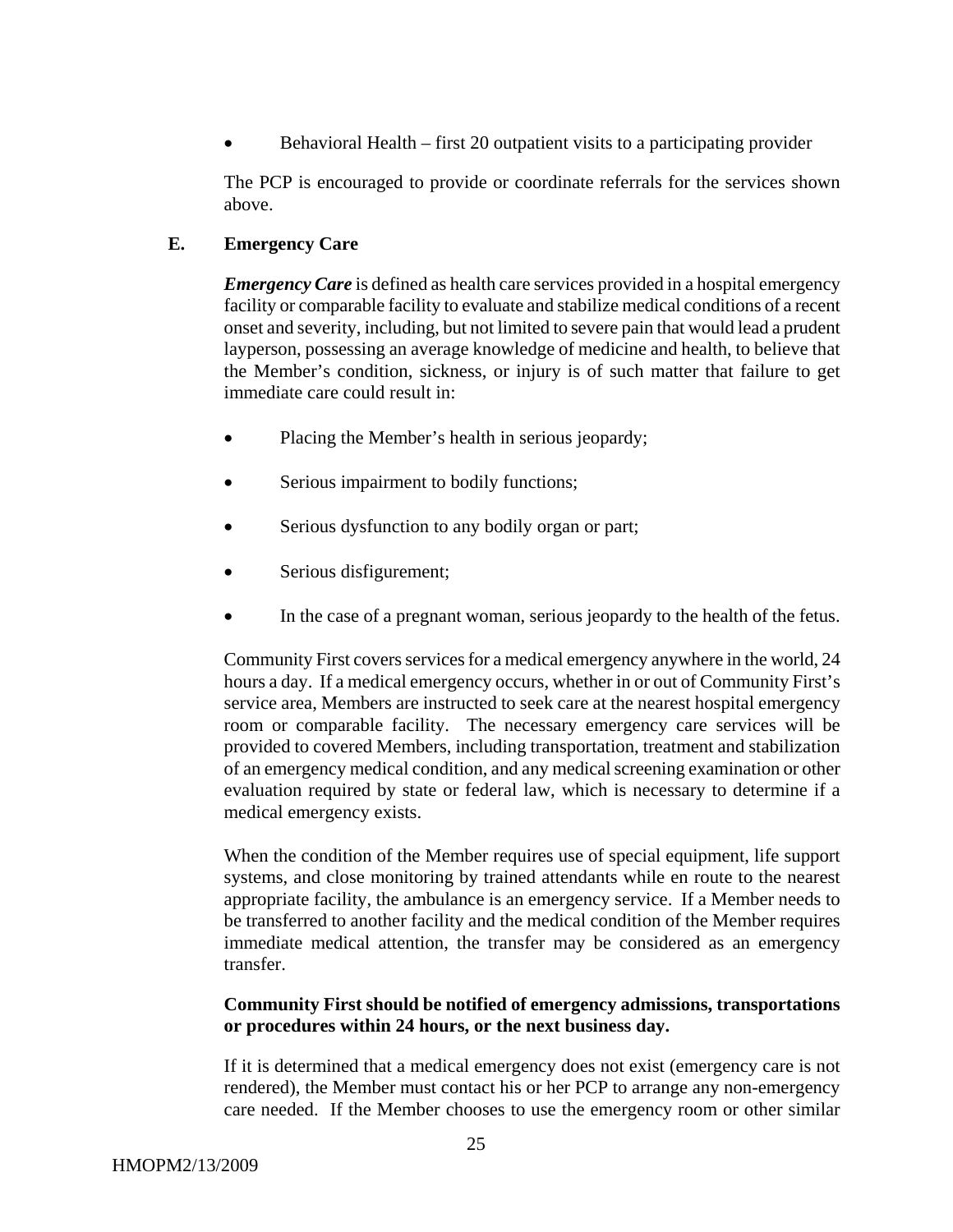setting for care that does not meet the definition of emergency care, the member will be responsible for all billed charges.

If the Member is hospitalized in a non-participating hospital as a result of an emergency medical condition, the Member may be transferred to a network hospital as soon as the attending provider deems it medically appropriate. Once the patient/member is stabilized, the treating provider is required to contact Community First to obtain authorization for any necessary post-stabilization services. Community First will process all requests for authorization of post-stabilization services within one (1) hour of receiving all necessary information.

### **F. Urgent Care**

An *urgent condition* means a health condition, including an urgent behavioral health situation, which is not an emergency but is severe or painful enough to cause a prudent layperson, possessing the average knowledge of medicine to believe that his or her condition requires medical treatment evaluation or treatment within 24 hours by the Member's PCP or PCP designee to prevent serious deterioration of the Member's condition or health.

For after-hours urgent care, and certain instances during normal office hours, Community First has arrangements with Urgent Care Clinics listed in the Provider Directory. In addition, we have arrangements with **Nurse Advice Line,** a **24-hour** nurse triage service staffed by registered nurses who provide advice according to written protocols and assist Members in accessing treatment.

Services provided at the Urgent Care Clinics are limited to:

| $\bullet$ |          | <b>After Hours Urgent Care</b> |                          |  |  |
|-----------|----------|--------------------------------|--------------------------|--|--|
|           | Weekdays | Monday-Friday                  | $5:00$ p.m. $-8:30$ a.m. |  |  |
|           | Weekends | Friday-Monday                  | $5:00$ p.m. $-8:30$ a.m. |  |  |
|           | Holidays | Preceding Day-Following Day    | Day Prior $5:00$ p.m.-   |  |  |
|           |          |                                | Day after 8:30 a.m.      |  |  |

#### • **During Normal Office Hours**

You may refer a patient to an Urgent Care Clinic during normal office hours only if the PCP is unavailable, and a triage nurse has determined that the patient requires urgent care, *not hospital emergency* care. The PCP's nursing staff should triage the patient or refer to the Nurse Advice Line if the PCP's nursing staff is unavailable.

**Referrals to the Urgent Care Clinic:** When referring a Member to an Urgent Care Clinic, the PCP or PCP's nursing staff should call the clinic and notify the clinic that they are referring the patient to. If a Member goes to one of the clinics without approval, the clinic must contact the PCP. If the PCP does not respond within a reasonable length of time, depending on the medical situation, the clinic should call Community First Health Services Management Department, or the Nurse Advice Line for approval.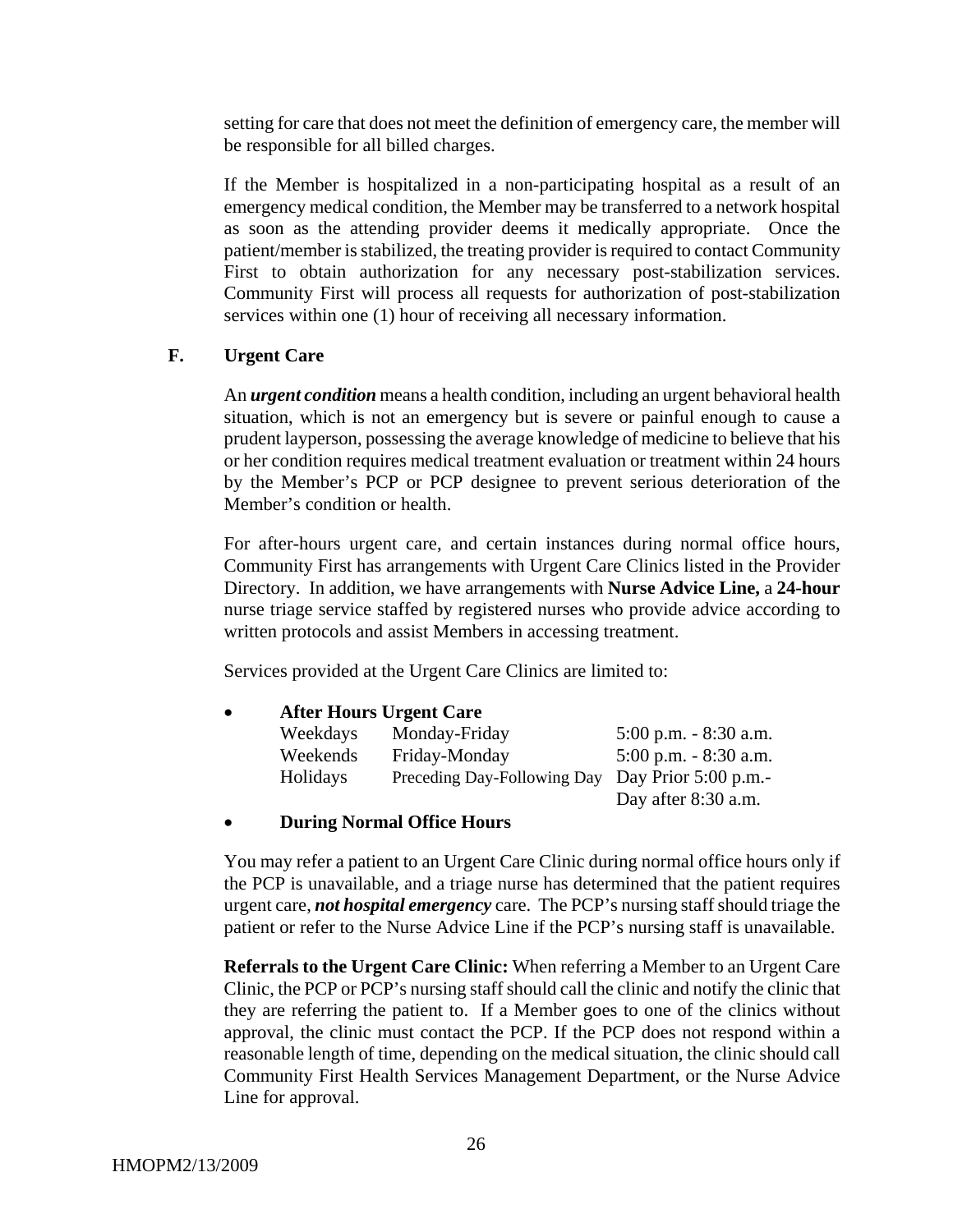#### **G. Behavioral Health Services**

#### **Introduction**

Community First is committed to ensuring Members have access to quality behavioral health services that are clinically appropriate and in the most cost effective setting. Our Behavioral Health network is comprised of psychiatrists, psychologists, social workers, licensed professional counselors, licensed chemical dependency counselors, other licensed mental health professionals, and freestanding psychiatric hospitals and psychiatric units in medical hospitals.

It is critical to the integration of the Members overall health care that the Behavioral Health provider and the Member's PCP communicate regarding relevant medical information. This interaction should be with the consent of the Member and documented in the Member's medical records.

Community First's Case Management staff are available to assist you in identifying and accessing network Behavioral Health providers on behalf of your patients. We encourage you to call our Health Services Management Department, **(210) 358-6050**, with any questions regarding Behavioral Health Services.

#### **Definitions**

*Behavioral Health Services* means covered services for the treatment of mental or emotional disorders and treatment of chemical dependency disorders.

*An emergency behavioral health condition* means any condition, without regard to the nature or cause of the condition, which in the opinion of a prudent layperson possessing an average knowledge of health and medicine requires immediate intervention and/or medical attention without which a Member would present an immediate danger to themselves or others or which renders the Member incapable of controlling, knowing or understanding the consequences of their actions.

#### **Screening and Assessment**

When assessing Members for behavioral health services, providers must use the DSM-IV multi-axial classification and report axes I, II, III, IV, and V. Community First may require use of other assessment instruments/outcome measures in addition to the DSM-IV. Providers must document DSM-IV and assessment/outcome information in the Member's medical record.

All network PCPs must ensure all Members receive a screening, evaluation, and referral and/or treatment for any identified behavioral health problems and disorders.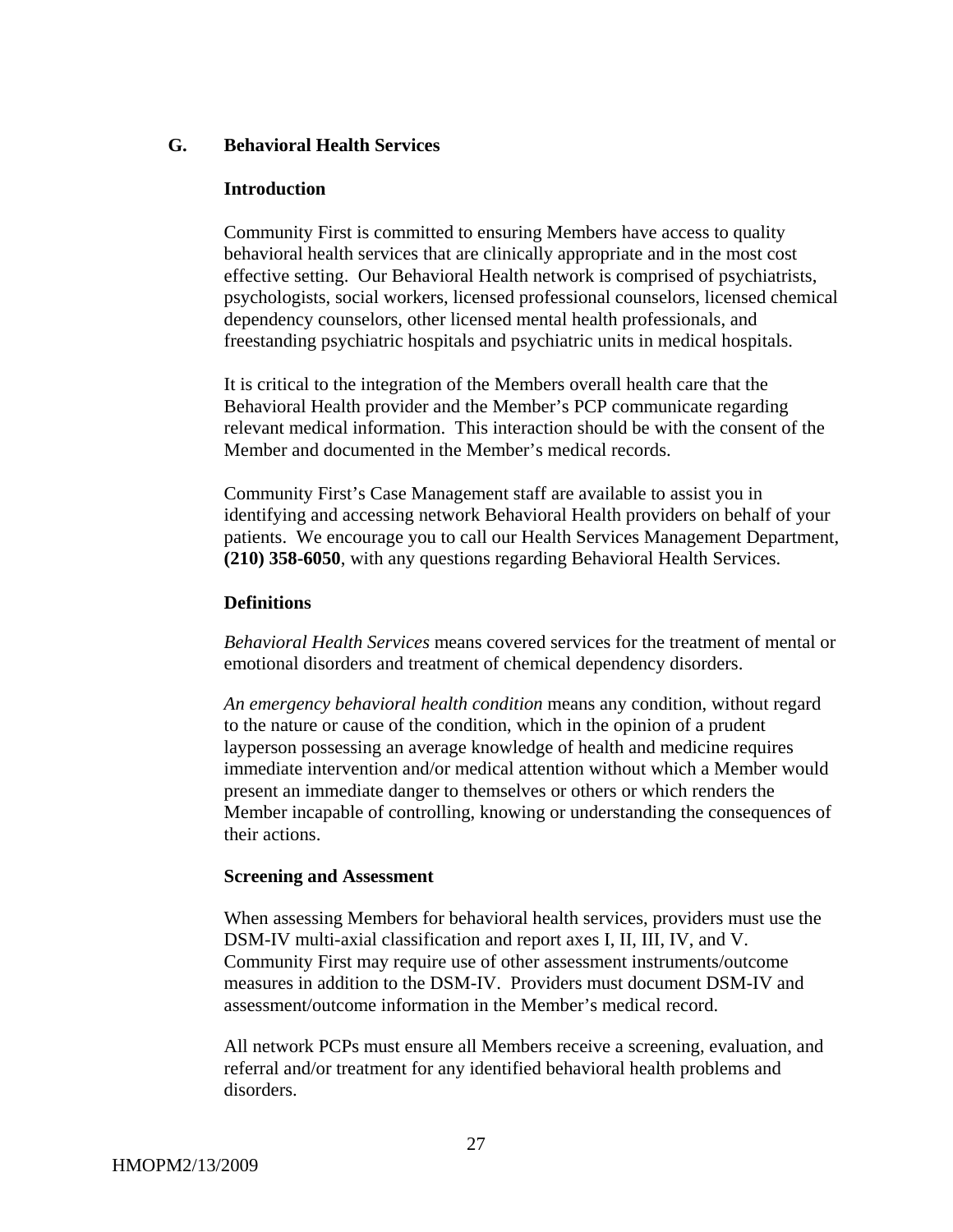#### **Behavioral Health Services**

Depending on the member's benefit plan, behavioral health services may include the following:

**Outpatient Services:** individual, family, group counseling/therapy, medication management provided by a network behavioral health practitioner.

**Inpatient/Acute Care:** a highly structured 24-hour program in which the member's care is directed by a psychiatrist.

**Partial Hospitalization Program (PHP):** a highly structured program used as an alternative to acute inpatient admission, usually a day program that may include educational services.

**Intensive Outpatient Treatment/Day Treatment (IOP):** a highly structured program used as a prevention, alternative or transition from acute inpatient hospitalization and/or partial hospitalization; can be a day, evening, or weekend program.

**Off-site Services:** services provided to help reduce or avoid inpatient admissions (i.e., home-based services, school-based services, and mobile crisis services).

**Residential Services:** a 24-hour-a-day program that is not inpatient hospitalization (i.e., crisis stabilization, short-term respite, residential treatment, respite residential, group homes).

**Other Services:** Other services may be available if medically indicated.

**The behavioral health provider must verify the benefits for which the member is eligible. Please call Member Services at (210) 358-6070. Benefits differ among employer groups. It is critical that verification of eligibility and benefits be performed and re-verified during treatment.** 

#### **Measurement Instrument**

Behavioral Health providers must evaluate member's progress using the **Behavioral Health Notification Form (Exhibit 5)** at intake, quarterly at minimum, and at termination of the treatment plan, or as significant changes are made in the treatment plan.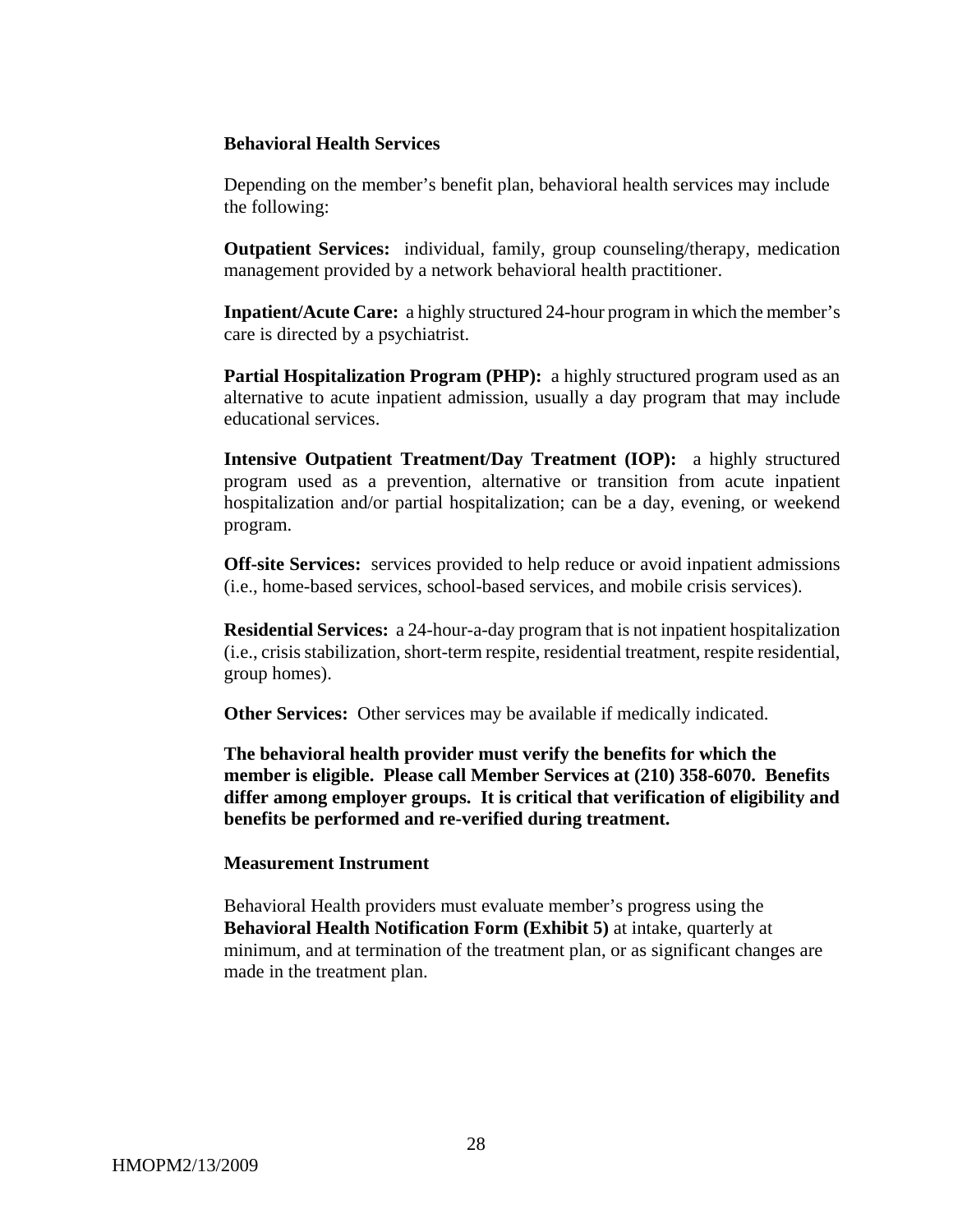#### **Documentation Requirement**

Providers must document the following for Community First:

- 1. Primary and secondary (if present) diagnosis;
- 2. Assessment information, including results of a mental status exam;
- 3. Brief narrative summary of each clinical session;
- 4. Scores on each outcome rating form(s);
- 5. Referrals to other providers or community resources;
- 6. Treatment plans;
- 7. All other relevant care information.

### **Member Assessment and Referral**

A Member can access behavioral health services by:

- Self-referral to any network behavioral health provider;
- Calling Community First at **(210) 358-6100** or **800-434-2347** and obtaining the names of network behavioral health providers

Community First does not require that Members have a PCP referral to obtain an initial consultation visit with a network behavioral health provider. Outpatient behavioral health services beyond the first 20 visits, unless an emergency, must be preauthorized by sending the **Request for Additional Authorized Services (Exhibit 6)** and treatment plan to Community First's Health Services Management Department fax **(210) 358-6040**. Requests must be received no later than  $7$  days after the  $20<sup>th</sup>$  visit. Case Managers are available to receive calls  $7$ days a week, 24 hours a day, including holidays.

Timely and appropriate Member assessment and referrals are essential components of Community First's managed care program. The clinical intake staff will conduct an initial telephone assessment to evaluate risk and determine the need for a referral to a network behavioral health provider for a face-to-face clinical assessment and/or treatment. Referrals are based on matching the Member's needs with the provider's geographic availability and specialization.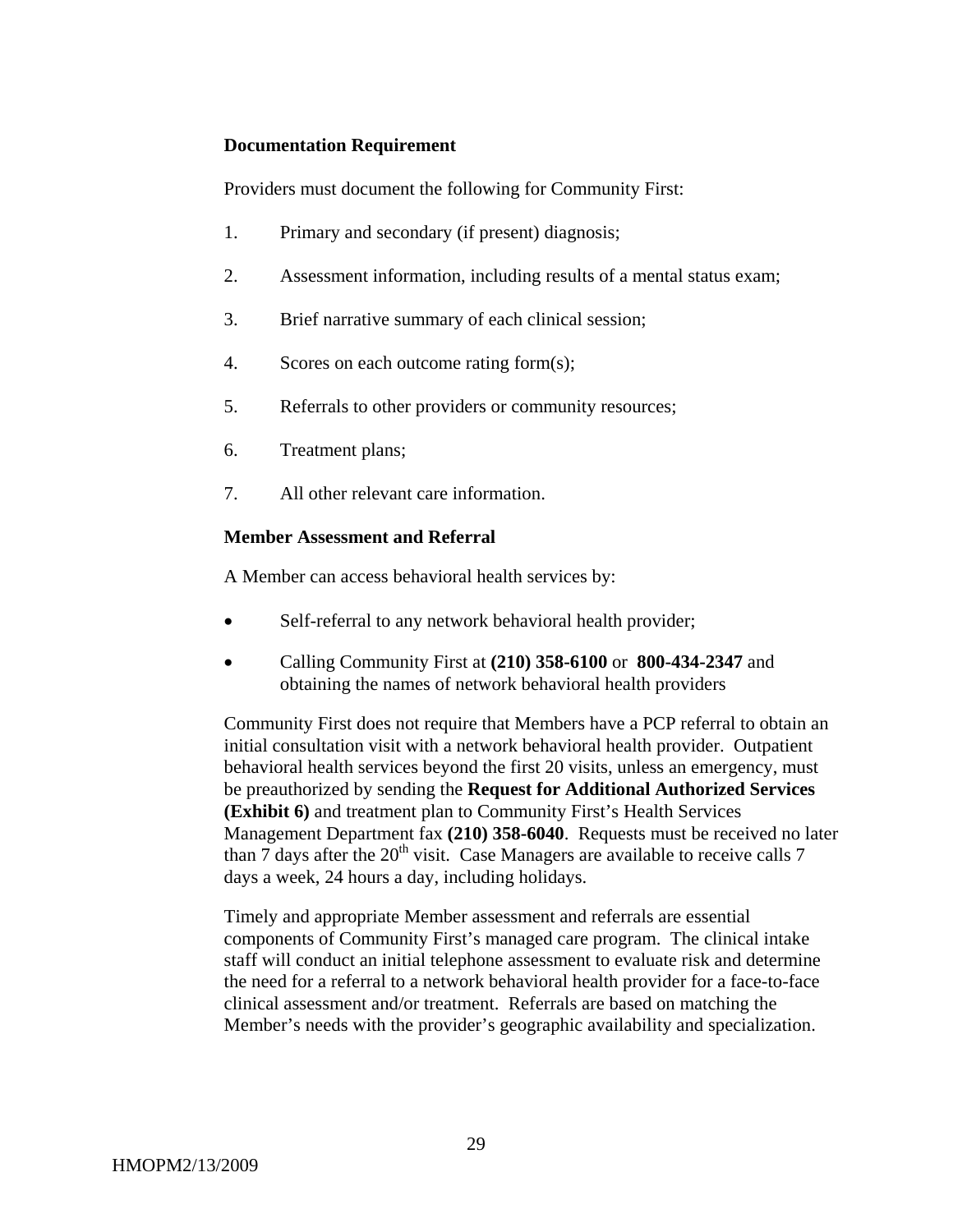A psychiatric consultation is required for the following:

- The Member has a history of hospitalization(s);
- The Member is taking a neuroleptic medication;
- The Member's medical condition may be contributing to present psychiatric symptoms; and/or
- The assessment of the diagnosis of ADD/ADHD

Consultation regarding the appropriateness of the level of care is available through Community First's Case Management staff. Psychological/Neurological testing requires preauthorization by faxing the **Psychological Testing request Form (Exhibit 7)** to **(210) 358-6040**.

#### **Summary Reports to Primary Care Providers**

The Behavioral Health provider shall function as a member of the PCP team by coordinating with the PCP and Community First as appropriate. All providers rendering behavioral health services to Members must send completed **Behavioral Health Report to Primary Care Physician (Exhibit 8)** to the PCP upon beginning behavioral health services and every three months that the Member remains in treatment and/or upon discharge. A copy of the report will be placed in the Member's permanent record.

#### **Consent for Disclosure of Information**

A written medical record release must be obtained from the Member, or a parent or legal guardian of the Member, before the provider can send the Member's Behavioral Health Report to the PCP. The Member will be advised that he/she is not required to sign the release and treatment will not be denied if the Member objects to signing the form. The provider will place a copy of the signed release in the Member's record.

#### **Litigation**

Behavioral Health Providers agree to testify in court as needed for child protection litigation.

#### **Discharge Planning and Aftercare**

Providers must notify a Community First Case Manager when they discharge a Member from an inpatient, residential treatment, partial hospitalization, or intensive outpatient setting. Members should have a copy of the discharge plan, which includes an aftercare appointment or entry into a lesser level of care.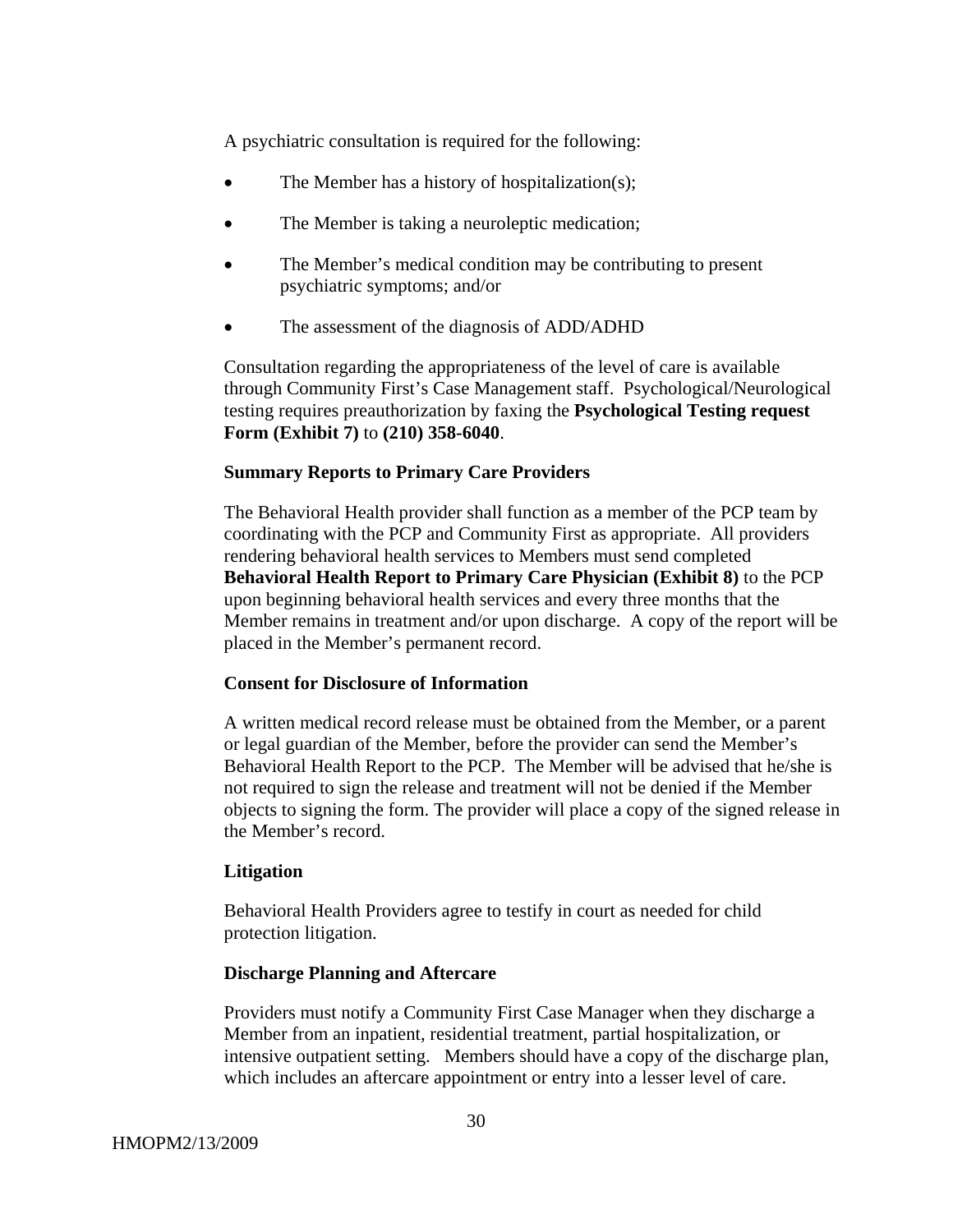Community First requires all Members discharged from an inpatient setting to have a scheduled follow-up outpatient appointment within seven (7) days after discharge. Members should be strongly encouraged to follow through with aftercare appointments and placement.

#### **Rescheduling Appointments**

Community First requires that all providers contact Members if the member misses a scheduled appointment and reschedule such appointment within 24 hours of the missed appointment.

### **Quality Management Improvement Program/Behavioral Health Medical Records**

Our Quality Management and Improvement Program is an integrated, comprehensive program that incorporates review and evaluation of all aspects of the healthcare delivery system. Components of this program include problemfocused studies, peer review, risk management, medical record review, ongoing monitoring of key indicators, and behavioral healthcare services evaluation.

The success of the QMIP depends upon your cooperation by:

- 1. Providing us with medical records concerning our Members upon request;
- 2. Maintaining the confidentiality of Member information;
- 3. Promptly responding to our phone calls or letters concerning Quality Management issues;
- 4. Cooperating with our Quality Improvement Committee proceedings;
- 5. Participating on our Quality Improvement Committee, Credentials Committee, Utilization Management or Pharmacy and Therapeutics Committee, if appropriate. These committees consist of network providers who are board certified in their area of practice and are in good standing with Community First. If you are interested in joining any of these committees, please contact your Network Management Representative.

#### **Utilization Management**

Successful operation of our Utilization Management program for behavioral health depends upon your cooperation by:

1. Accepting and returning our phone calls concerning our Members;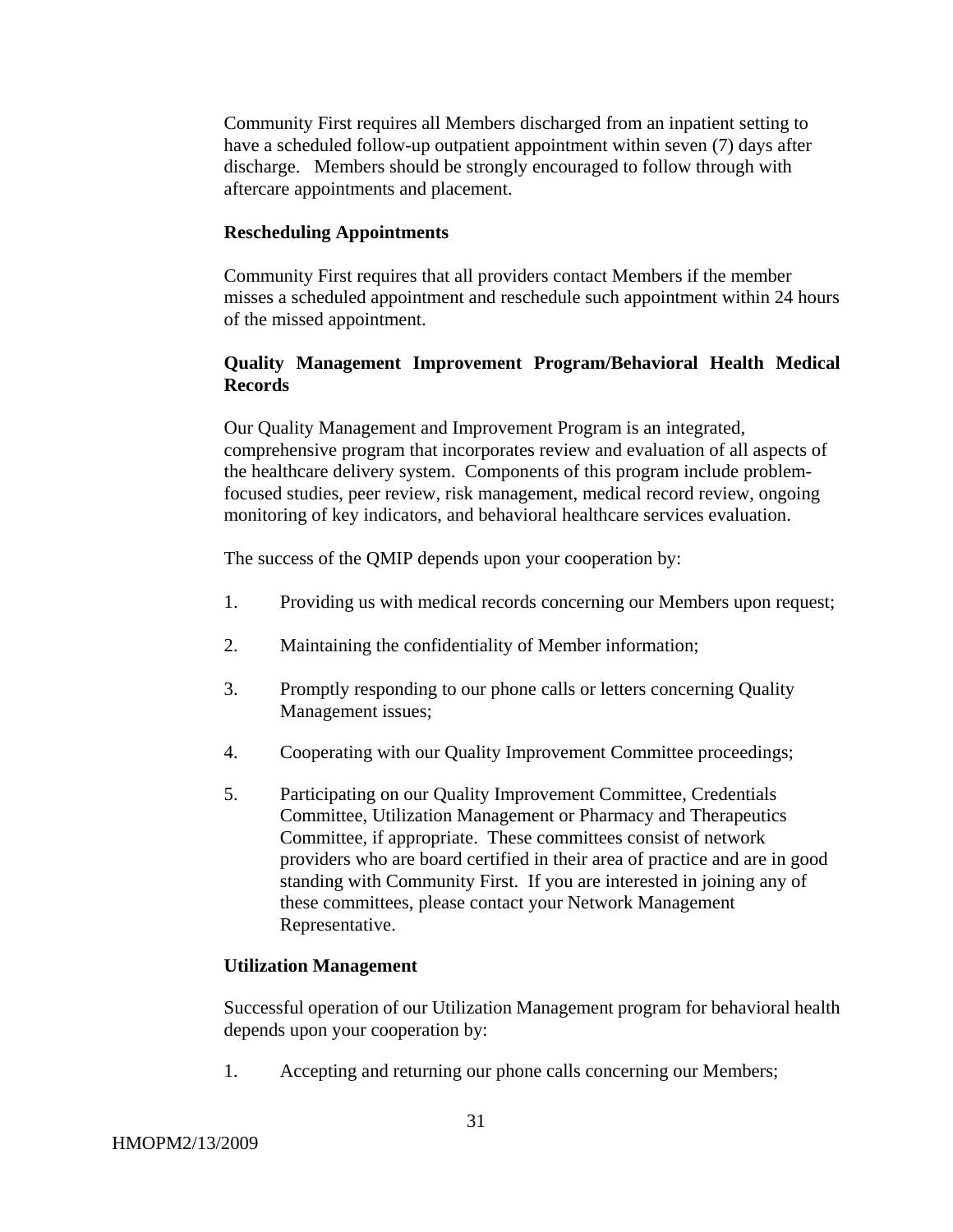- 2. Allowing us to review medical and financial records concerning care rendered to our Members;
- 3. Participating with us in discharge planning, disease management, and case management;
- 4. Participating with our Community First committee proceedings when appropriate.

# **VI. CASE MANAGEMENT SERVICES**

Community First is committed to providing the most appropriate and efficient level of service to our customers. Community First believes that case management is the cornerstone of managed care and is an essential component of Utilization Management. Through effective case management communication is improved, thereby assuring that services are delivered at the appropriate level of care, maximizing use of all resources. Community First's Case Management Program emphasizes the importance of communication between PCPs, specialists, and Community First.

Community First's Case Management Program, or its designee, provides case management services to Community First Members. When a Member is identified or referred to Community First's Case Management staff, a needs assessment is conducted. Suggested criteria for referrals to the Case Management Program may include any combination of the following:

- Frequent acute care admissions, more than two in six months;
- Extended length of stay, more than seven days;
- Non-compliance with medical regimen;
- Knowledge deficit related to health care;
- Multiple active chronic diseases;
- Frequent emergency room visits, more than two in six months;
- Ineffective coping;
- Lack of or burnout of caregiver/support;
- Multiple service use (i.e., a combination of physical, occupational and speech therapy);
- Significantly impaired in activities of daily living; and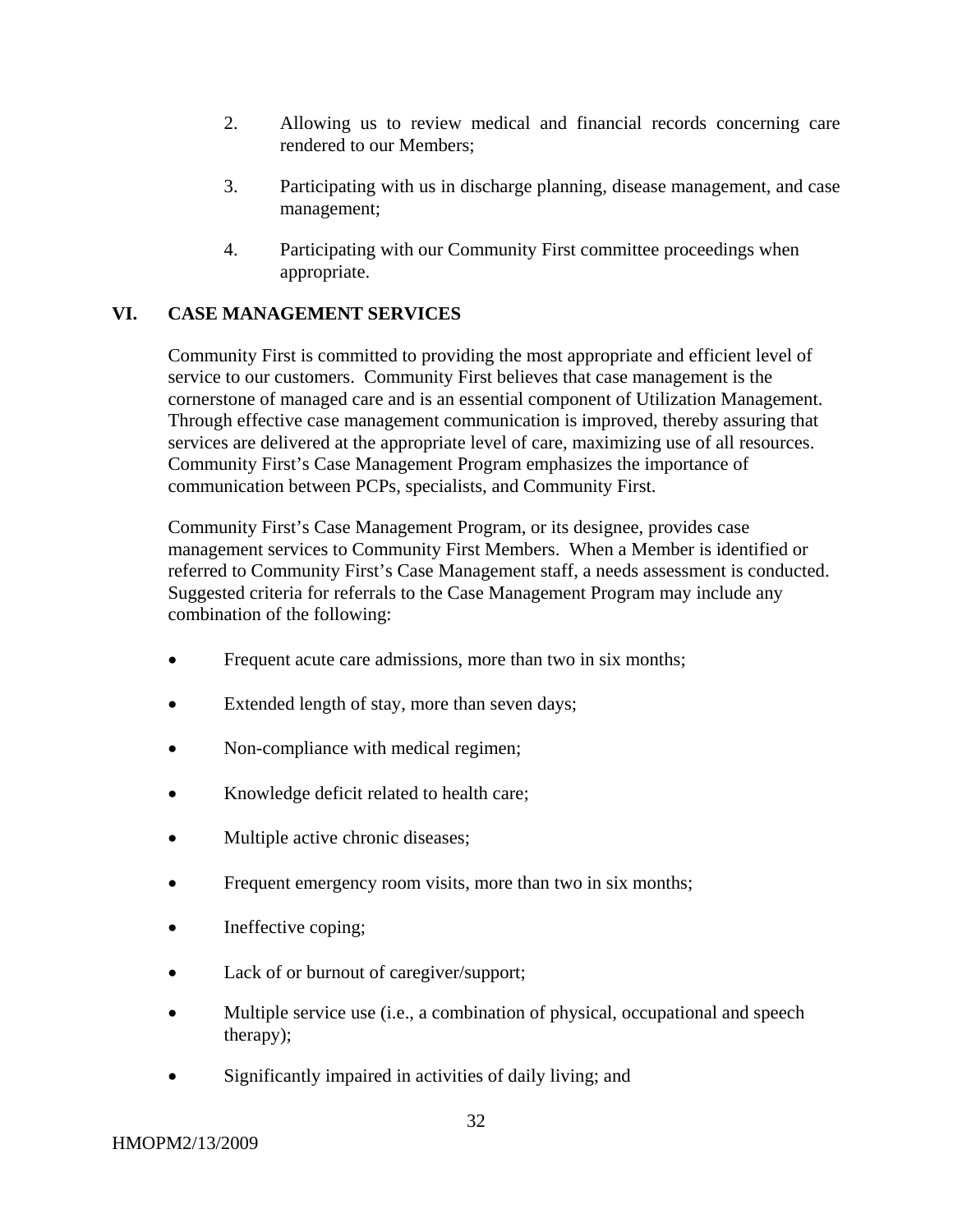Complex cases requiring extensive (> 3 hours) discharge planning.

Case management is initiated to assure appropriate utilization and timely delivery of quality health care for Members. Community First offers case management services for an individualized plan of health care, as well as targeted disease management programs for high utilization diagnoses. The purpose of case management is to promote the efficient and effective utilization of resources while assuring continuity and quality of care. All services are provided under the direction of the Member's PCP. Some case management candidates are initiated through a review of Community First's utilization data.

The functions of the Case Management Program are to:

- Identify appropriate candidates for case management services based on high risk criteria (i.e., co-morbid illnesses, chronic illness, catastrophic diagnosis, no family support, etc.).
- Develop, coordinate and implement cost effective care plans for Members identified to be appropriate candidates.
- Serve as an advocate to coordinate and optimally utilize health care and community related services for the Member.
- Inform health care professionals, Members, and their families of available community services.
- Assist in the coordination of care with health care disciplines to promote the highest possible level of physical, psychological and social functioning for the member and family.
- Identify aberrant practices and submit to the appropriate personnel.
- Explain benefit coverage to Member and families.
- Facilitate linkages to appropriate community resources.

Community First Case Managers will work with the PCP and multidisciplinary team to facilitate the care plan. The Case Manager will request annual updates to ensure that the member needs are being met.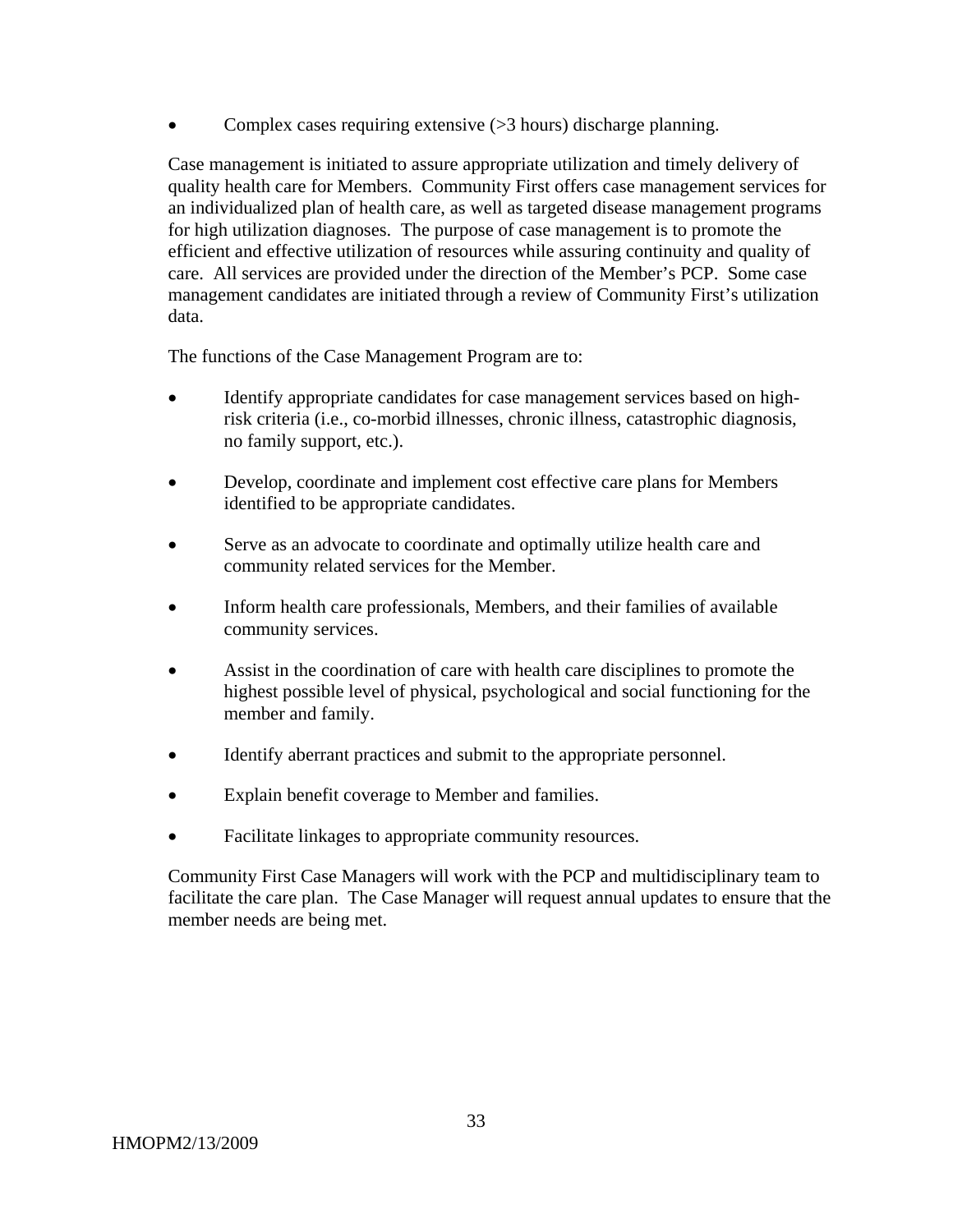### **VII. QUALITY MANAGEMENT AND IMPROVEMENT PROGRAM**

#### **A. Introduction**

Our Quality Management and Improvement Program (QMIP) is an integrated, comprehensive program that incorporates review and evaluation of all aspects of the health care delivery system. Components of this program include peer review, risk management, credentialing, compliance with external regulatory agencies, utilization review, medical records review, ongoing monitoring of key indicators, and health care services evaluation.

The purpose of our program is to assure the timely identification, assessment and resolution of known or suspected problems that may negatively impact the health and well being of Community First Members.

The QMIP is under the supervision of the Vice President of Health Services Management, the Medical Director and the Quality Improvement Committee.

#### **B. General Requirements of the QMIP**

The success of the QMIP depends upon your cooperation by:

- Providing us with medical records concerning our Members upon request;
- Maintaining the confidentiality of Member information;
- Promptly responding to our phone calls or letters concerning Quality Management issues;
- Cooperating with our Quality Improvement Committee proceedings; and
- Participating on our Quality Improvement Committee, Credentials Committee, Utilization Management or Pharmacy and Therapeutics Committee, if appropriate. These committees consist of network providers who are board certified in their area of practice and are in good standing with Community First. If you are interested in joining any of these committees, please contact your Network Management Representative.

Community First relies on the collection of data from numerous sources, including but not limited to: member satisfaction surveys, provider satisfaction surveys, claims data to help determine utilization trends, complaints, appeals and audits of clinical records and practice locations. Community First monitors utilization trends and quality issues for the entire network as well as for individual practitioners.

#### **C. Credentialing and Recredentialing**

HMOPM2/13/2009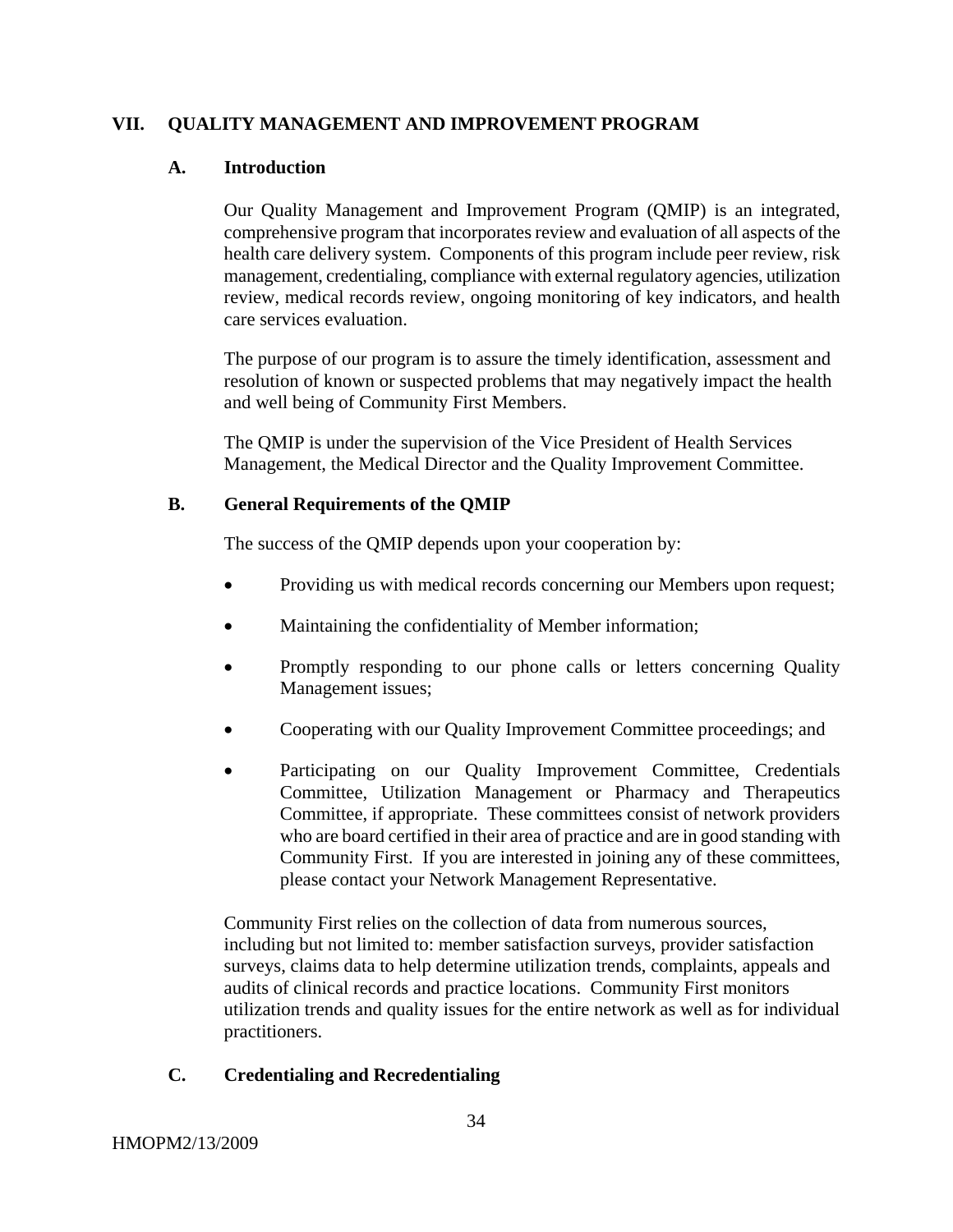For participation, all physicians must complete the Texas Standardized Credentialing Application for Physicians and undergo a careful review of their qualifications, including education and training, licensure status, board certification, and work and malpractice history. Practitioners have the right to review information submitted in support of their credentialing application and the right to correct erroneous information submitted by another party. Practitioners who meet the criteria and standards of Community First are presented to the Credentials Committee for final approval of their credentials. Community First will not discriminate against health care professionals who serve high-risk populations or who specialize in the treatment of costly conditions.

Credentialing is required for all physicians and providers listed in the Community First directory. Physicians or providers who are members of a contracting group, such as an independent physician association or medical group, are credentialed individually. Credentialing is not required for: hospital based physicians or individual providers, including advanced practice nurses and physicians' assistants, unless listed in the provider directory; individual providers who furnish services only under the direct supervision of a physician or another individual provider; students, residents, or fellows, and pharmacists.

Each physician and provider who initially applies to contract with Community First for the provision of health care services on behalf of Community First and who is denied a contract with Community First will be provided with written notice of the reasons the initial application was denied.

Recredentialing is performed at least every three years. In addition to the verification of current license, DEA certificate, malpractice insurance, National Practitioner Data Bank query and sanction activity by Medicare and Medicaid, the process will also include review of Member complaints and information from quality improvement activities.

#### **D. Liability Insurance**

Provider shall maintain, during the term of the Provider contract, Professional Liability Insurance of \$200,000 per occurrence and \$600,000 in the aggregate, or the limits required by the hospital at which Network Provider has admitting privileges.

[NOTE: This provision will not apply if the Provider is a state or federal unit of government, or a municipality, that is required to comply with, and is subject to, the provisions of the Texas and/or Federal Tort Claims Act.]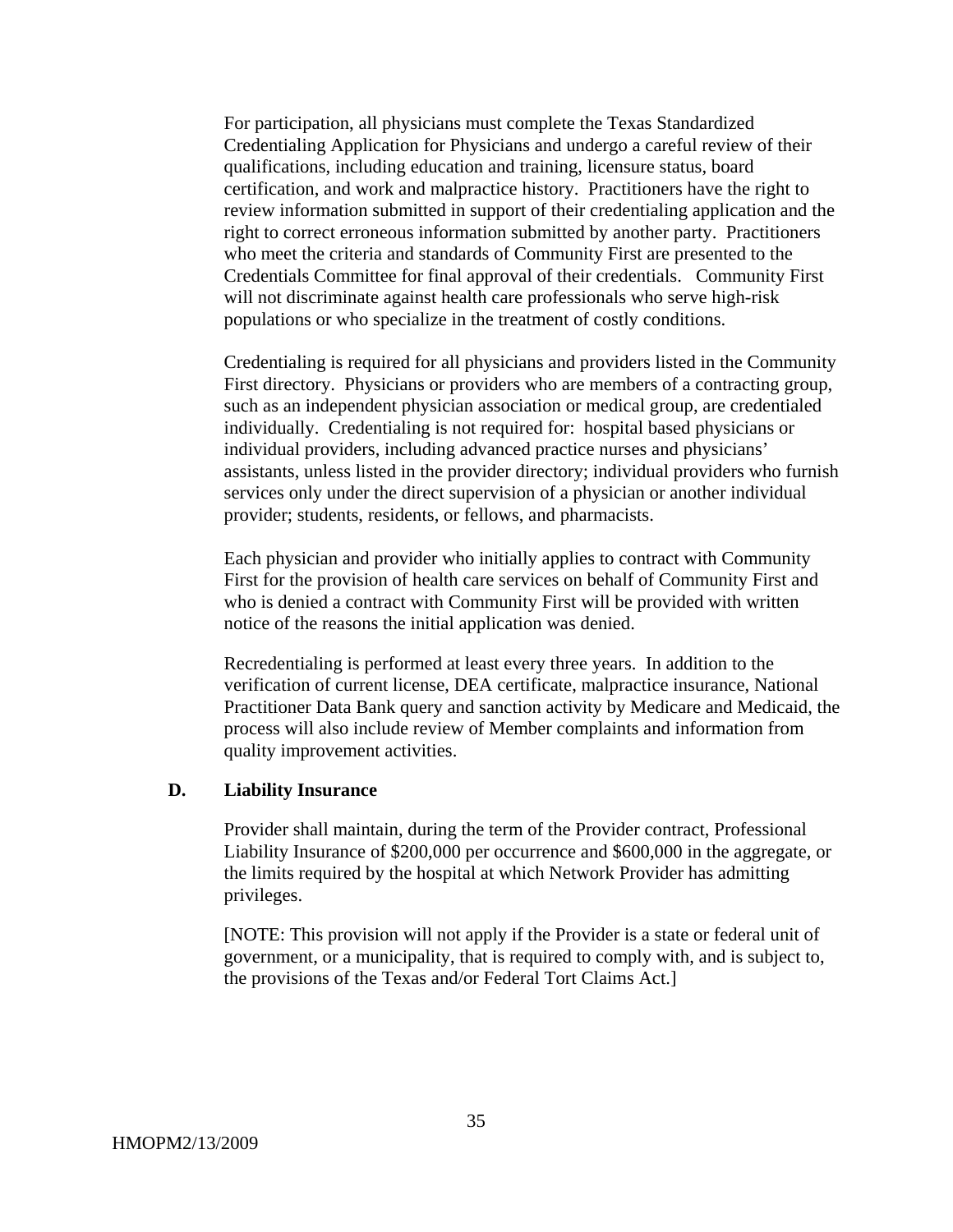#### **E. National Provider Identifier**

All providers must have a National Provider Identifier (NPI). The NPI must be in place by May 23, 2007.

# **F. Facility Reviews**

Community First conducts facility site reviews to evaluate the safety and appearance of the clinical facilities where care is provided to Community First Members, as well as to evaluate confidentiality, medical record keeping practices, and availability of appointments. The evaluation occurs in accordance with criteria developed by Community First. Facility site reviews are conducted:

- Prior to credentialing of Primary Care Physicians (PCPs), OB/Gyn and high volume individual behavioral health providers;
- Within three (3) years of the recredentialing process for all PCPs and high-volume individual behavioral health providers; and,
- When PCPs open new practice locations.

Should the site not conform to Community First's standards, a corrective action plan shall be requested and a follow-up visit conducted every six months until the site complies with the standards.

Community First may conduct a site visit to the office of any physician or provider at any time for cause. The site visit to evaluate the complaint or other precipitating event will be conducted by the appropriate personnel and may include, but not be limited to, an evaluation of any facilities or services relating to the complaint or event and an evaluation of medical records, equipment, space, accessibility, appointment availability, or confidentiality practices, as appropriate.

A copy of the **Provider Office Assessment Tool and Instructions (Exhibit 9)**  are enclosed in this manual for your review.

# **G. Medical Record Reviews:**

Community First conducts reviews of ambulatory medical records to evaluate record keeping systems and clinical documentation of the care provided to Members. The reviews are conducted by nurses from the Quality Management department and occur in accordance with medical record documentation standards approved by the Quality Improvement Committee. During the review, the nurse may determine when care is clinically appropriate; however, a practitioner must make any determination of inappropriate care. If potential qualities of care issues are identified, the case is referred to the Medical Director for further review.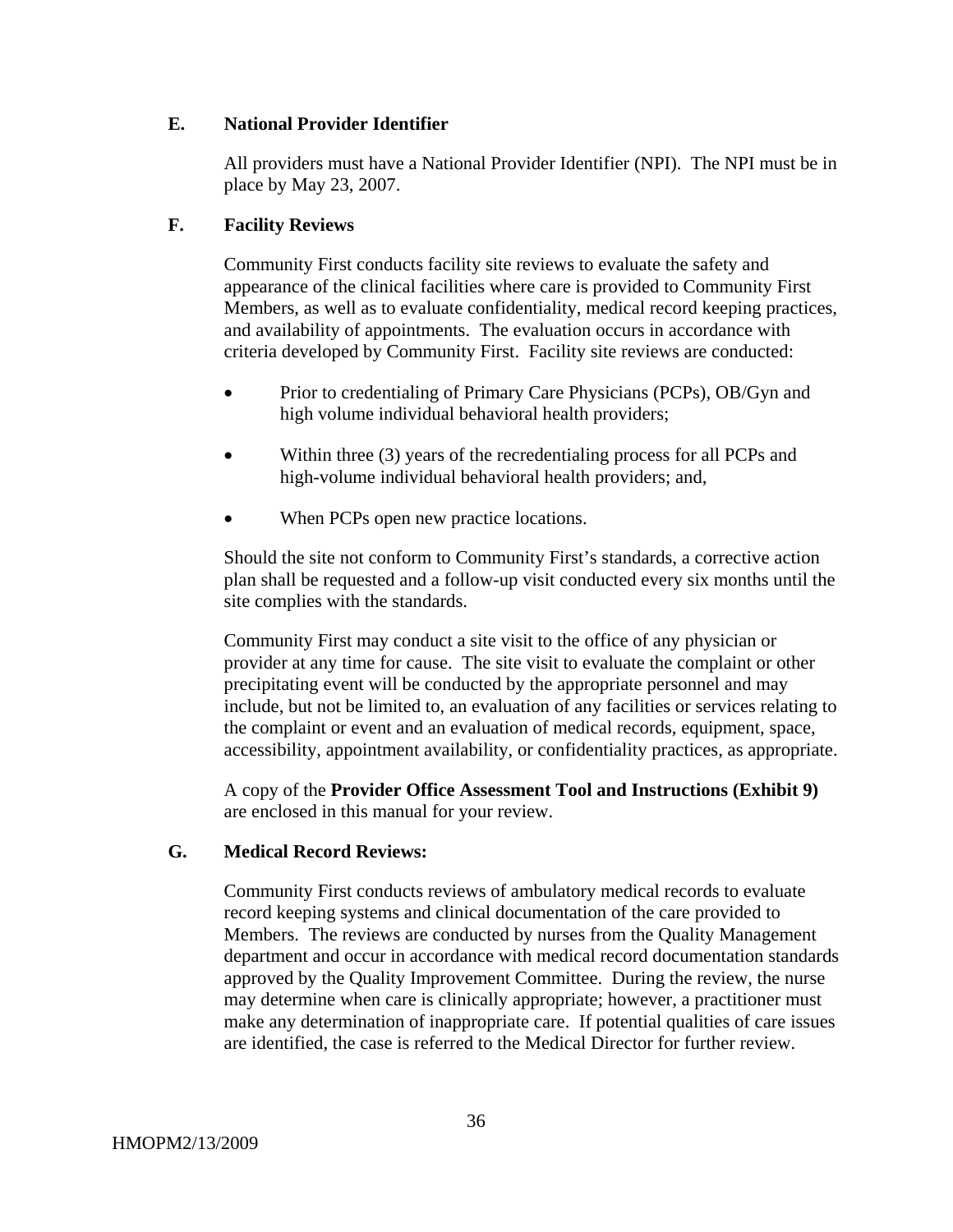During the initial credentialing process, medical records are reviewed only for medical record keeping practices for PCPs, OB/GYNs and high-volume individual behavioral health providers. Prior to recredentialing, medical records are reviewed for clinical documentation as well as medical record keeping practices for all PCPs and high-volume behavioral health practitioners. Medical record reviews may also be conducted at other times, as indicated. Clinical documentation audits include assessments of chart organization, appropriateness of clinical care, preventive health care, coordination of care, and completeness and comprehensiveness of documentation.

Reviews are conducted assessing performance against Community First medical records and preventive standards. Those practitioners with scores below the established benchmarks will be required to adopt a Corrective Action Plan. Follow-up reviews will be performed within six months to assess those areas identified that need action or process changes. If necessary improvements are not implemented within the specified time frame, it may be a breach of contract and may result in termination from the practitioner network.

**Procedure:** Community First nurses will:

- 1. Schedule an appointment in advance to conduct the facility and/or medical record review. At most times, the medical record review can occur at the same time as the facility site review.
- 2. Provide the audit tools and standards to the practitioner's office prior to the review, if requested.
- 3. Conduct the review according to Community First standards and document findings on approved data collection tools. A minimum of three (3) medical records per product type (i.e. Commercial, CHIP and Medicaid) per provider is reviewed.
- 4. Following the visit, provide a verbal summary of the findings to the practitioner or his/her designee.
- 5. Send a letter notifying the practitioner of the findings and requesting a corrective action plan if needed.
- 6. Perform follow-up reviews with offices that are non-compliant to ensure corrective action.
- 7. If the non-compliance is not corrected, forward the results to the Medical Director and/or the Quality Improvement Committee for review and interventions.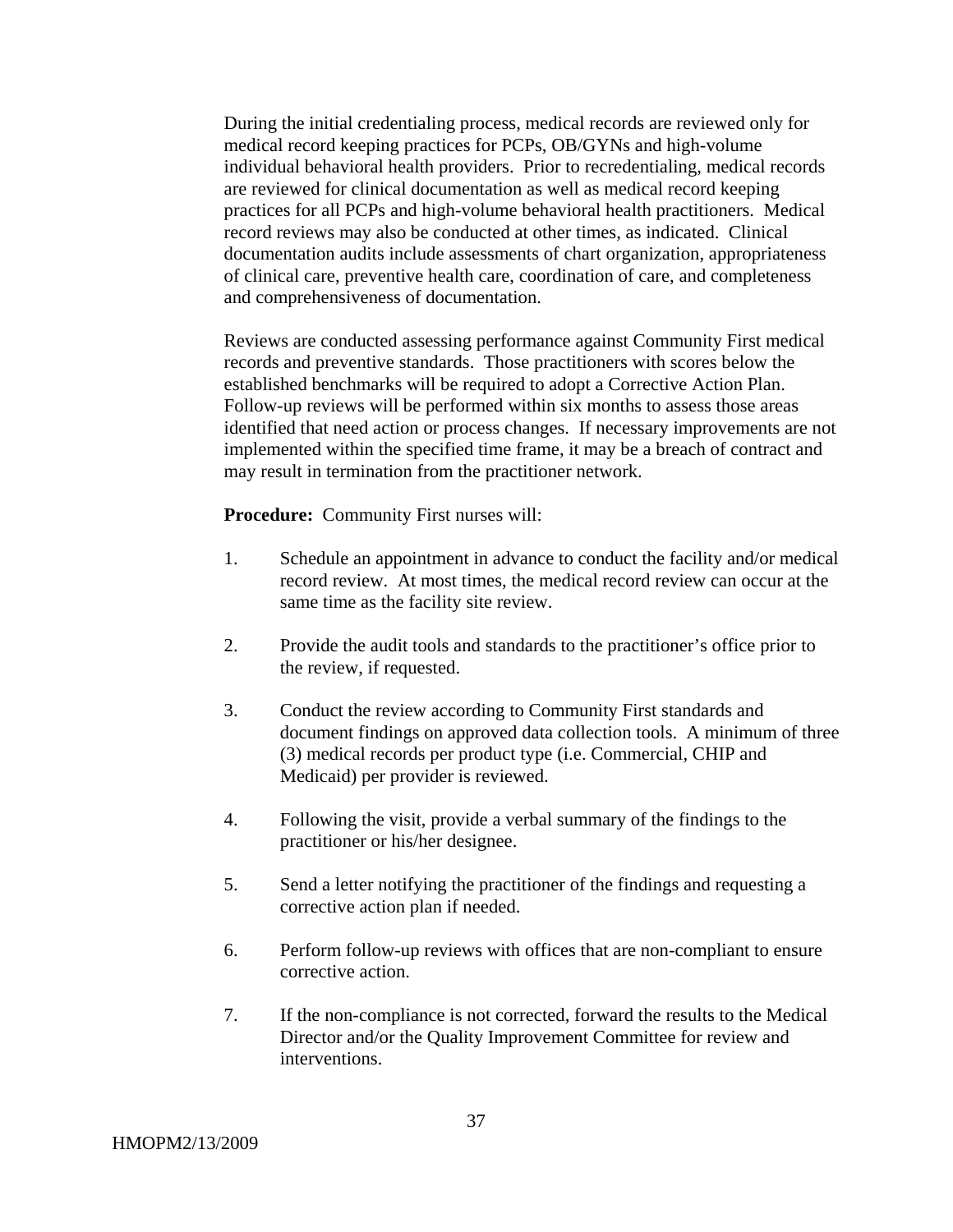- 8. Perform interventions as directed.
- 9. Prepare an annual report for the Quality Improvement Committee identifying the number and types of reviews performed.
- 10. Aggregate data of all medical records performed during the year and analyze to assess opportunities for improvement and report to the Quality Improvement Committee.

A copy of the **Medical Record Audit Tool and the Medical Record Audit Criteria (Exhibit 10)** as well as the **Adult Pediatric Preventive Care Recommendations (Exhibit 11) and Adult Preventive Care Recommendations (Exhibit 12)** are enclosed in this manual for your review.

#### **H. Physician Assistants and Advanced Practice Nurses**

Community First requires practitioners who employ physician assistants, advanced practice nurses and individuals other than physicians to assess the health care needs of Community First Members, the practitioner must have written policies which are implemented and enforced and describe the duties of all delegation, collaboration, and supervision as appropriate.

Additionally, Certified Family Nurse Practitioners and Pediatric Nurse Practitioners must:

- 1. Be licensed by the Texas State Board of Nurse Examiners or other state licensing authority;
- 2. Be recognized by the licensing authority as an advanced nurse practitioner;
- 3. Comply with all applicable federal and state laws and regulations governing the services provided;
- 4. Be enrolled and approved for participation with Community First;
- 5. Prefer that each member treated by a group physician assistant or advanced practice nurse sign a **Consent to use Physician's Assistant/Nurse Practitioner (Exhibit 13)**
- 6. Comply with the terms of the provider agreement, including regulations, rules, handbooks, standards and guidelines published by Community First;
- 7. Bill for services covered by Community First in the manner and format required by Community First Claims Administration Program.
	- a. Subject to the specifications, conditions, requirements and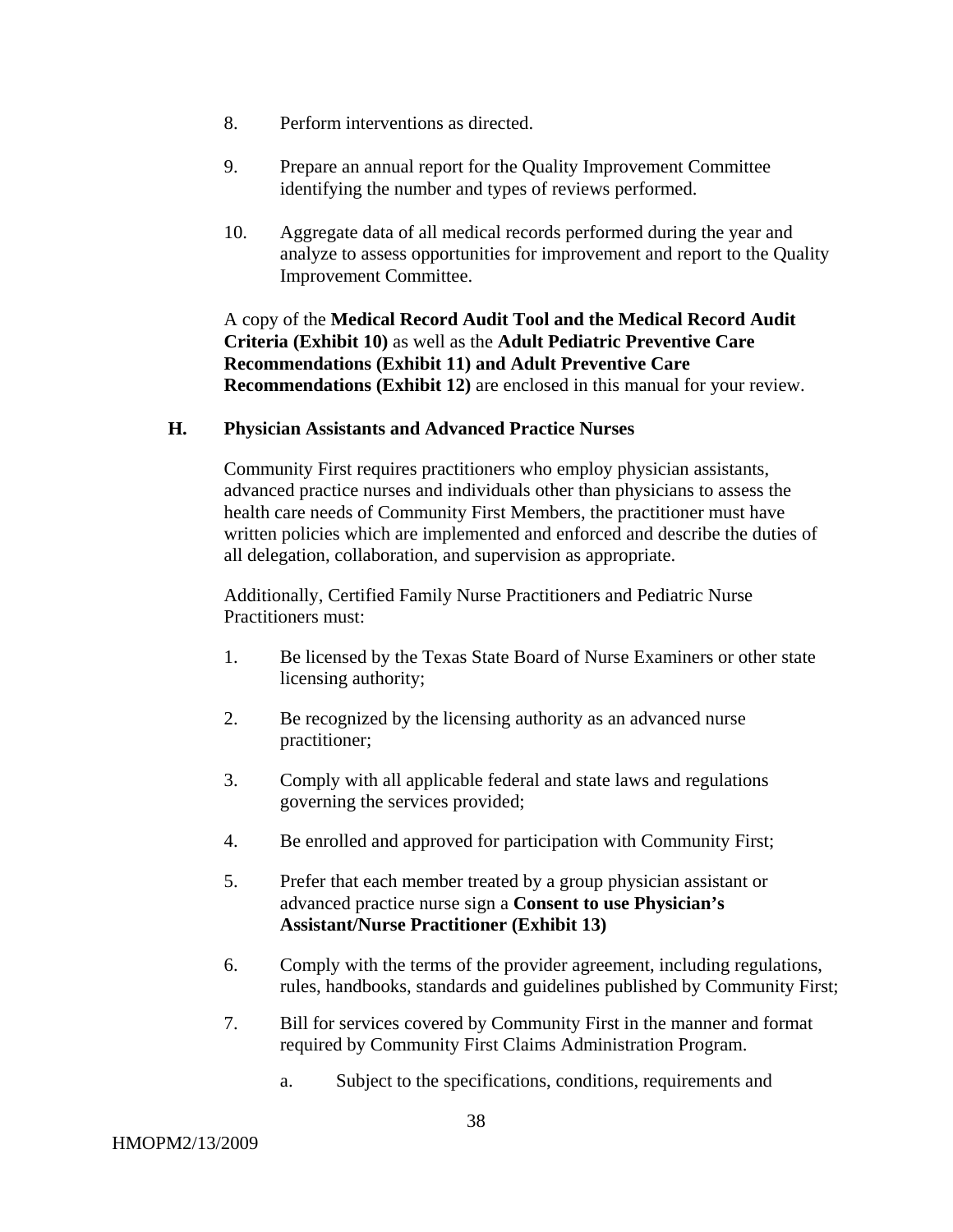limitations established by Community First, services performed by advanced nurse practitioners are covered if the services:

- i. Are within the scope of practice for advanced nurse practitioners, as defined by state law;
- ii. Are consistent with rules and regulations promulgated by the Texas State Board of Nurse Examiners or other appropriate licensing authority; and
- iii. Would be covered by Community First if provided by a licensed physician (MD or DO)
- b. To be payable, services must be reasonable and medically necessary as determined by Community First.
- c. Advanced nurse practitioners who are employed or remunerated by a physician, hospital, facility or other provider must not bill Community First directly for their services if that billing would result in duplicate payment for the same services. If the services are coverable and reimbursable by Community First Health Plans, payment may be made to the physician, hospital, or other provider (if the provider is approved for participation with Community First) who employs or reimburses advanced nurse practitioners. The basis and amount of reimbursement depend on the services actually provided, who provided the services, and the reimbursement methodology determined by Community First as appropriate for the services and the providers involved.

### **I. Practice Guideline Development**

In an effort to provide and maintain quality health care and preventive service, Community First has established a process for evaluating patterns of care for specific conditions and procedures. Adult and Pediatric Preventive Care Guidelines have been developed by the Quality Improvement Committee. Compliance with the guidelines is evaluated during the medical record review process.

Performance measurement activities are conducted at least annually for selected aspects of the guidelines and may include claims review or medical record data abstraction. The National Committee for Quality Assurance (NCQA) and the Health Plan Employer Data Information Set (HEDIS®) are examples of performance measurement activities that provide feedback on the levels of preventive health services received by Members. Community First uses these performance measurement results to identify Members at risk for specific health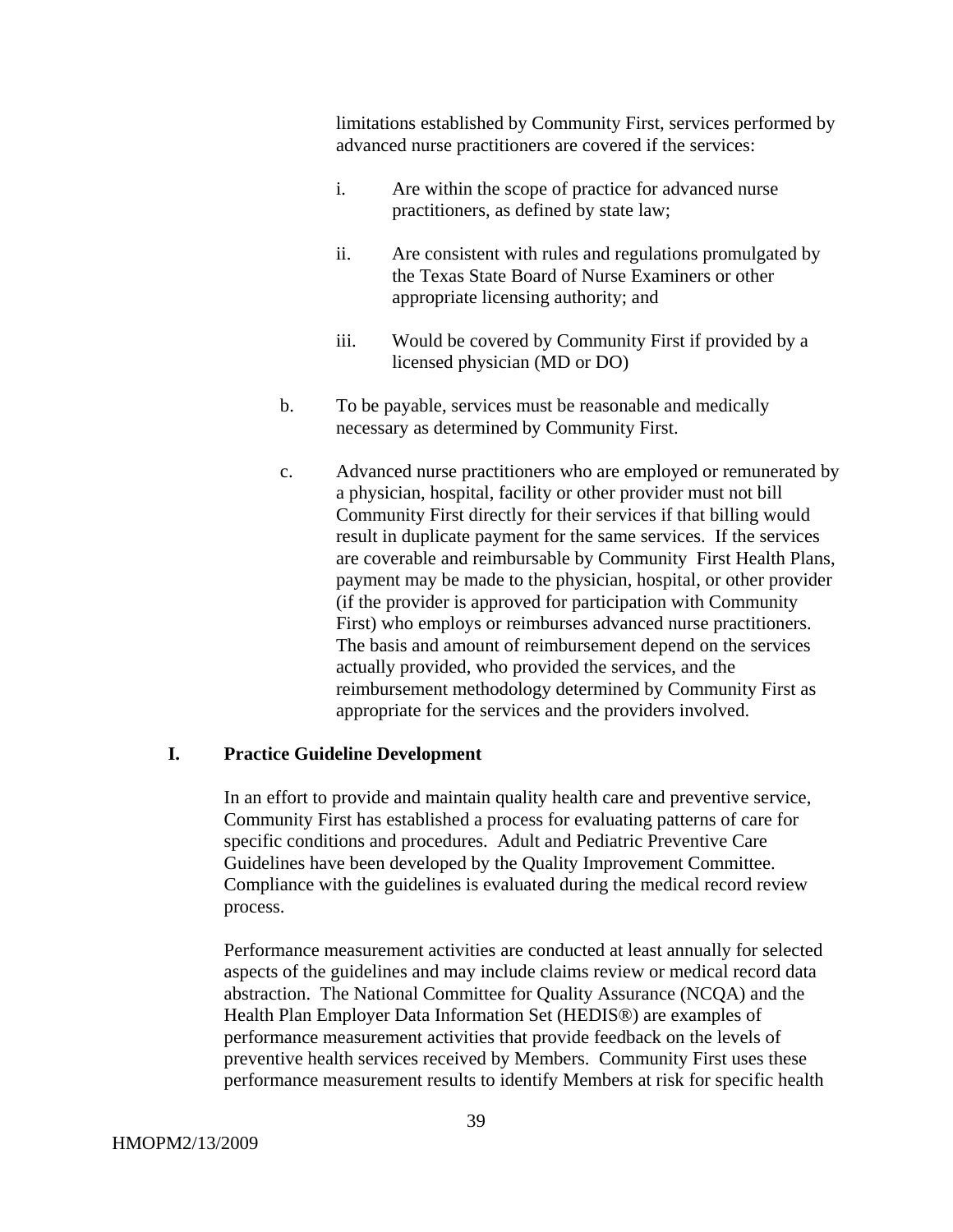problems and to inform their practitioners that health promotion and prevention services may be needed.

The Quality Improvement Committee has also approved clinical practice guidelines for acute and chronic medical illnesses that are adopted using national standards that are current and evidence based. Examples of such guidelines include asthma, prenatal care, depression and attention-deficit/hyperactivity disorder. Selected measures are measured annually and quality improvement activities are implemented as appropriate. Practice guidelines are available on the Community First web site at www.cfhp.com.

#### **J. Confidentiality**

All information used for quality improvement activities will be maintained as confidential in accordance with applicable federal and state laws and regulations. Employees, Quality Improvement Committee participants and subcommittee participants will sign a Confidentiality Statement and will be held accountable for compliance with the Community First Confidentiality Policy. Quality Improvement Committee and related subcommittee minutes will be kept in a secure and locked location.

#### **K. Conflict of Interest**

No person may participate in the review, evaluation, or final decision in which he or she has been professionally involved or where judgment may be compromised.

#### **L. PCP Availability and Accessibility Standards**

1. Participating PCPs (or their designated physician coverage) and referral specialists are to be available and accessible to Members 24 hours per day, 7 days per week within the Community First service area. There is to be telephone access to PCPs (or their designated physician coverage) at all times. The following are acceptable and unacceptable phone arrangements for network PCPs after normal business hours.

#### **Acceptable:**

- a. Office phone is answered after hours by an answering service, which meets language requirements of the major population groups, and which can contact the PCP or another designated medical practitioner. All calls answered by an answering service must be returned within 30 minutes.
- b. Office phone is answered after normal business hours by a recording, in the language of each of the major population groups served, directing the patient to call another number to reach the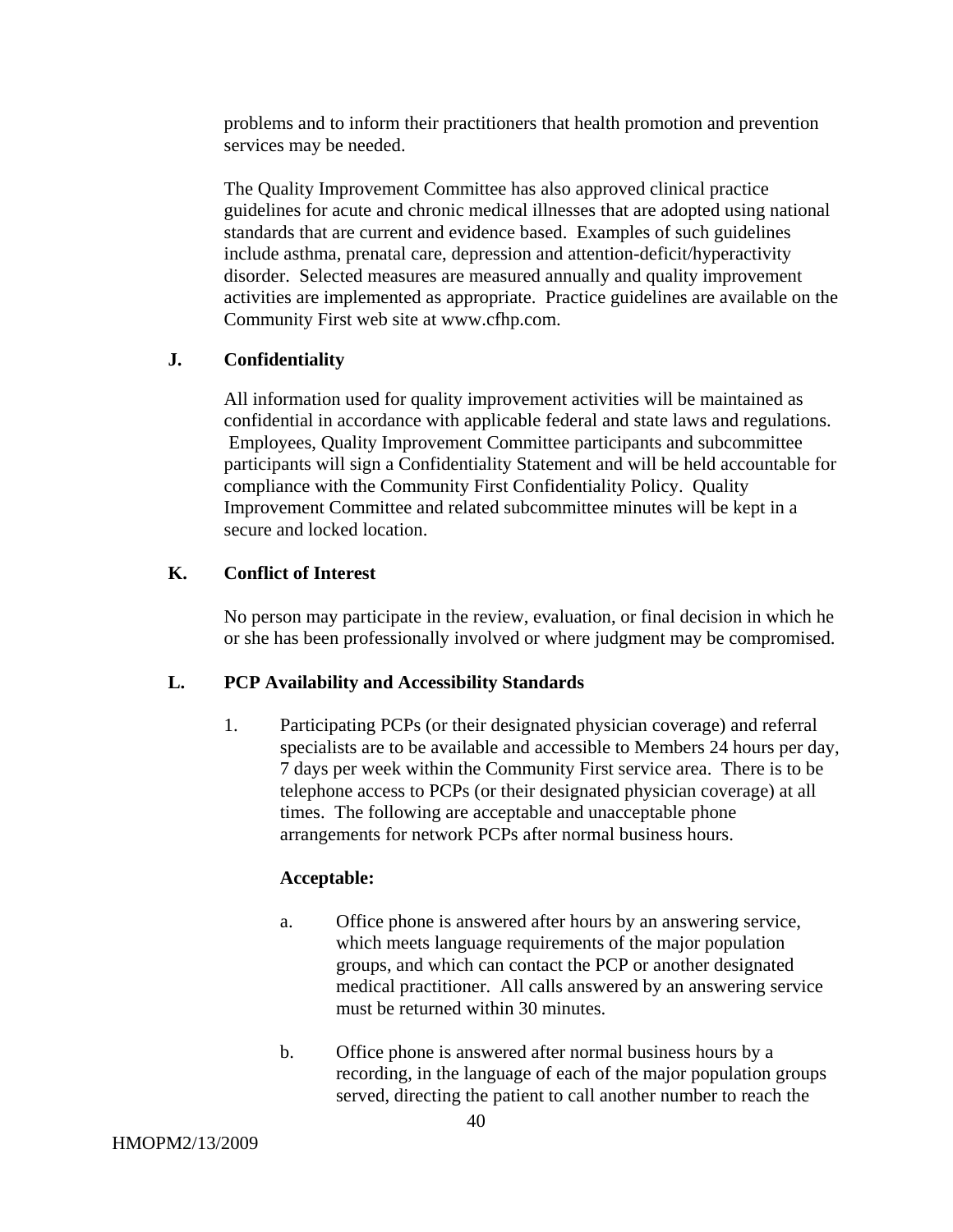PCP or another network provider designated by the PCP. Someone must be available to answer the designated network provider's phone. Another recording is not acceptable.

c. Office phone is transferred after hours to another location where someone will answer the phone, and be able to contact the PCP or another designated network provider.

#### **Unacceptable:**

- a. The office phone is only answered during office hours.
- b. The office phone is answered after hours by a recording, which tells patients to leave a message.
- c. The office phone is answered after hours by a recording that directs patients to go to an emergency room for any services needed.

### 2. **Access Standards**

Community First's access standards are referenced in **(Exhibit 14)**.

### **VIII. PREVENTIVE HEALTH & DISEASE MANAGEMENT**

Members who feel empowered to become knowledgeable partners in their health care are better able to accept responsibility for appropriate utilization of health care resources. With that in mind, Community First has developed programs which work within the continuum of health to promote health, primary prevention, early detection and treatment, and disease management. Our goal is to promote a collaborative relationship between our members and their health care providers, in order to create a supportive environment for the development and maintenance of healthy lifestyle behaviors.

#### **A. Provider Referral**

Providers are encouraged to inform Members about the health education services available through Community First. When an education or social need is identified, one can refer a Member to the Preventive Health & Disease Management Department one of four ways:

#### 1. Mail in the **Member Education Request Form (Exhibit 15)** to:

 Community First Health Plans, Inc. Network Management 12238 Silicon Drive, Ste. 100 San Antonio, TX 78249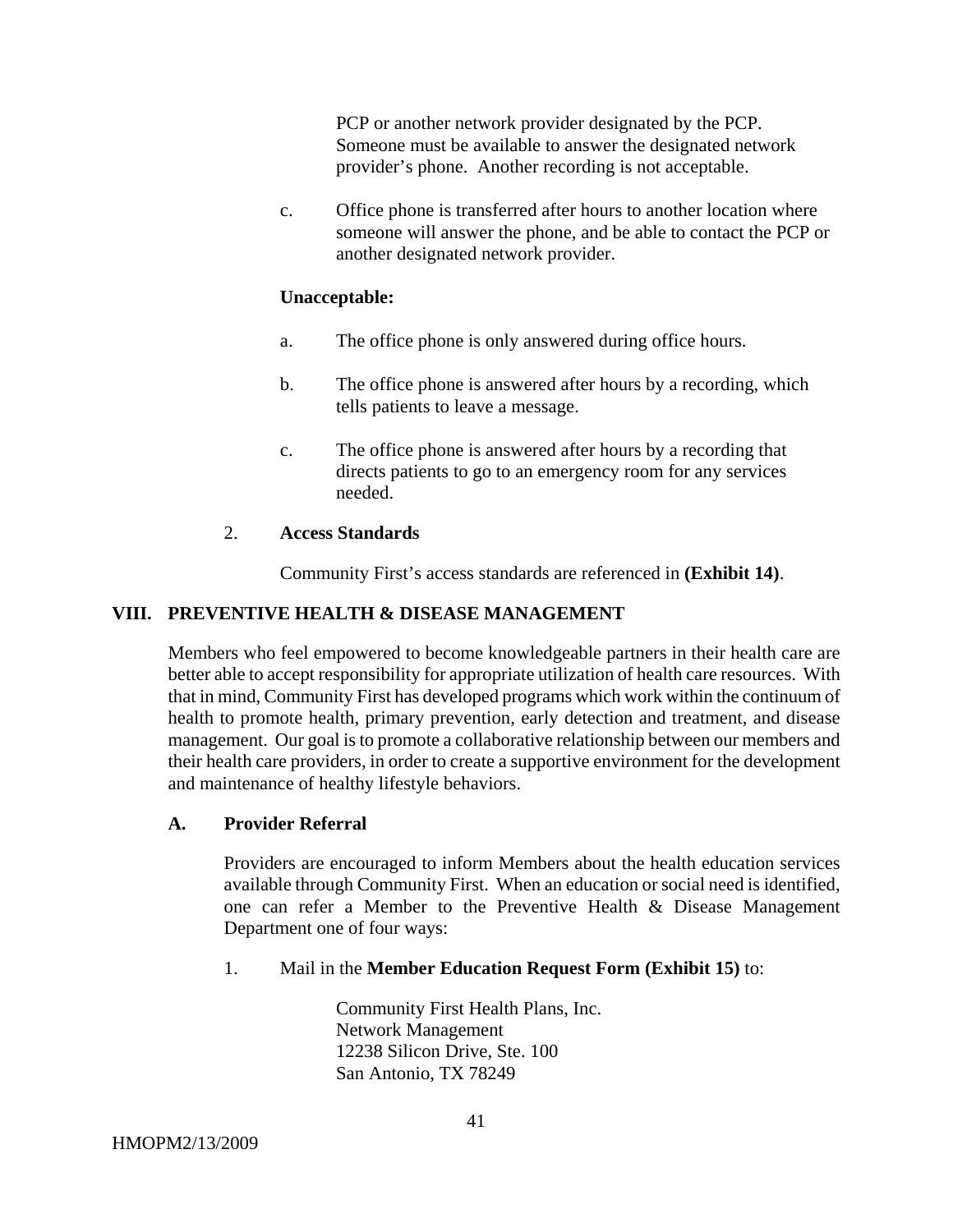- 2. Fax the **Member Education Request Form** to Network Management at **(210) 358-6199**.
- 3. Contact a Community First Health Educator at **(210) 358-6144** or **(210) 358- 6145**.
- 4. The standard Authorization form for Community First may also be completed and mailed in or faxed to request Preventive Health & Disease Management outreach.

# **B. Health Education Services**

Health education is available through classes, educational mail outs and individualized outreach visits. Several initiatives have been developed to educate members and promote involvement in self-care behaviors. Participation in disease management and health promotion initiatives is free-of-charge. Overall program goals include increased education regarding disease processes and management, establishment of a collaborative physician-patient relationship, appropriate utilization of health care resources, increased quality of life and member satisfaction and retention. Program participation information is routinely mailed to the primary care physician for review and inclusion in the member's medical record.



#### **Diabetes Disease Management**

Community First developed an initiative to identify members who have diabetes and to promote diabetes education and self-management skills with an emphasis on the development of a physician-patient collaborative approach to diabetes care. The program goals include ongoing education regarding diabetes standards of care, formal diabetes education, access to diabetes equipment and supplies and the member's role in preventing diabetes complications.



#### **Asthma Disease Management**

Asthma*Matters* is an initiative developed by Community First to improve the health,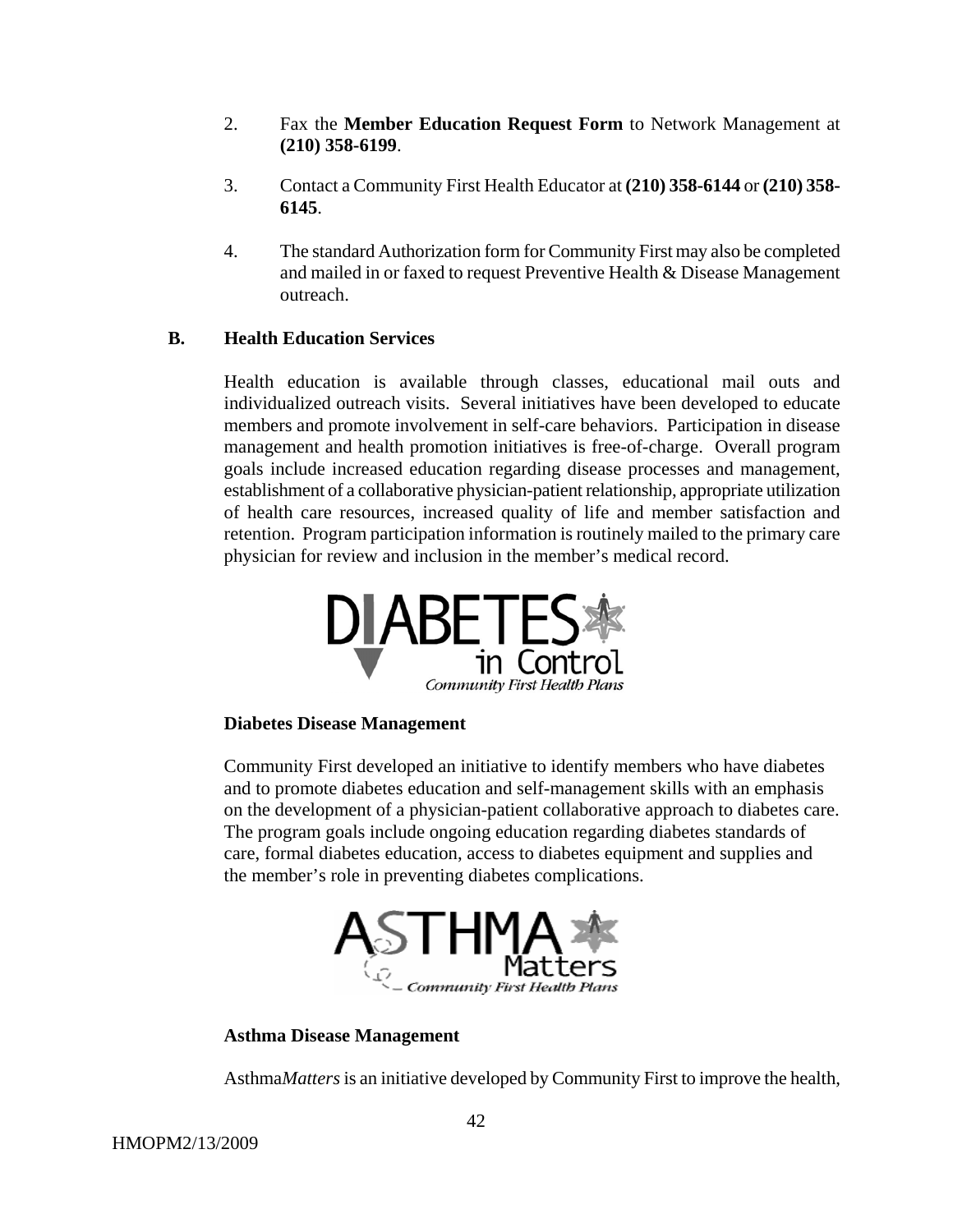well-being and productivity of our members with asthma through quality health promotion and education services in collaboration with our members, physicians and community organizations. A key element of the program is to promote the development of a strong collaborative relationship between our members and their primary care providers and the use of nationally accepted care standards for asthma to help members achieve long-term control of their disease.

Upon identification of prospective members, steps are taken to assess asthma severity levels and implement appropriate education and outreach services for each member. Asthma education literature is mailed to members throughout the year to provide ongoing information that promotes asthma control and knowledge about the disease. Formalized education classes and intensive risk assessment and disease management services are coordinated with existing community programs, to promote utilization of existing community services.



#### **Prenatal Education Program**

Community First is committed to improving healthy outcomes for the gestational woman and her baby. The Preventive Health & Disease Management and Case Management staff collaborates with health plan physicians to promote access to early and ongoing prenatal care, completion of the prenatal course up to the postpartum visit, assignment of a pediatrician prior to birth and utilization of preventive health care services for the newborn.

Through outreach to women identified to be pregnant, Health Educators and nurses assess potential risk factors, develop an individualized action plan and track member progress over the gestational course. Prenatal education classes are provided free-of-charge to health plan members at locations throughout the service area. The courses provide a venue for members to learn about the growth and development of the fetus and ask questions in a group format. Clinical outreach staff provides ongoing support and education to those identified to be at higher risk for adverse pregnancy outcomes.

#### **Children with Complex Special Health Care Needs (CCSHCN) Program**

In the past several years, Community First has worked with the Texas Department of Health and the Center for Health Care Strategies to identify children with complex special health care needs. If a member with a complex special health care need is identified, clinical staff is available to assess health care needs of the member and assist in accessing health care services needed. Outreach mechanisms have been developed to assess member's physical, developmental,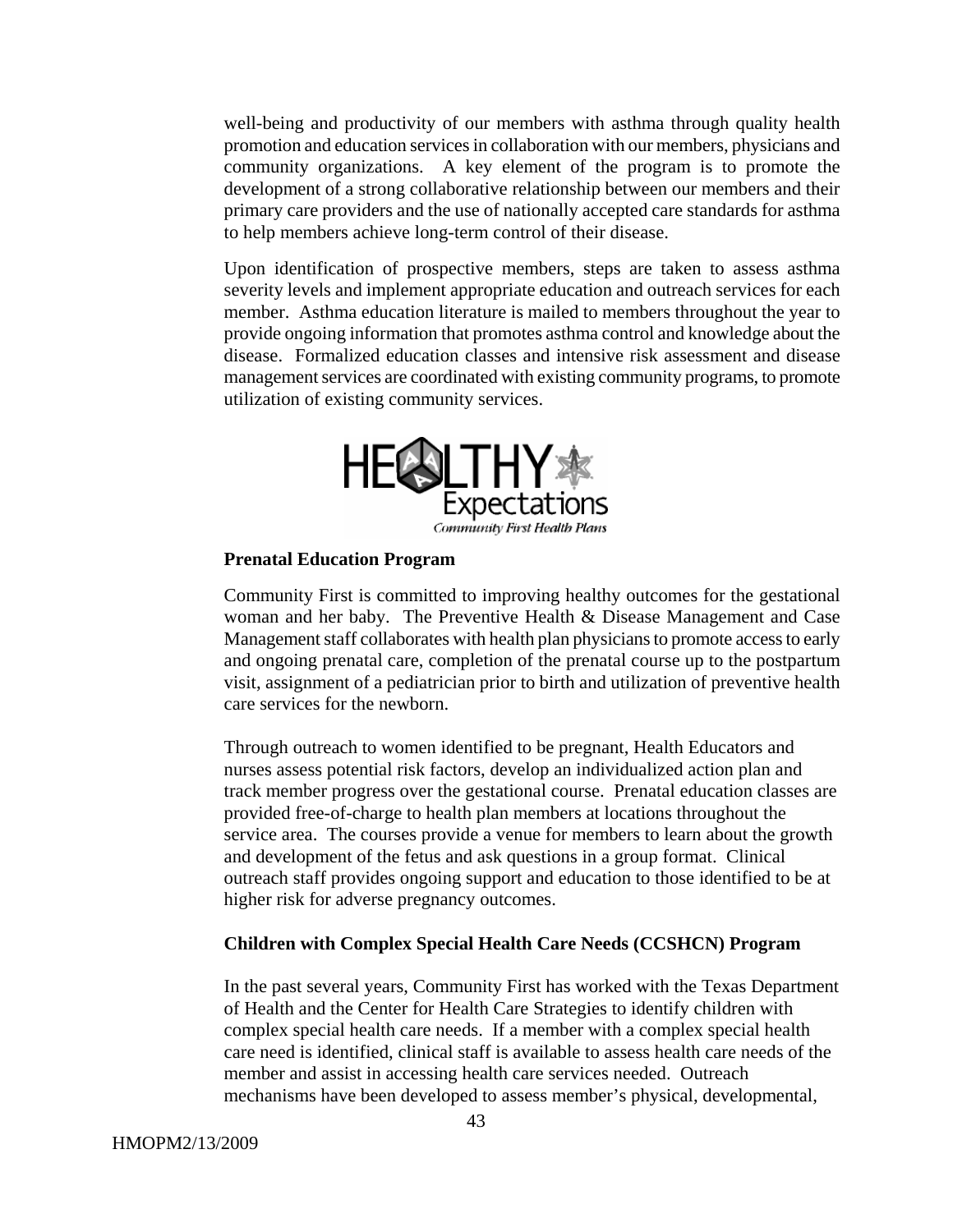behavioral, and/or emotional health conditions and the need for care coordination and case management services.

Community First staff is available to outreach to Community First commercial members at the physician's request, to detect health risk factors, assess potential participation in population-based initiatives or disease management programs and to assess barriers to care. An individualized care plan will be initiated for each member who accepts case management services. Educational information and resource information, including social services resources, is given to members. Although not all social concerns are directly related to their medical care, frequently these issues affect access to care, continuity of care and compliance with treatment plan. Community First works to assist members in addressing these concerns in order to promote wellness. Information gathered from the member is forwarded to the primary care physician for review, potential outreach and inclusion in the medical record.

In 2002, Community First conducted a survey of primary care provider needs regarding care coordination, access to Community First's case management services, community-based services and federal/state benefit programs. Physicians expressed interest in having a standard care plan, which can be individualized for each patient. A care plan has been developed and is included as **Care Plan for Children with Complex Special Health Care Needs (Exhibit 16)**. Community First will also develop a local social services resource guide for physicians, which will be included in the Referral Directory.

If you are caring for a child with special health care needs and would like assistance in coordinating a multi-disciplinary care plan or case management services, please fax your referral to the Utilization Management department at **(210) 358-6040**.

### **IX. BILLING AND CLAIM ADMINISTRATION**

Important information regarding billing and payment of claims is also contained in Article III of your Provider Agreement with Community First.

#### **A. Submission of Claims**

The address for submitting Community First HMO claims is:

Claims Department Community First Health Plans, Inc. 12238 Silicon Drive, Ste. 100 San Antonio, TX 78249

Direct any questions regarding claims to Community First's Claims Customer Service Department at **(210**) **358-6200.**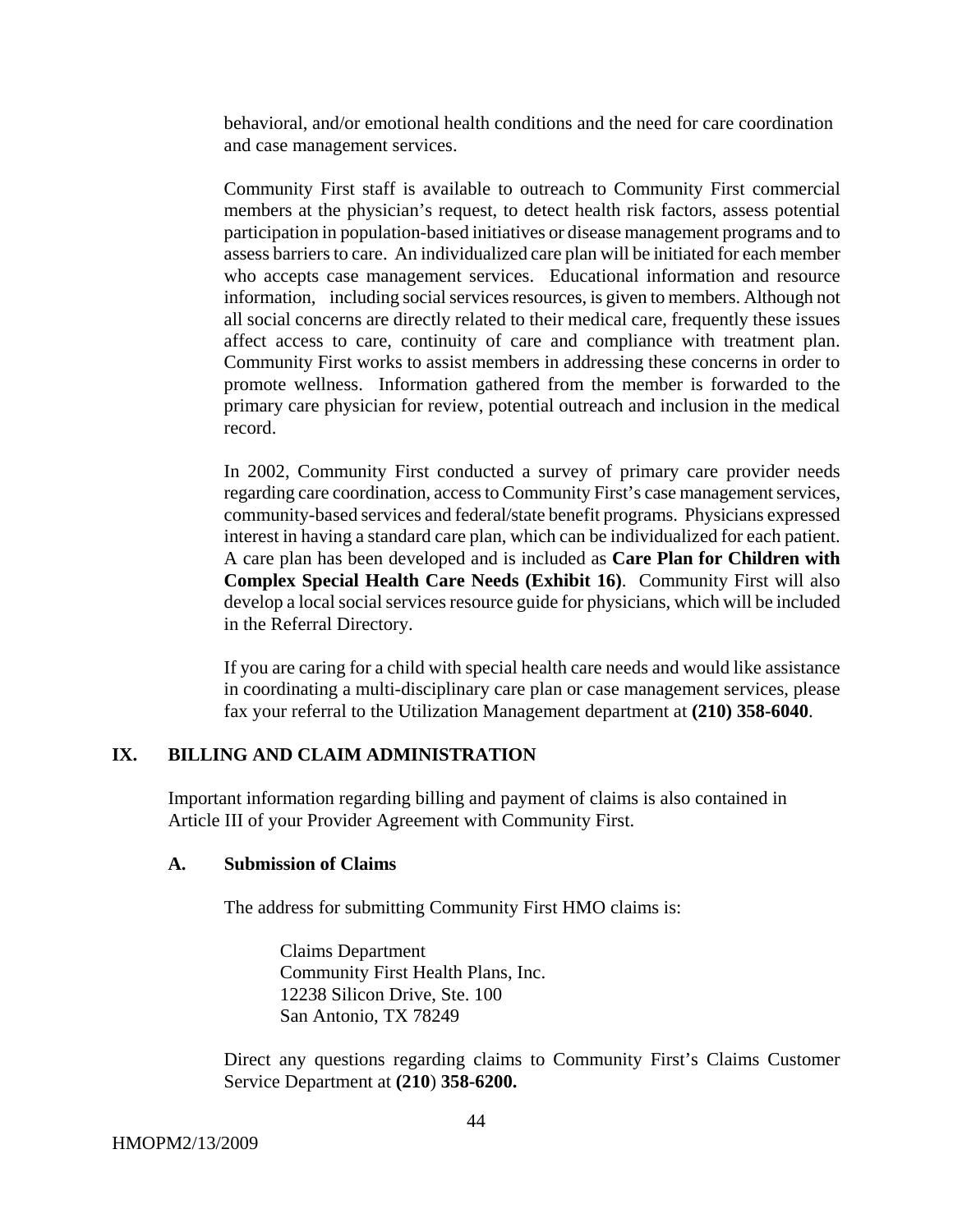Community First receives a significant number of paper claims on a monthly basis. Our goal is to process your claims as quickly as possible. To expedite claim processing we are asking your assistance with the following:

- 1. Submit paper claims through normal mail delivery **unless** you are in jeopardy of missing the filing deadline and you require proof of timely filing.
- 2. Use 10"X13" envelopes; send multiple claims in one envelope.
- 3. Do not staple, paper clip or fold claim forms or attachments.
- 4. Do not use red ink.
- 5. Claims must be legible and scanable. Handwritten claims are difficult to scan.
- 6. Change your printer ribbon frequently so information on the claim is visible and can be scanned.
- 7. When printing your claim forms, make sure the printer is online and the information prints within the correct field.

Community First HMO claims are processed within 30 days of receipt of the claim.

Physician, DME and supplies, and ambulance claims must be filed on a red line **CMS-1500 (Exhibit 17)** claim form**.** Hospital, Rural Health Centers and Home Health claims must be filed on a **UB-04 (Exhibit 18)**.

To be considered a clean claim, the red line CMS-1500 or the UB-04, as applicable, must include the minimum elements for such claim forms required by Texas Department of Insurance regulations in 28 Texas Administrative Code (TAC) §21.2803, as amended from time to time, as required by any statute or regulation that may supersede 28 TAC §21.2803. If Community First requires additional elements or attachments, it shall give providers at least 90 days notice of the additional requirements.

**Note: When billing outpatient surgery revenue codes on a UB-04 claim form (Exhibit 18) the corresponding CPT- 4 procedure code must also be billed. The CPT-4 procedure code must be specific, unlisted codes are not acceptable.** 

#### **Only claims including all required information are considered clean claims.**

Claims for Community First should be billed with the normal fees you would charge in the absence of a contract with a health plan. Community First will make the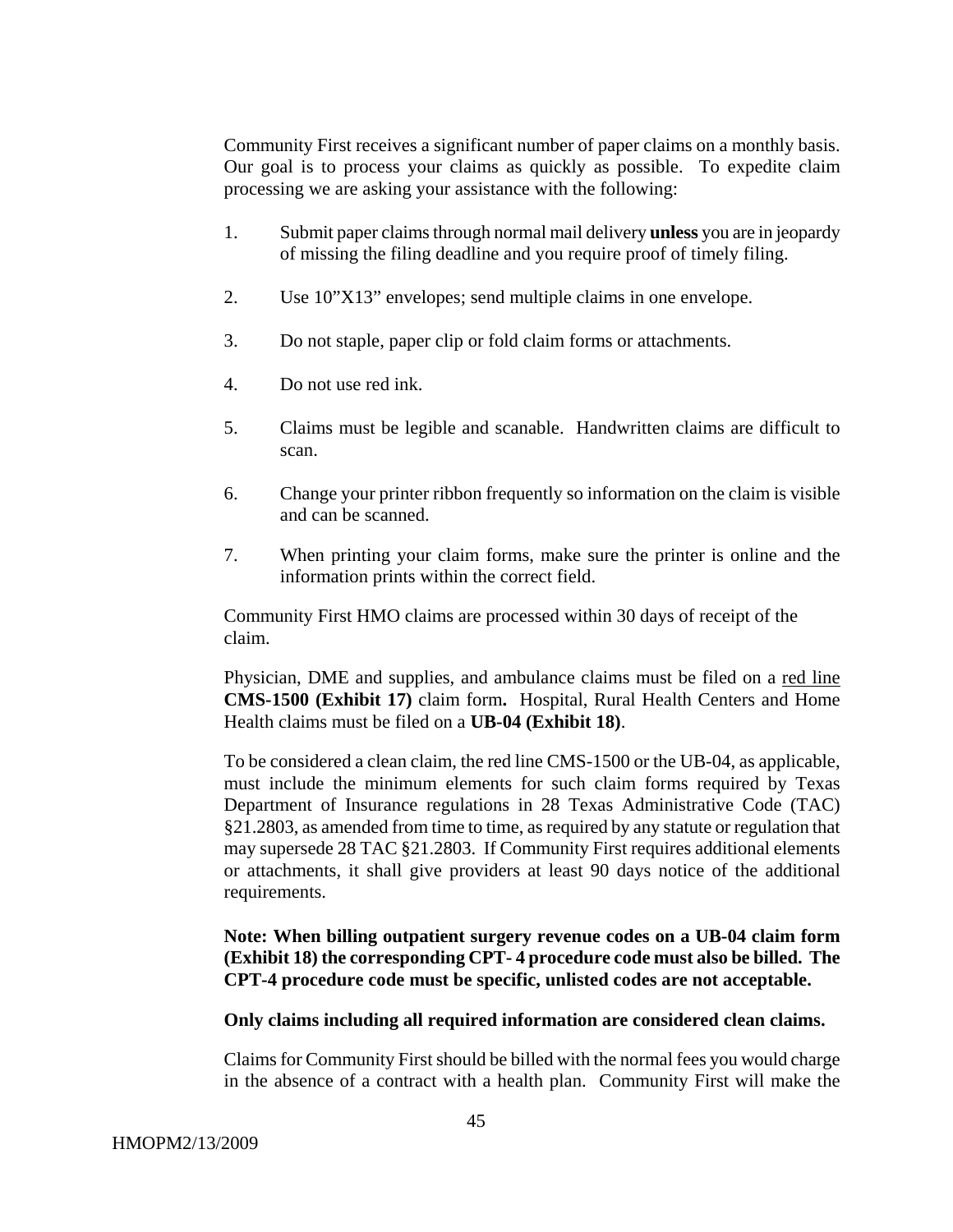appropriate adjustments per its contract with you, if necessary, and will show any adjustments made on the Explanation of Payment sent to you with your reimbursement check.

# **B. Filing Deadlines:**

- 1. Community First must receive clean claims for Community First Commercial HMO within ninety-five (95) days of the date of service.
- 2. Claims received after the filing deadline will be denied payment.

# **C. Proof of Timely Filing:**

- 1. Community First accepts the following as proof of timely filing:
	- Certified mail receipt
	- Dated fax transmission confirmation with Community First fax number
	- Electronic confirmation from Availity
	- Log listing claims with member name and date of service if signed by both the provider and a Community First representative.

# **D. Appeal Deadlines:**

- 1. Providers have the right to appeal the adjudication of a claim denied by Community First. Community First HMO appeals must be received by Community First within sixty (60**)** days of the date of the **ORIGINAL** Explanation of Payment.
- 2. All appeals and/or corrected claims must indicate such on the claim. **Community First will not accept an appeal submitted after the appeal deadline.**
- 3. Resubmission of a claim without correcting the claim as identified on the EOP is not considered an appeal.
- 4. Methods available to appeal a claim are:
	- Telephonically through the claims customer service center at (**210) 358-6200**.
	- In writing to Community First at:

Community First Health Plans, Inc.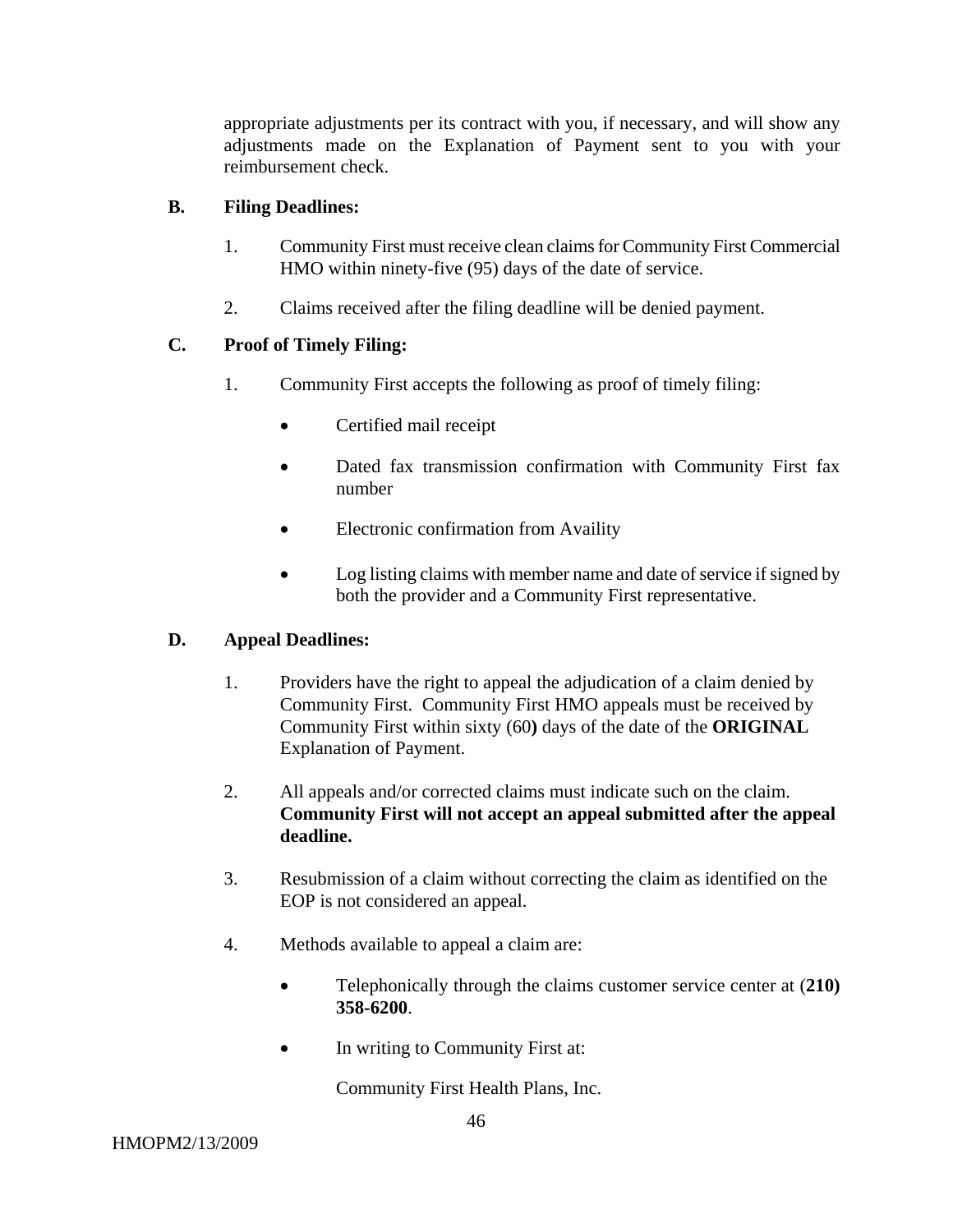Attention Claims Appeal 12238 Silicon Drive, Ste. 100 San Antonio, Texas 78249

- In writing through your Network Management Representative.
- In writing through the Health Services Management Department, if related to a notification or authorization issue
- Via fax to **(210) 358-6014**

#### **E. Electronic Data Interface (EDI)**

- 1. The preferred method of receipt of claims is electronically through EDI. Community First uses Availity (www.availity.com) as the intermediary.
- 2. Community First's Availity payor ID Number is COMMF.
- 3. An Availity reference guide detailing the specifics of submission is available by calling 904-470-4900 or 800-AVAILITY (282.4548).
- 4. You will receive a response report within 24 hours after a successful transmission. The report will indicate the claims that were accepted and the claims that were rejected. **The rejection information on the response report is the only notification you will receive that the claim was rejected and the reason for rejection. It is imperative that you read and understand the response report**. **An unsuccessful transmission is not considered proof of timely filing with Community First.**
- 5. Providers also have the option of submitting electronic claims via WebMD. For more information about the electronic filing through WebMD, please contact WebMD directly at **1-800-845-6592**.
- 6. Community First will provide written notice at least 30 days prior to changes in EDI vendors.

As of October 16, 2003, health plans and providers who submit any claims electronically must comply with federal regulations adopted under HIPAA and governing the standardization of core health care transactions, including claims submission. Health care clearinghouses will also be required to comply with the regulations, and providers may comply through contracting with a clearinghouse to ensure that standardized information is submitted to Community First. As Community First implements this regulation and modifies its own processes, it will provide you notice of how such modifications affect the claims submission process.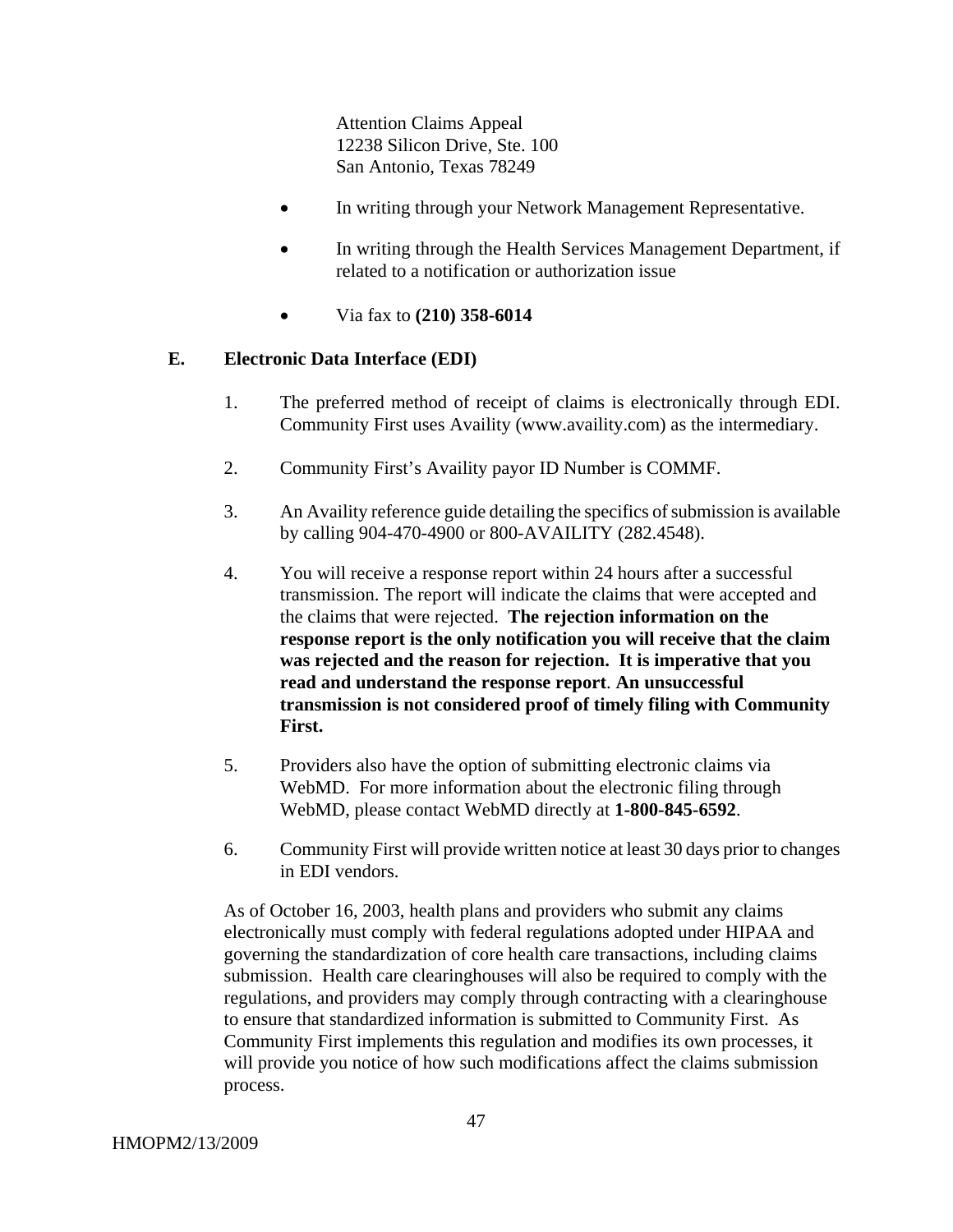# **F. Negative Balances**

- 1. Community First has the right to recover overpayments made to providers.
- 2. If a negative balance exists on an EOP, maintain a copy of the EOP for future reference.

# **G. Coordination of Benefits**

- 1. A third party may be liable for some or all of the member's medical care (i.e., auto liability, disability, or workers' compensation).
- 2. In situations where a member has other insurance, the other insurance carrier may be the primary payer.
- 3. The third party insurance (primary carrier) must be billed first. After receipt of the EOB, attach a copy of the Explanation of Benefits (EOB) received from the other insurance carrier and submit the claim to Community First.
- 4. The claim must be filed to Community First within sixty (60) days of the date of the other insurance EOB. Community First will deny payment on claims that do not include proof of prior filing with the member's other insurance.
- 5. If Community First pays an amount that should have been paid by another carrier, Community First will recover overpaid amounts.
- 6. Authorization must be obtained for those services that require an authorization (see Section IV, Utilization Management), even when Community First is a secondary payer to any other insurance carrier including Medicare.

# **H. Explanation of Payment (EOP)**

- 1. You will receive an explanation of payment form **(Exhibit 19)** detailing:
	- Date of Service
	- Place of Service (location code)
	- Diagnosis code
	- Procedure code
	- Modifier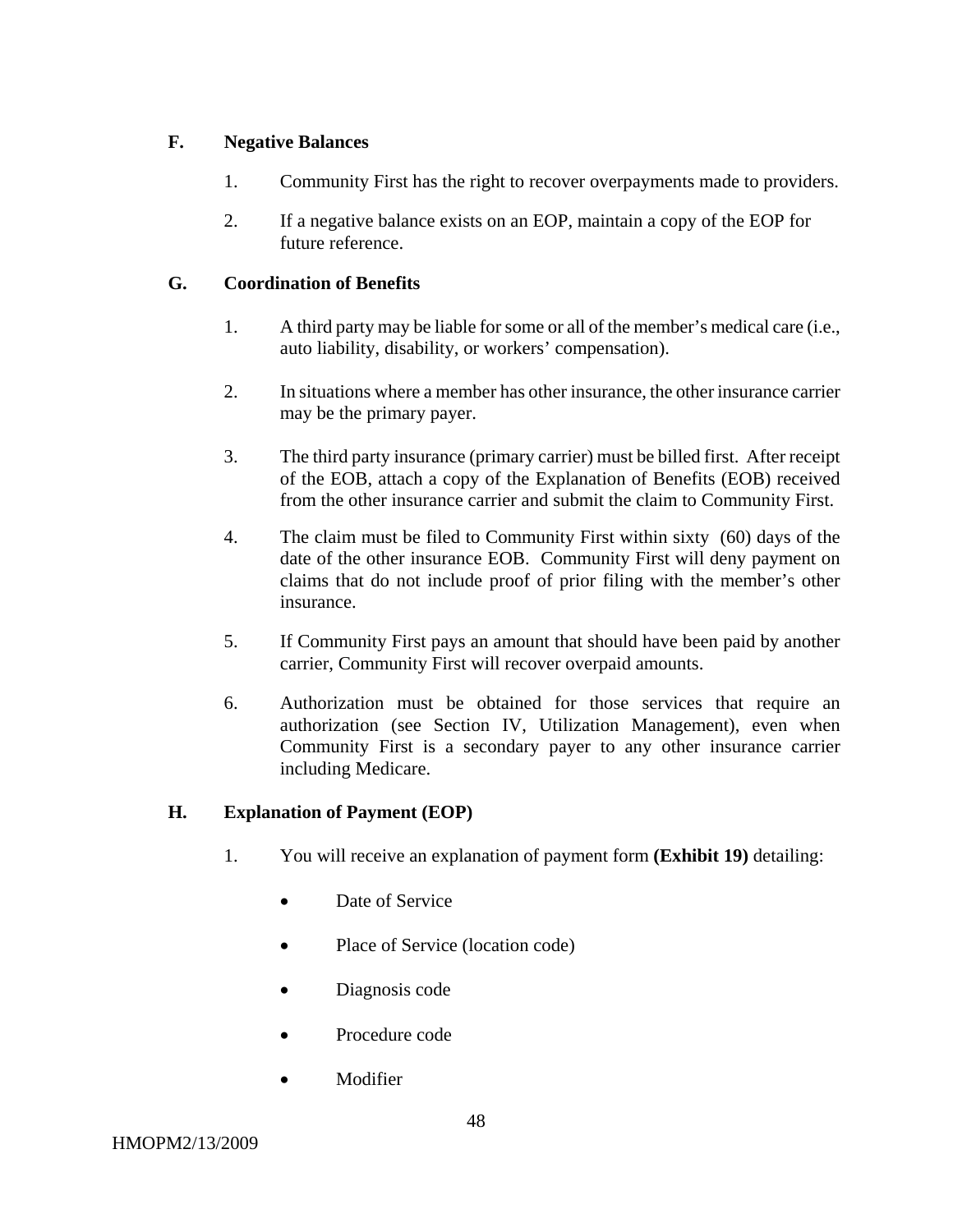- Type Of Service
- Days/count
- Amount billed
- Allowed (contracted) amount
- Deductible/Copay amount
- Other insurance payment (TPP)
- Amount Denied
- Total benefit paid to the provider
- Reason(s) for denial or nonpayment (Explain codes)
- 2. **It is imperative that you review your EOP to determine the reason(s) for the denial. If you do not review your EOP you will jeopardize your opportunity for appeal.**
- 3. If negative services balance exists on the EOP, maintain a copy for future reference.
- 4. The address page of the EOP will also be used for messages to providers that are of significance for claims submission and payment.

#### **I. EOP and Duplicate Checks and Cancelled Check Requests**

Community First receives a significant number of requests each month from providers for additional copies of EOPs and canceled checks. The provider is sent a copy of the EOP with each check issued by Community First. It is the responsibility of each provider's office to keep this information available for use in posting payments and submitting appeals. We recommend that you make a copy of the check, both front and back, as well as a copy of the EOP, so you have it available should you need in the future.

Check printing errors that result in duplicated checks should be reported to Community First Health Plans as soon as identified. Provider assumes responsibility for keeping an accurate record of checks received to ensure that a duplicate check is not deposited or cashed. Any bank fees that provider accrues after provider deposits or cashes a duplicate check will not be reimbursed by Community First Health Plans.

Community First will provide the first request for an additional EOP at no charge. Any requests beyond the first request will be assessed a charge of \$15.00 per OP and \$20.00 per check. The request for a copy of the EOP and/or check must be submitted in writing along with the appropriate fee. The request must include the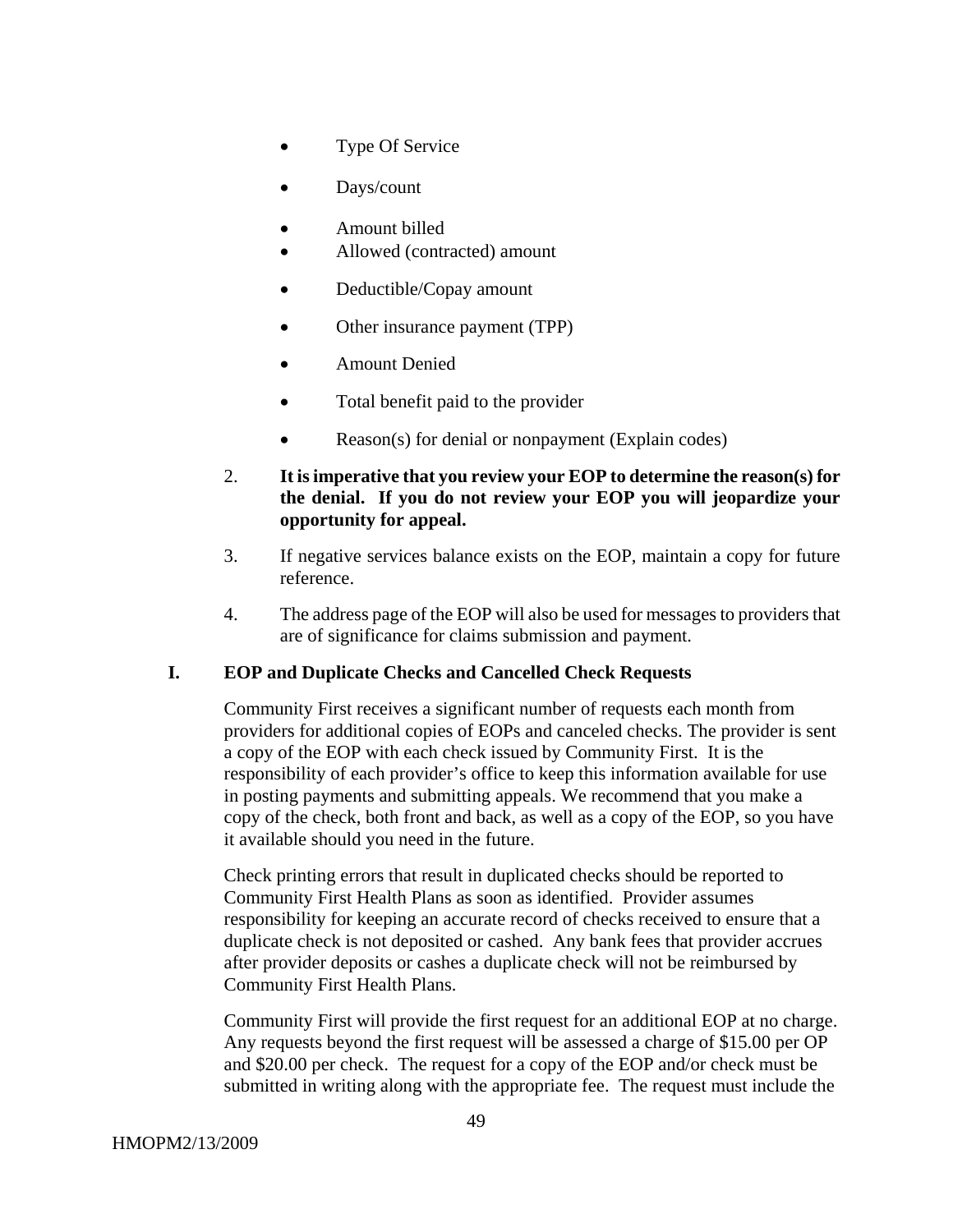date of the EOP, the name of provider, and date of the check. Send the request to:

Community First Health Plans, Inc. Attention Claims Department Secretary 12238 Silicon Drive, Ste. 100 San Antonio, Texas 78249

### **J. IntelliClaim**

All physician and provider claims submitted to Community First are audited by IntelliClaim as part of the claims adjudication process.

The analysis by IntelliClaim is based on procedure rules and coding schemes developed by the AMA and found in CPT-4 & ICD-9 manuals as they apply to medicine, surgery, radiology, laboratory, pathology and anesthesiology services. Many other resources also were used by IntelliClaim to develop the auditing system such as CCI (Correct Coding Initiative), CMS, specialty societies and specialty consultants. Its developers update IntelliClaim annually, as new editions of CPT & ICD manuals become available.

IntelliClaim provides consistent and objective claim review. Some of the common oversights IntelliClaim will identify are:

- Mutually exclusive procedures
- Incidental procedures
- Medical visits, same date of service
- Bilateral or duplicate procedures
- Pre and post-operative care unbundling
- Single code conflicts
- Assistant surgeon conflicts
- Procedures bundling

# **K. Provider Under Investigation**

Community First will not pay claims submitted for payment by a provider who is under investigation, or has been excluded or suspended from the Medicare or Medicaid programs for fraud and abuse, when Community First has been notified of such investigation, exclusion or suspension.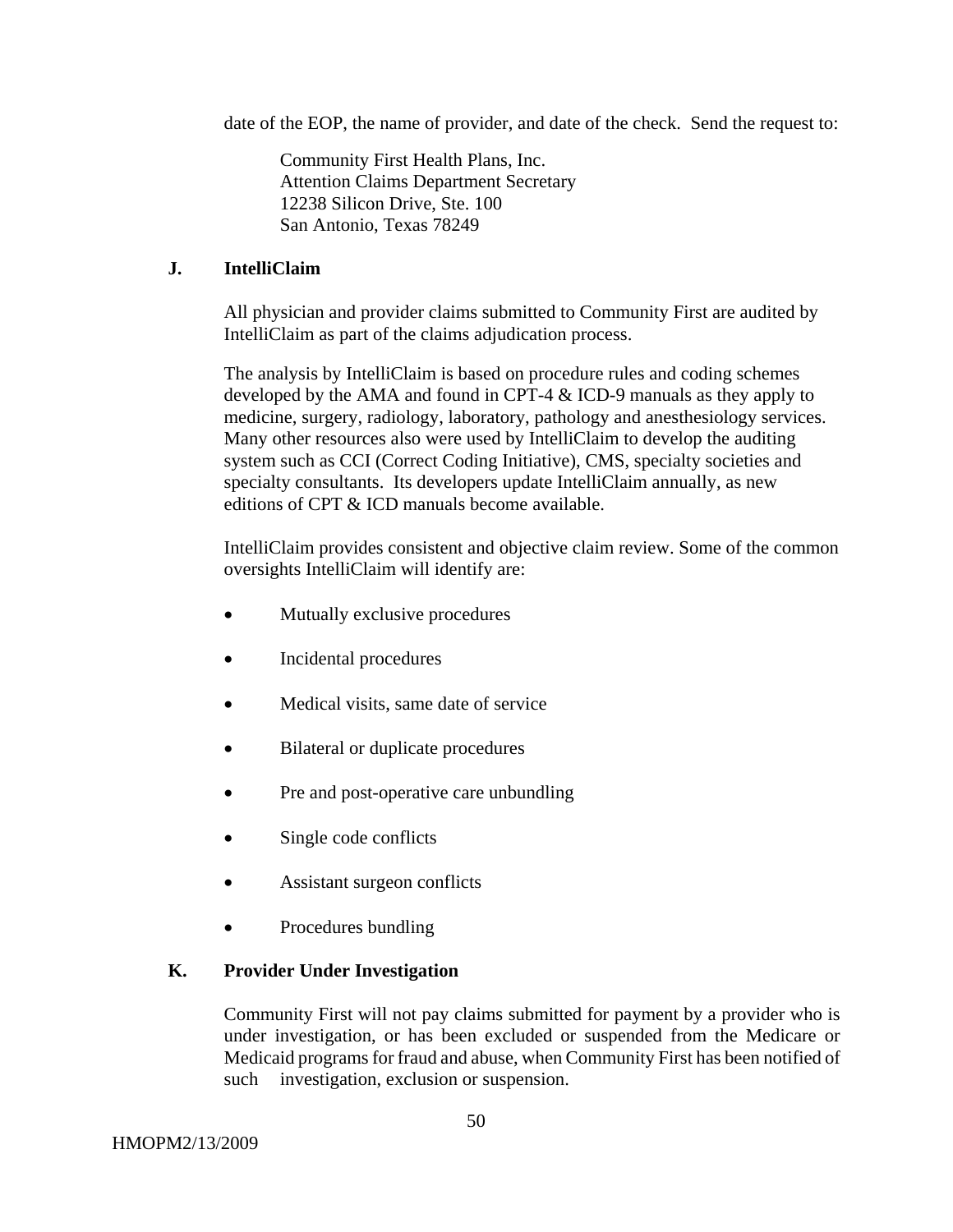# **L. Claims Payment**

The method of payment applicable to Providers are documented in the Compensation Section of the Community First Professional Provider Agreement.

# **X. WASTE, ABUSE & FRAUD**

### **Provider understands and agrees to the following:**

- Community First and/or the Office of Inspector General ("OIG") must be allowed to conduct private interviews of Providers and their employees, agents, contractors, and patients;
- Requests for information from such entities must be complied with, in the form and language requested;
- Providers and their employees, agents, and contractors must cooperate fully with such entities in making themselves available in person for interviews, consultation, grand jury proceedings, pre-trial conference, hearings, trials and in any other process, including investigations at the Provider's own expense; and
- Compliance with these requirements will be at the (Provider's) own expense.

# **Provider understands and agrees to the following:**

- Providers are subject to all state and federal laws and regulations relating to fraud, abuse or waste in health care;
- Providers must cooperate and assist any state or federal agency that is charged with the duty of identifying, investigating, sanctioning or prosecuting suspected fraud, abuse or waste;
- Providers must provide originals and/or copies of any and all information, allow access to premises, and provide records to the Office of Inspector General, the Centers for Medicare and Medicaid Services (CMS), the U.S. Department of Health and Human Services, Federal Bureau of Investigation, Texas Department of Insurance, Texas Attorney General's Office, Office of the Inspector General or other unit of state or federal government, upon request, and free-of-charge;
- If the Provider places required records in another legal entity's records, such as a hospital, the Provider is responsible for obtaining a copy of these records for use by the above-named entities or their representatives; and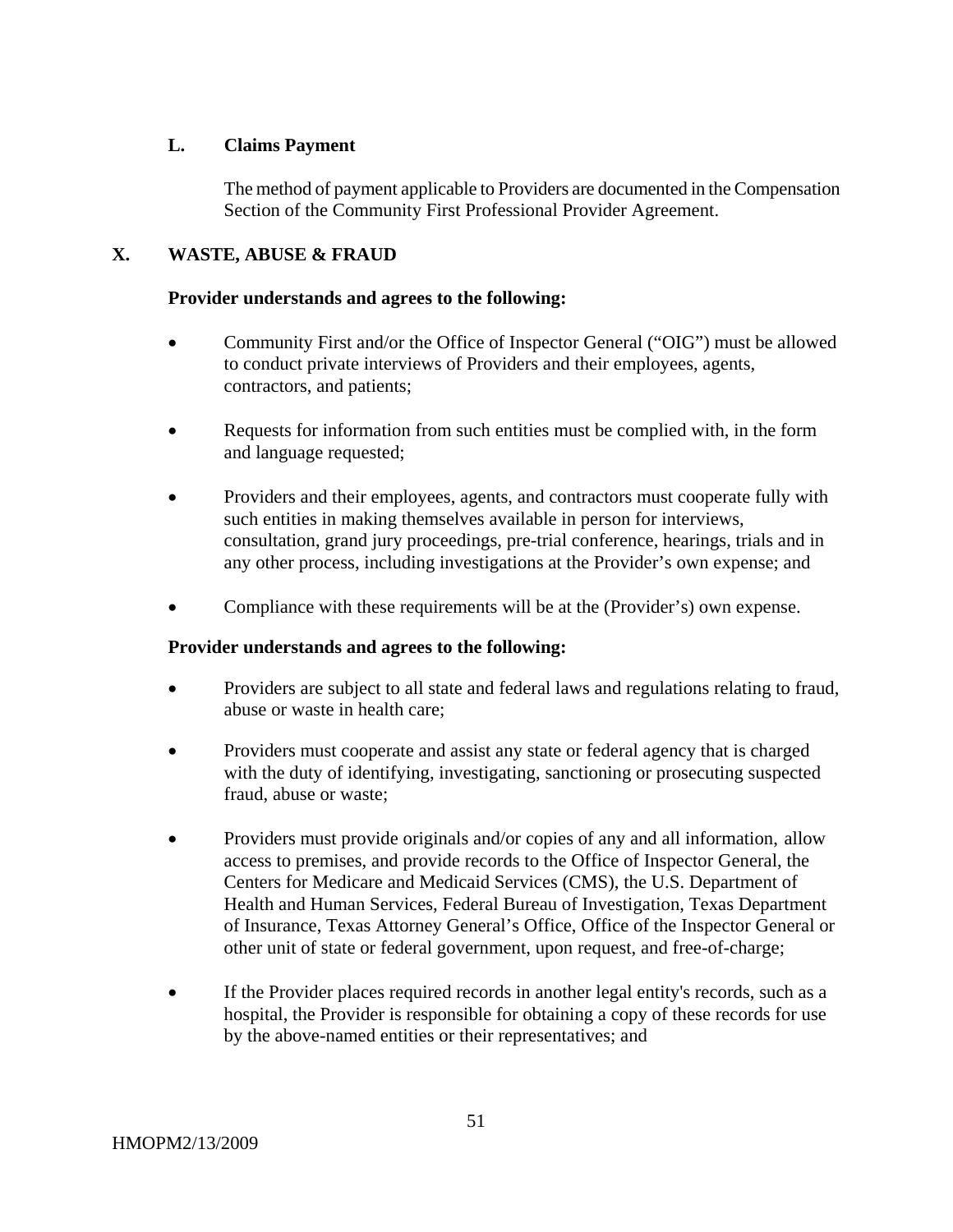• Providers must report any suspected fraud or abuse including any suspected fraud and abuse committed by Community First or a Member to the Office of Inspector General.

# **A. Special Investigation Unit**

### **Corporate Statement**

In response to rules enacted on May 13, 2004, by the State of Texas under Title 1, Chapter 353, a Special Investigation Unit (SIU) has been established by Community First.

Community First is committed to protect and preserve the integrity and availability of health care resources to our members, our healthcare partners and the general community. Community First performs these activities through its Special Investigation Unit (SIU) to detect, prevent and eliminate waste; abuse and fraud at the provider, member and health plan level. Community First utilizes electronic systems and training of our employees, contractors and agents to identify and report possible acts of waste, abuse and fraud. When such acts are identified, Community First seeks effective remedies to identify overpaid amounts; recover identified amounts, prevent future occurrences of waste, abuse and fraud; and report offenses to the appropriate agencies when necessary.

Acts of **waste** are defined as activities involving payment or the attempt to obtain payment for items or services where there was no intent to deceive or misrepresent but that the outcome of poor or inefficient methods results in unnecessary costs to Community First.

Acts of **abuse** are defined as activities that unjustly enrich a person through the receipt of benefit payments but where the intent to deceive is not present, or an attempt by an individual to unjustly obtain a benefit payment.

**Fraud** is an intentional representation that an individual knows to be false or does not believe to be true and makes, knowing that the representation could result in some unauthorized benefit to himself/herself or some other person.

Community First considers previous educational efforts when determining intent. Intentional misrepresentation, intent to deceive and or attempting to obtain unjustly benefit payments is not considered unless there is documented previous education in writing or in person by Community First regarding the same or similar adverse audit findings or there is obvious program violations.

#### **Procedures for detecting possible acts of waste, abuse or fraud by providers:**

#### **Audits**

The SIU performs audits to monitor compliance and assist in detecting and identifying possible violations and waste, abuse, and fraud overpayments through:

1. Data matching – procedures, treatments, supplies, tests, and other services as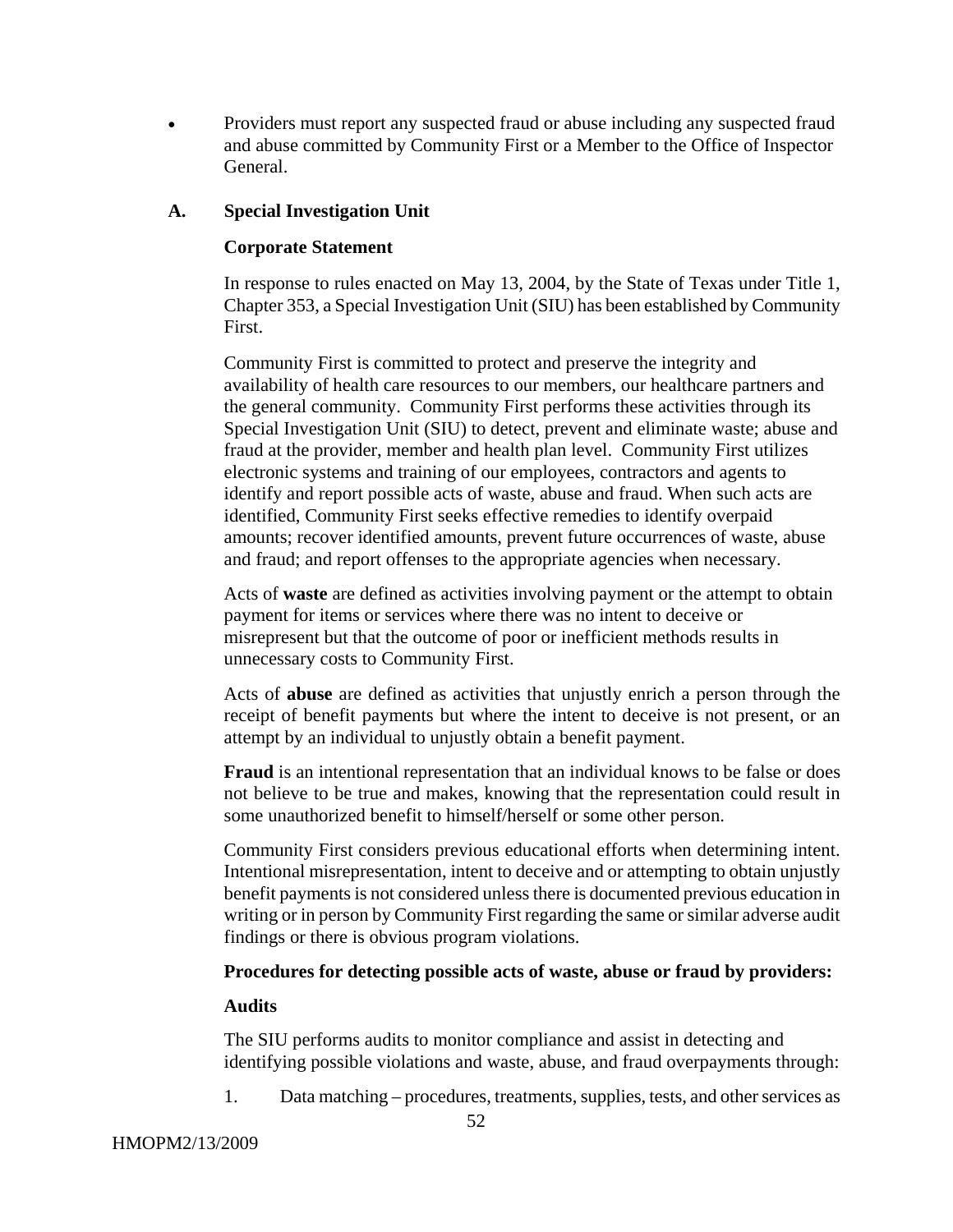well as diagnosis billed are compared for reasonableness using available sources including the American Medical Association (AMA), Centers for Medicare/Medicaid Services. Comparisons include age, gender, and specialty when applicable.

- 2. Analysis inappropriate submissions of claims are evaluated using softwareautomated analysis. A comparison of providers' activities lists outliers based on particular specialty and across all specialties and includes procedures, modifiers, and diagnosis. Pharmacy data may be reviewed if provided in usable format by Community First's pharmacy benefits manager.
- 3. Trending and Statistical Activities The SIU uses EDI Watch software to build provider profiles that show trends and patterns of submissions based on key claim elements and includes providers' patient activities. Statistical analysis shows provider utilization and identifies unusual trends in weekly, monthly, and yearly patterns.

#### **Monitoring**

The SIU monitors patterns for providers, subcontractors and facilities submitting claims. The monitor results list outliers based on claims submissions and utilization. Any provider that is flagged for certain payment patterns is also examined for other flags to paint an overall profile. Recipients with flags will be examined for other flags as well and to evaluate patient-provider relationships.

#### **Hotline**

Community First maintains an anti-fraud hotline, at (210)358-6332 to allow reporting of potential or suspected violations of waste, abuse and fraud by members, providers and employees. A recording device is utilized to capture calls. Messages left on the recording device are answered by SIU personnel within two business days. The hotline number is printed on appropriate member and provider communications and published on the Community First web site. The hotline number is also included in Community First provider and member handbooks. The SIU maintains a log to record calls, the nature of the investigation, and the disposition of the referral.

#### **Random Payment Review**

The profiling and statistical analysis is performed on a random selection of claims submitted by providers for reimbursement by varying criteria to detect potential overpayment. The queries include a random function to create the reports on different blocks of data and apply them toward flagged claims.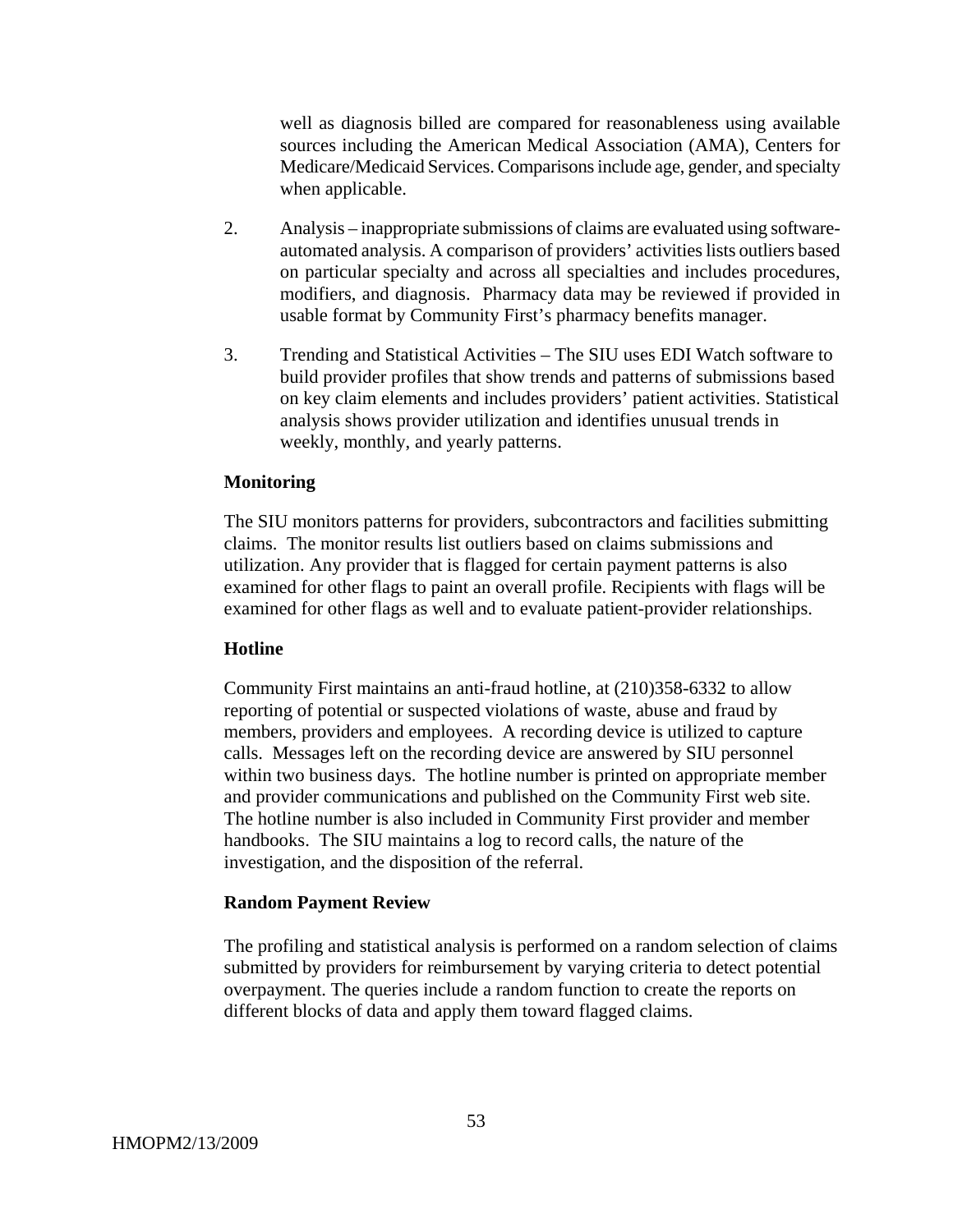# **Edits**

Community First Health Plans utilizes claim-editing software (IntelliClaim) to prevent payment for fraudulent or abusive claims. It is an established and widely used clinically based auditing software system that verifies the coding accuracy of professional service claims.

These edits include specific elements of a claim such as procedure, modifier, diagnosis, age, gender, or dosage. Community First applies the edits through it's claims adjudication system. The edits are commonly accepted and verifiable filters including the national guidelines published by CMS, CCI, OIG and AMA.

# **Routine Validation**

Community First provides our vendor, EDI Watch with three years of claims data. EDI Watch processes the electronic claims data on a quarterly basis. EDI Watch supplies a data load to the SIU, which applies edits, flags, fraud rules, and build routine activity profiles. These routine validations produce:

- Summary Of Findings A high level of flags and potential overpayment across all claims to identify major areas of concern.
- Triage Reports List of providers that are in the high percentile of flags and/or utilizations on which CFHP can focus.
- Detail Reports Provide details supporting the profile activities of a provider or patient.

#### **Procedures for detecting possible acts of waste, abuse or fraud by members:**

The SIU utilizes software flags for detecting possible acts of waste, abuse or fraud by Community First members. Flags include:

- Treatments and procedures that appear to be duplicative, excessive or contraindicated by more than one provider, i.e., same patient, same date-ofservice, same procedure code.
- Medications that appear to be prescribed by more than one provider, i.e., same patient, same date-of-service, and same NDC code.
- Members that appear to receive excessive medications higher than average dosage for the medication.
- Compare the Primary Care Provider (PCP) relationship code to the recipient to evaluate if other providers and not the PCP are treating the recipient for the same diagnosis.
- Identify members with higher than average emergency room visits with a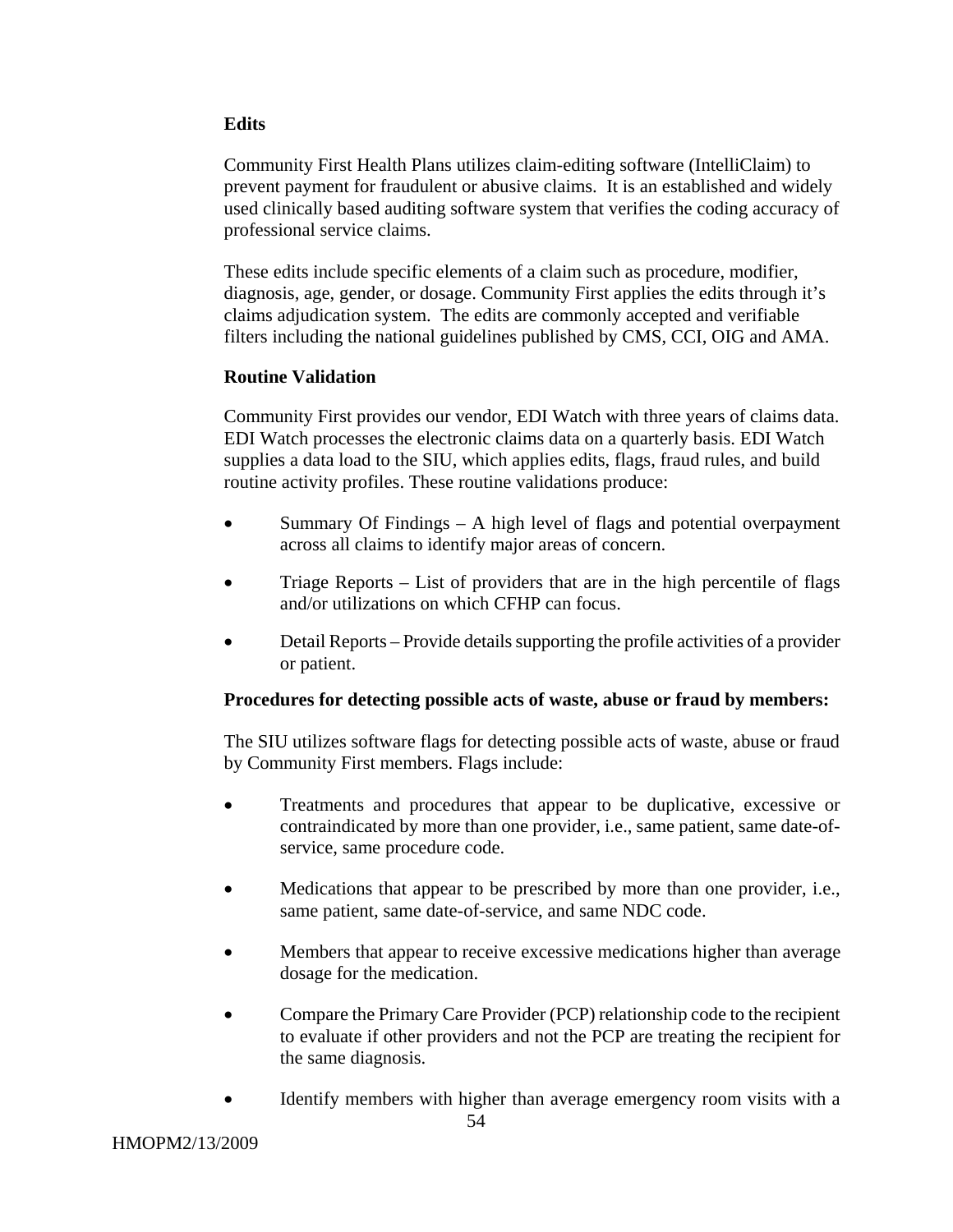non-emergent diagnosis.

The SIU utilizes Community First specialty codes to identify psychiatrists, pain management specialists, anesthesiologists, physical medicine, and rehabilitation specialists. The software flags can detect by specialty code possible overuse and/or abuse of psychotropic and /or controlled medications by recipients who are treated by two or more physicians at least monthly.

The SIU requests medical records for the recipients in question if claim data review does not clearly determine evidence of overpayment. Upon the receipt of the records from the provider, the SIU reviews the documentation for appropriateness.

### **Procedures for Determining General Overpayments:**

- Compliance audits
- Monitoring of service patterns
- Random payment review of claims
- Routine validation of claim payments
- Pre payment review
- Review of medical records
- Focused reviews
- Review of claim edits or other evaluation techniques
- Itemized hospital bill reviews

# **Findings that are considered general overpayments include the following:**

- Billing errors
- Insufficient documentation to support billed charges
- Inappropriate use of modifiers
- Incorrect billing provider
- Duplicates
- Billing for different authorized services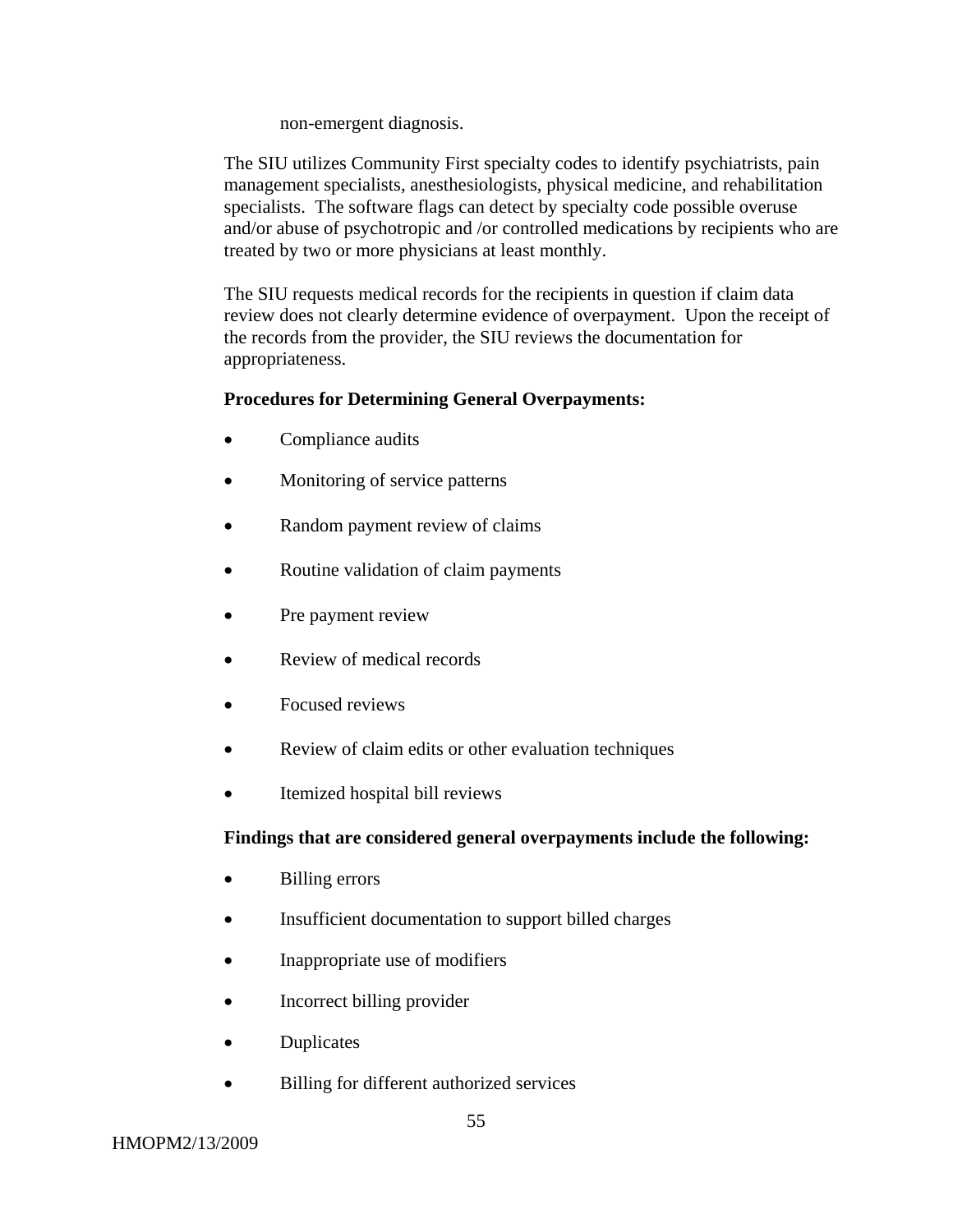- Data matching of diagnosis and procedure codes
- Unbundling of services, procedures and/or supplies
- Claim processing errors

#### **Time limitation for review of general overpayments:**

- Recovery of discovered general overpayments will be initiated for a minimum of two years in which the explanation of original payment was made.
- Only the year of the payment and the year it was found to be a general overpayment enter into the determination of the calendar year period. The day and the month are irrelevant.
- Clear evidence of intentional fraud, waste, abuse or program violation is excluded from general overpayment reviews.
- Preliminary investigations and full investigations are excluded from determining general overpayment findings.

### **Consideration of general overpayments is determined when the following has not occurred previously:**

- Previous investigation or report of fraud, waste or abuse by **Community First** related to same or similar findings
- Educational training by **Community First** related to same or similar findings
- Clear evidence of intentional fraud, waste, abuse or program violation,
- Clear pattern of billing errors has occurred.

#### **Procedures for SIU Overpayment Recovery Process**

The SIU has established the following process regarding recovery of overpayments discovered through investigations including preliminary investigations.

#### **Overpayments will be processed in the following manner:**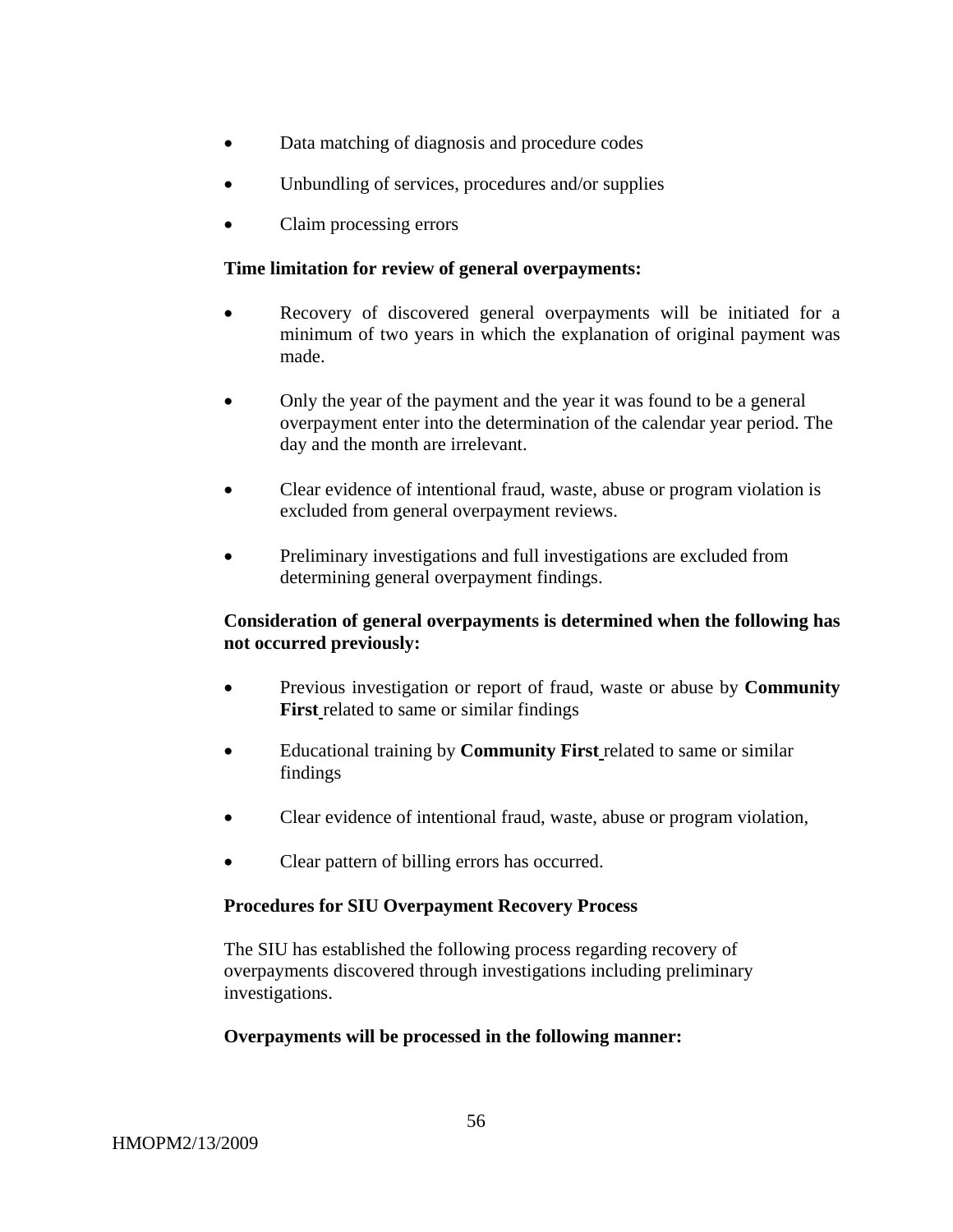- Upon completion of the investigation and final disposition of any administrative, civil, or criminal action taken by the state or federal government, Community First SIU will determine and direct the collection of any overpayment.
- Overpayments collected as a result of an investigation will be distributed to Community First unless an alternative distribution is indicated.
- If Community First is not entitled to all or any portion of the distribution of funds collected as a result of an overpayment, the appropriate regulatory agency will provide Community First with a written explanation indicating the rationale for the alternative distribution of funds.
- The minimum dollar threshold for referral to the OIG is \$5,000. Community First will also refer Providers to the appropriate regulatory agency with less than \$5,000 in error if there is clear evidence of intentional conduct that indicates a pattern of fraud, waste or abuse.
- Community First provides education to providers and documents educational efforts regarding audit findings and coding compliance.
- Community First SIU recovers overpayments discovered by auditing and monitoring efforts (less than \$5,000) via claims adjustments and accounts for these recoveries in cost reports.

The Community First SIU has established the following process regarding recovery of general overpayments discovered through reviews and audits excluding investigations.

# **Commercial HMO program general overpayments will be processed in the following manner:**

- Notification of overpayments will occur after the completion of an audit, or review.
- Be in writing and include the specific claims and amounts for which a refund is due.
- Provide the basis and specific reasons for the request for refund.
- Include notice of the physician's or provider's right to appeal.
- Describe the method and due date by which the refund will occur.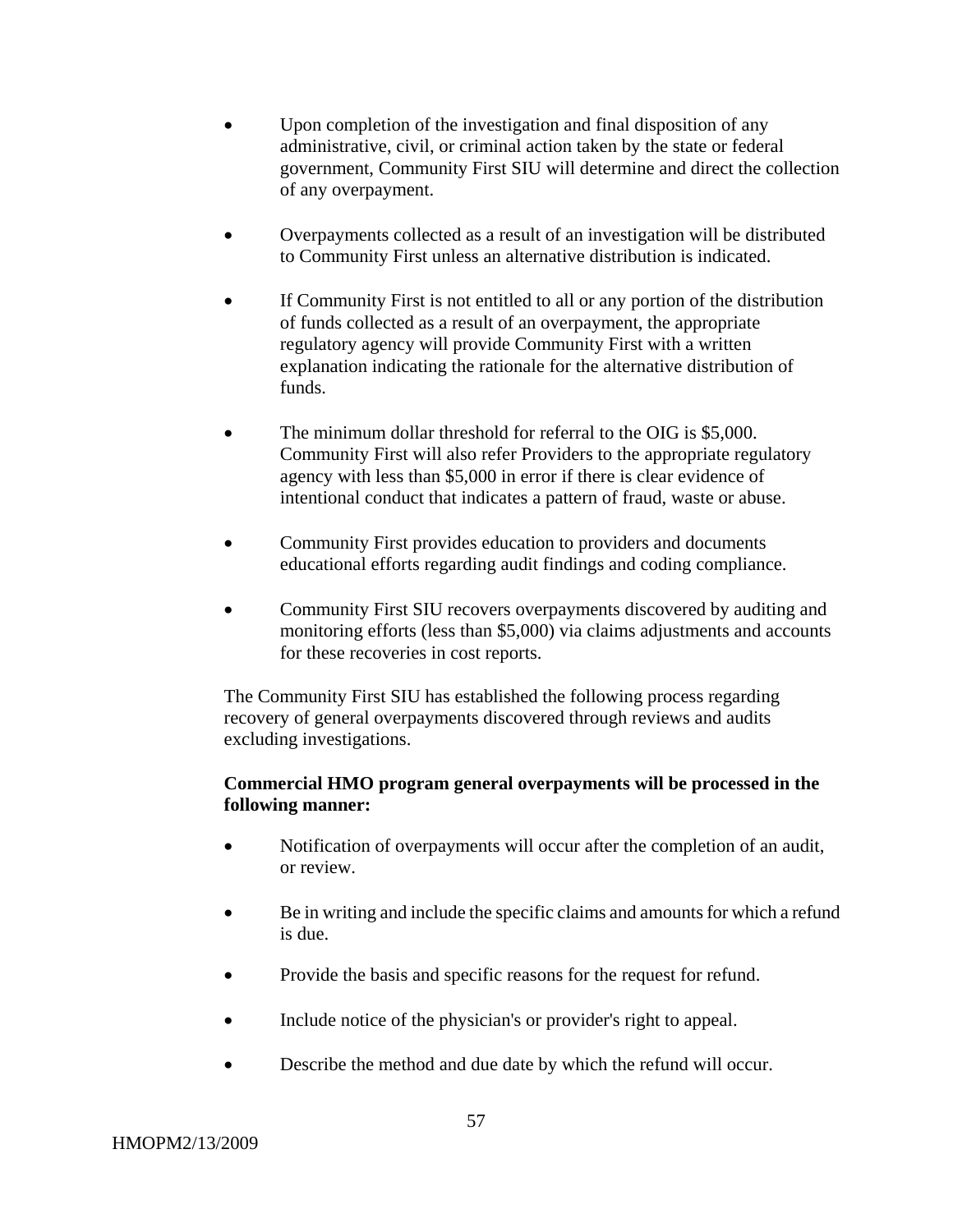Describe actions that will occur if overpayment is not refunded.

# **Commercial/HMO program general overpayment appeal process**:

- A physician or provider may appeal a request for refund by providing written notice of disagreement of the refund request not later than 45 days after receipt of overpayment notice.
- Upon receipt of written notice, the SIU shall begin the appeal process as provided in the contract with the physician or provider.
- A refund will not be recouped until:
- the later of the 45th day after overpayment notification;
- the physician or provider has made arrangements for payment with the SIU prior to the  $45<sup>th</sup>$  day overpayment notification;
- exhaustion of any physician or provider appeal rights according to the physician or provider contract and/or documented attempts to recover the overpayment.
- The appeal process does not apply in cases of fraud or a material misrepresentation by a practitioner or provider. Fraud is considered and noted as intentional after a practitioner or provider has been previously educated in writing or in person by Community First regarding the same or similar audit, review or investigational findings or there is reasonable clear evidence of intent.

Non voluntary repayment of overpayments will result in any or all of the following actions:

- Recoupment of overpayment from future claims
- Payment hold
- Termination from the Community First provider network
- Referral to the appropriate regulatory agency.

Time limitation for recovery of overpayments:

- Recovery of discovered overpayments will be initiated from a minimum two year period in which explanation of original payment was made.
- Only the year of the payment and the year it was found to be an overpayment enter into the determination of the calendar year period. The day and the month are irrelevant.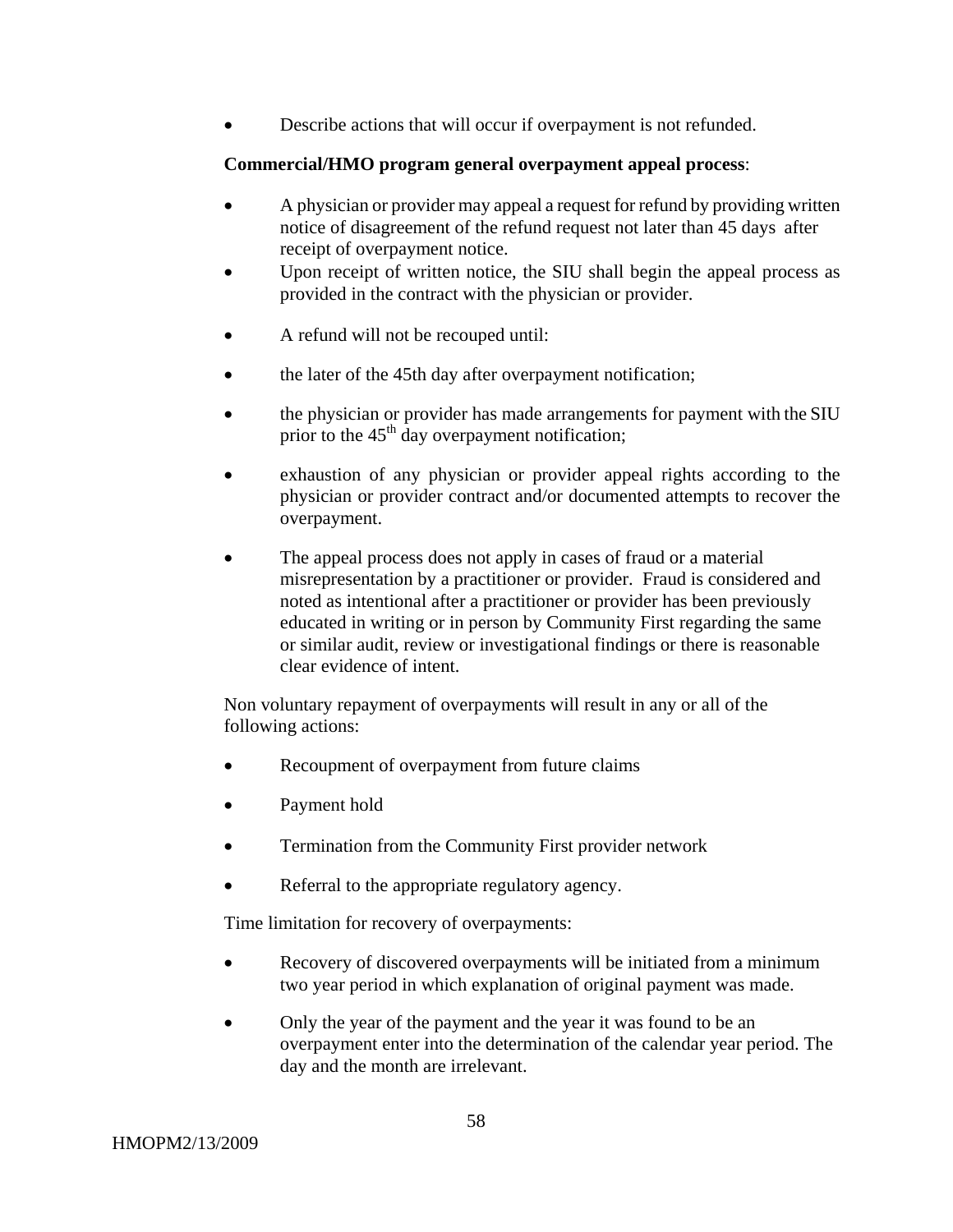#### **Provider and recipient fraud, waste and abuse education**

• Members and providers are offered fraud, waste and abuse education through a variety of avenues such as the Community First web site, member and provider newsletters, provider manuals, and member handbook. The information contained in the material includes the definitions and examples of fraud, waste and abuse and how to report fraud, waste and abuse.

Provider newsletters also offer compliant coding and medical record documentation tips.

Consistent with Section 6032 of the Deficit Reduction Act of 2005, Community First has established guidance to educate recipients, providers, employees, contractors and agents regarding the reporting of fraud, waste or abuse. For clarification purposes, contractors and agents are defined by CMS as "one which, or one who, on behalf of Community First, furnishes or otherwise authorizes the furnishing of Medicaid health care items or services, performs billing or coding functions, or is involved in monitoring health care".

#### **Medical Record Standards:**

Community First follows 1997 CMS and current *American Medical Association (AMA) Current Procedural Terminology (CPT)* documentation and coding guidelines as stated in the Texas Medicaid Provider Procedures Manual.

The Administrative Simplification Act of the Health Insurance Portability and Accountability Act (HIPAA) of 1996 mandate the use of national coding and trans-action standards. HIPAA requires that the American Medical Association's (AMA) Current Procedural Terminology (CPT) system be used to report professional services, including physician services. Correct use of CPT coding requires using the most specific code that matches the services provided based on the code's description. Providers must pay special attention to the standard CPT descriptions for the evaluation and management (E/M) services. The medical record must document the specific elements necessary to satisfy the criteria for the level of service as described in CPT. Reimbursement may be recouped when the medical record does not document that the level of service provided accurately matches the level of service claimed. Furthermore, the level of service provided and documented must be medically necessary based on the clinical situation and needs of the patient.

#### **Amendment of Medical Records**

CFHP follows the Texas Administrative Code, Title 22, Part 9 Charter 165 Rule §165.1 guidelines for the amendment of medical records.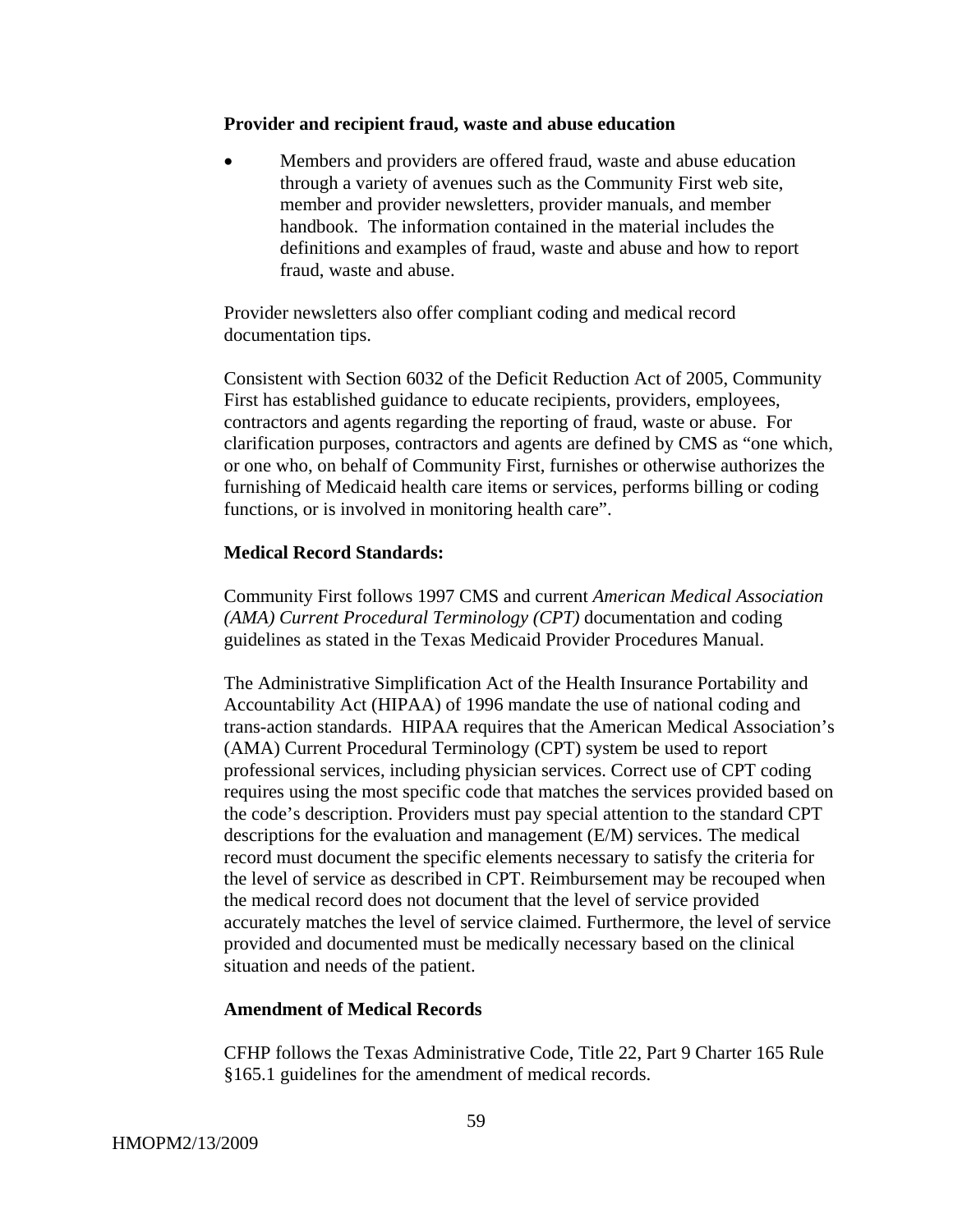- The provider must have specific recollection of the services provided which is documented.
- A provider may add a missing signature without a time restriction if the provider created the original documentation him/herself.
- The above does not restrict or limit the provider's ability to document or amend medical records at any time to more accurately describe the clinical care provided to the patient.
- For medical record review/audit and reimbursement purposes, documentation is not considered appropriate and/or timely documented if originally completed after thirty (30) days of the date of service.

# **DEFINITIONS:**

Late entry: supplies additional information that was omitted from the original entry. The late entry is added as soon as possible, reflects the current date and is documented and signed by the performing provider who must have total recollection of the service provided.

**Addendum:** provides additional information that was not available at the time of the original entry. The addendum should be timely, reflect the current date, provider signature and the rational for the addition or clarification of being added to the medical record.

**Correction:** revisions of errors from the original entry which make clear the specific change made, the date of the change and the identity of the person making the revision. Errors must have a single line through the incorrect information that allows the original entry to remain legible. The correct information should be documented in the next line or space with the current date and time, making reference back to the original entry.

# **Behavioral Health Medical Records**

Each client for whom services are billed must have the following documentation (which meets the standards indicated) included in their record:

- All entries are clearly documented and legible to individuals other than the author, date (month/day/year), and signed by the performing provider
- Notations of the beginning and ending session times for counseling and/or each test administered.
- All pertinent information regarding the client's condition to substantiate the need for services, including but not limited to the following: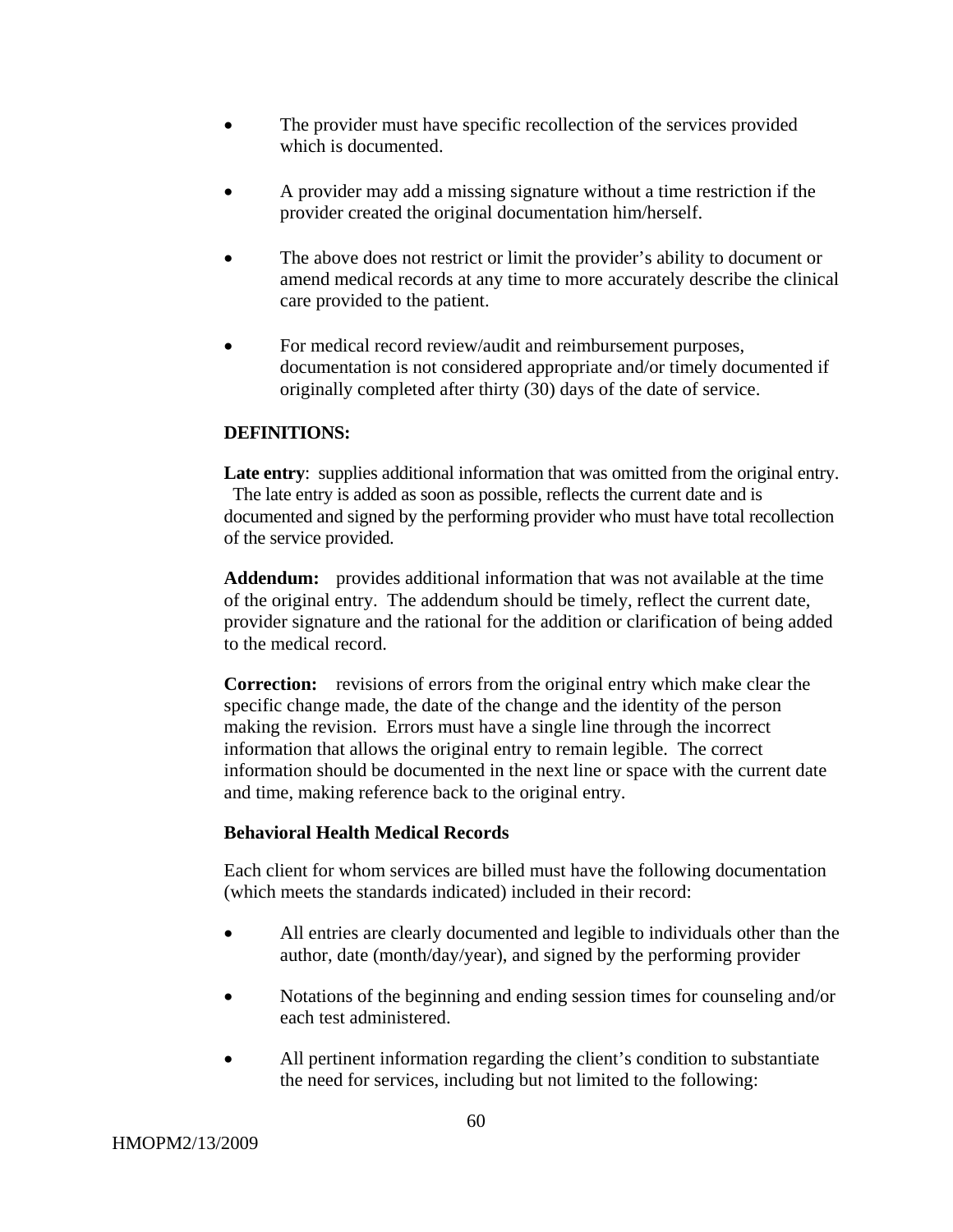- Name of test(s) (e.g., Wechsler Adult Intelligence Scale–Revised [WAIS-R], Rorschach, Minnesota Multiphasic Personality Inventory [MMPI]).
- Background and history of client and reason for testing. Behavioral observations during the session.
- Narrative description of the counseling session or test findings. Diagnosis (symptoms, impressions).
- Treatment plan and recommendations.
- Explanation to substantiate the necessity of retesting, if applicable.

#### **Reporting Provider/Recipient Fraud, Waste and Abuse**

Community First has established several mechanisms that can be utilized for the reporting of suspected acts of waste, abuse and fraud. The **Suspicious Activity Report (SAR) Form for a Member (Exhibit 20) and Suspicious Activity Report (SAR) Form for a Provider (Exhibit 21)** are available and may be requested by your provider relations representative. Suspicious activity may be reported as follows:

#### **In writing:**

 Community First Health Plans Inc. ATTN: Special Investigations Unit 12238 Silicon Drive, Ste. 100 San Antonio, TX 78249

#### **By calling:**

 Fraud Waste and Abuse Hotline message center: (210) 358-6332 Or, Community First Health Plans Inc. toll free # 1-800-434-2347

#### **XI APPEALS**

#### **A. Adverse Determination**

If you wish to appeal a decision made by Community First that the health care services proposed to be furnished or furnished to a member are not medically necessary, you or the member may appeal the Adverse Determination orally or in writing.

Please adhere to the following process when appealing an Adverse Determination:

1. Within five working days from receipt of the appeal, Community First will send the appealing party a letter acknowledging the date of Community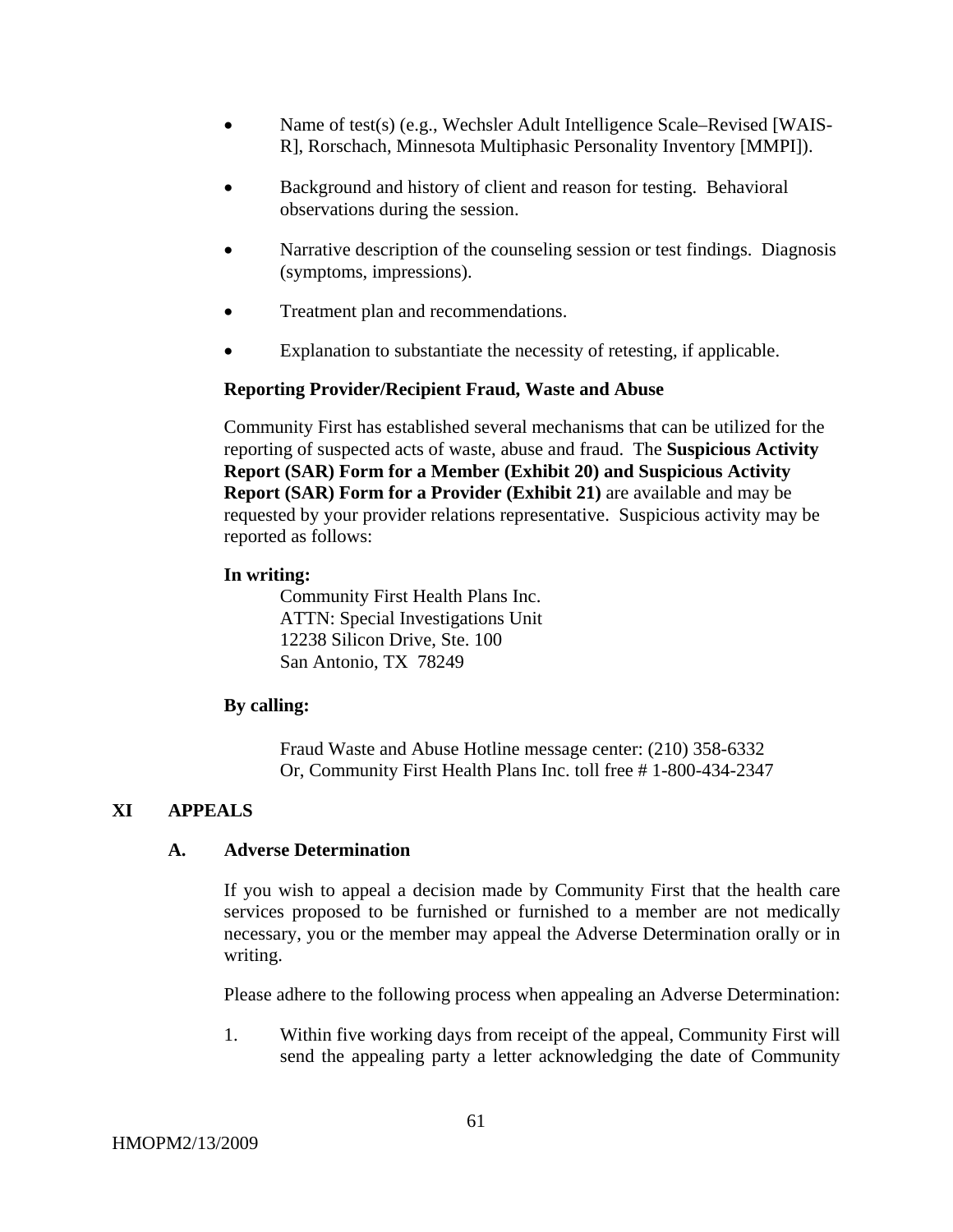First's receipt of the appeal. This letter will include a reasonable list of documents that need to be submitted to Community First for the appeal.

- 2. When Community First receives an oral appeal of adverse determination, Community First will send the appealing party a one-page appeal form.
- 3. Emergency care denials, denials for care of life-threatening conditions, and denials of continued stays for hospitalized patients can follow an expedited appeal procedure. This procedure will include a review by a health care provider who has not previously reviewed the case, and who is of the same or similar specialty as typically manages the medical condition, procedure, or treatment under review.
- 4. The time frame in which such an expedited appeal must be completed will be based on the medical immediacy of the condition, procedure, or treatment, but not to exceed one working day following the date that the appeal, including all necessary information to complete the appeal, is made to Community First.
- 5. After Community First has reviewed the appeal of the Adverse Determination, Community First will provide written notification to the member and the member's physician or health care provider explaining the resolution of the appeal. Community First will provide written notification to the appealing party as soon as possible, but no later than thirty (30) days after we receive the written appeal or completed appeal form. The notification will include:
	- a. A clear and concise statement of the specific medical or contractual reason for the resolution.
	- b. The clinical basis for such decision.
	- c. The specialty of any physician or other provider consultant.
	- d. If the appeal is denied, the written notification will include notice of the appealing party's right to seek a review through a Independent Review Organization (IRO) (See Member Complaints and Appeals section).
	- e. Denials for care of life-threatening conditions can be appealed directly to the Independent Review Organization as outlined in the denial letter.

### **Please Note: This decision affects coverage only, and does not control whether to render medical services.**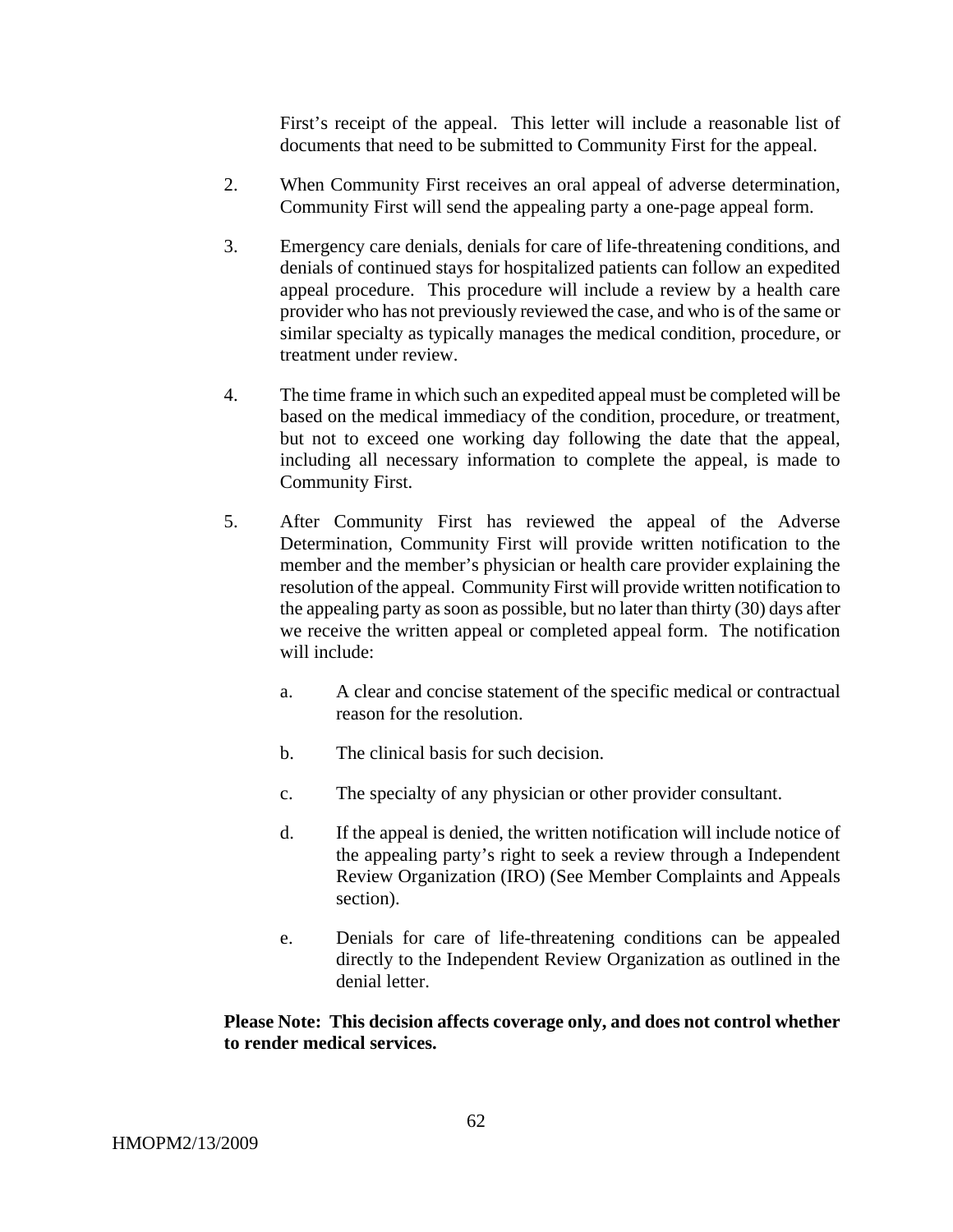#### **B. Claim Denials**

Providers have the right to appeal a claim denied by Community First. Providers have sixty (**60) days** from the date of Community First's Explanation of Payment to appeal the denial. Community First's Claims Department will not accept any appeal(s) received after the appeals deadline.Providers must mail the appeal to Community First's Claims Resolution Department:

 Community First Health Plans, Inc. Attention Claims Resolution Department 12238 Silicon Drive, Ste. 100 San Antonio, Texas 78249 Phone: (210) 358-6200

Community First **Claims Department Appeal Submission Form (Exhibit 22)** may be used when submitting appeal. Please direct any questions regarding appeals to Community First's Claims Department at (**210) 358-6080**.

#### **C. Member Complaints and Appeals**

If a member has any kind of problem or concern regarding the delivery of their health care, they can call our Member Services Department any time of the day or night at **(210) 358-6060** / **1-800-434-2347** or TDD **(210) 358-6080**. A Member Services representative will help the member with any issues and concerns the member may have.

#### **D. Appeals of "For Cause" Termination of Community First HMO Agreement**

According to your agreement with Community First, you are entitled to sixty (60) days advance written notice of our intent to terminate your agreement for cause. The agreement also states that it will terminate immediately and without notice under certain circumstances. If we give you a sixty (60) day notice of intended termination or if your agreement terminates immediately without notice, and the cause for termination is based on concerns regarding competence or professional conduct as the result of formal peer review, you may appeal the action pursuant to this procedure. This procedure is available only if we are terminating your agreement for the reasons stated above.

1. Notice of Proposed Action

 Community First will give you notice that your agreement is about to terminate or has terminated, and the reason(s) for the termination. The notice will either accompany your sixty (60) day notice of termination, or be given at the time your agreement terminates immediately without notice.

Upon termination of your agreement, you may file an appeal with Community First's Medical Director by registered or certified mail within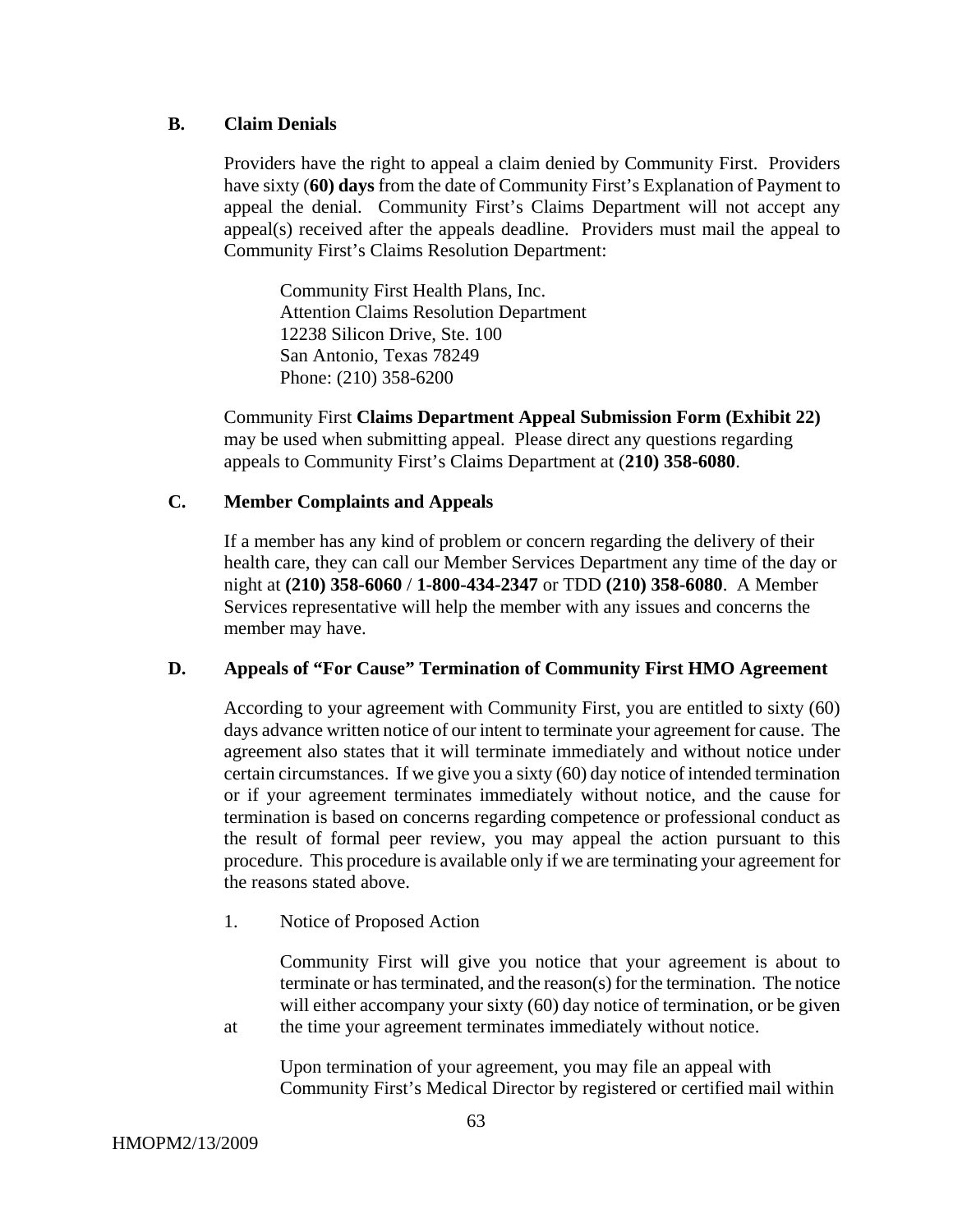thirty (30) days of receiving the notice of termination. You should include any explanation or other information with your request for appeal. Community First's Medical Director will appoint a committee to review your request and any additional information or explanation provided within thirty (30) days of receipt. The committee will make a recommendation to Community First to reaffirm your agreement, or reaffirm your agreement with sanctions or uphold your termination.

2. Decision

Within ten (10) days of the Board of Directors decision, Community First will, by registered or certified mail, inform you of Community First's Board of Directors decision on your request for appeal. This decision will be final.

#### **E. Provider Complaints and Appeals**

Community First has a process to address provider complaints in a timely manner, which is consistent for all network providers. Community First and the provider have an obligation under their mutual contract provisions to make a good faith effort to resolve any disputes arising under the agreement. In the event a dispute cannot be resolved through informal discussions, the provider must submit a complaint to Community First, which specifically sets forth the basis of the complaint along with a proposed resolution. Providers should submit complaints, verbally or in writing, to Community First's Network Management Department.

Provider understands and agrees that the Texas Department of Insurance reserves the right and retains the authority to make reasonable inquiry and to conduct investigations into provider complaints.

1. Provider Complaint

Upon receipt of a written provider complaint, the Network Management Department will send a letter acknowledging receipt of the complaint within three (3) working days from the date of receipt. If the provider complaint is received orally, the Network Management Department will send a **Provider Complaint Form** with a transmittal letter **(Exhibit 23)**. The provider must complete the form and return the form to Community First's Network Management Department for prompt resolution of the complaint. Once the Provider Complaint Form is received by Community First's Network Management Department, a letter will be sent acknowledging receipt of the complaint within three (3) working days from the date of the receipt.

2. Appeals